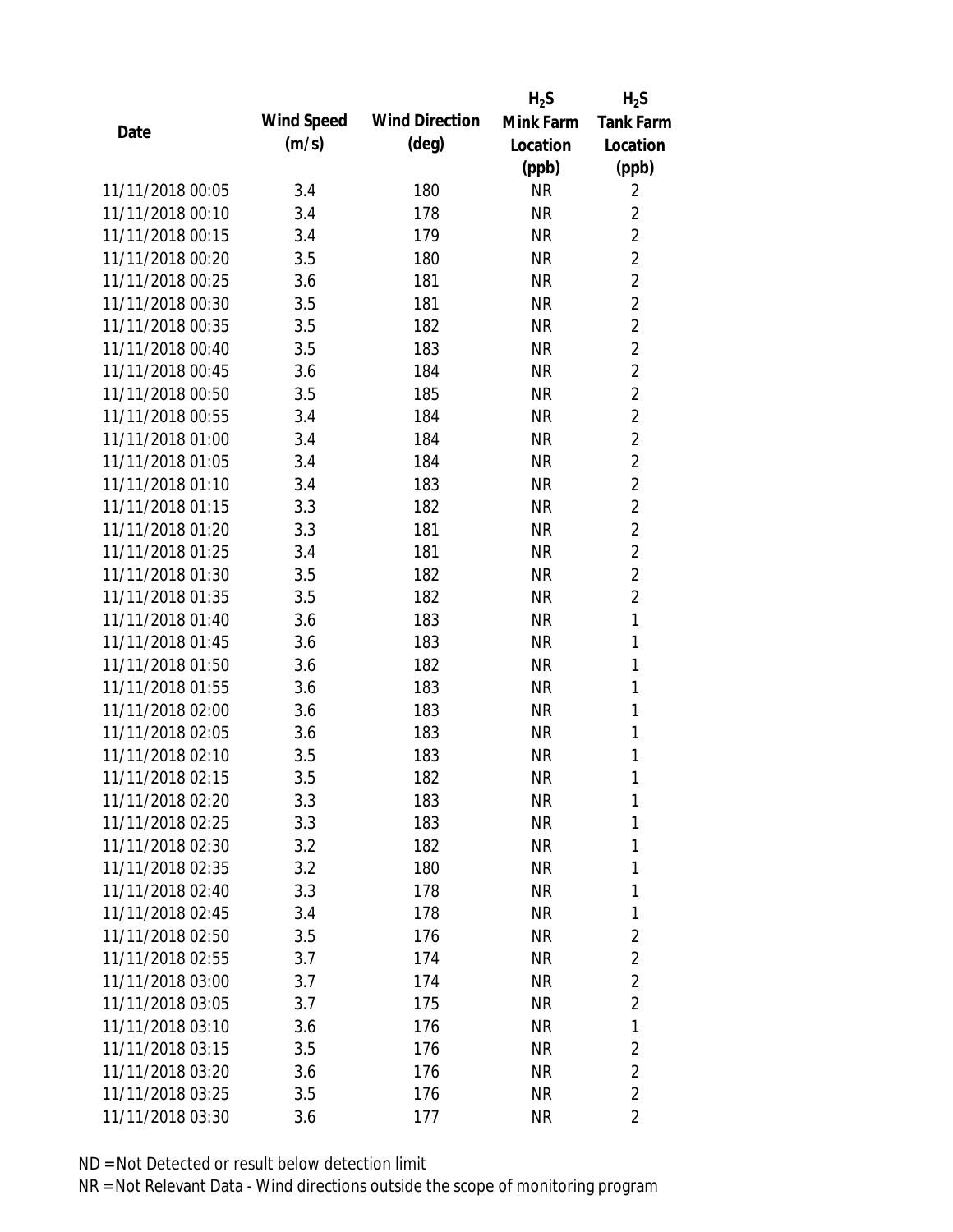|                  |            |                       | $H_2S$    | $H_2S$           |
|------------------|------------|-----------------------|-----------|------------------|
| Date             | Wind Speed | <b>Wind Direction</b> | Mink Farm | <b>Tank Farm</b> |
|                  | (m/s)      | $(\text{deg})$        | Location  | Location         |
|                  |            |                       | (ppb)     | (ppb)            |
| 11/11/2018 03:35 | 3.6        | 176                   | <b>NR</b> | 2                |
| 11/11/2018 03:40 | 3.7        | 176                   | <b>NR</b> | $\overline{2}$   |
| 11/11/2018 03:45 | 3.8        | 176                   | <b>NR</b> | $\overline{2}$   |
| 11/11/2018 03:50 | 4.0        | 176                   | <b>NR</b> | $\overline{2}$   |
| 11/11/2018 03:55 | 4.2        | 175                   | <b>NR</b> | $\overline{2}$   |
| 11/11/2018 04:00 | 4.2        | 173                   | <b>NR</b> | $\overline{2}$   |
| 11/11/2018 04:05 | 4.4        | 171                   | <b>NR</b> | $\overline{2}$   |
| 11/11/2018 04:10 | 4.5        | 171                   | <b>NR</b> | $\mathbf{1}$     |
| 11/11/2018 04:15 | 4.7        | 172                   | <b>NR</b> | $\mathbf{1}$     |
| 11/11/2018 04:20 | 4.7        | 172                   | <b>NR</b> | $\mathbf{1}$     |
| 11/11/2018 04:25 | 4.6        | 172                   | <b>NR</b> | $\mathbf{1}$     |
| 11/11/2018 04:30 | 4.6        | 173                   | <b>NR</b> | 1                |
| 11/11/2018 04:35 | 4.5        | 174                   | <b>NR</b> | $\mathbf{1}$     |
| 11/11/2018 04:40 | 4.6        | 174                   | <b>NR</b> | 1                |
| 11/11/2018 04:45 | 4.6        | 174                   | <b>NR</b> | 1                |
| 11/11/2018 04:50 | 4.6        | 174                   | <b>NR</b> | 2                |
| 11/11/2018 04:55 | 4.8        | 174                   | <b>NR</b> | $\overline{2}$   |
| 11/11/2018 05:00 | 4.9        | 173                   | <b>NR</b> | $\overline{2}$   |
| 11/11/2018 05:05 | 4.9        | 173                   | <b>NR</b> | $\overline{2}$   |
| 11/11/2018 05:10 | 4.9        | 173                   | <b>NR</b> | $\overline{2}$   |
| 11/11/2018 05:15 | 4.9        | 174                   | <b>NR</b> | $\mathbf{1}$     |
| 11/11/2018 05:20 | 4.9        | 174                   | <b>NR</b> | $\mathbf{1}$     |
| 11/11/2018 05:25 | 4.8        | 175                   | <b>NR</b> | $\mathbf{1}$     |
| 11/11/2018 05:30 | 4.7        | 176                   | <b>NR</b> | 1                |
| 11/11/2018 05:35 | 4.7        | 177                   | <b>NR</b> | $\mathbf{1}$     |
| 11/11/2018 05:40 | 4.7        | 179                   | <b>NR</b> | 1                |
| 11/11/2018 05:45 | 4.7        | 180                   | <b>NR</b> | 1                |
| 11/11/2018 05:50 | 4.6        | 181                   | <b>NR</b> | 1                |
| 11/11/2018 05:55 | 4.6        | 181                   | <b>NR</b> | 1                |
| 11/11/2018 06:00 | 4.5        | 181                   | <b>NR</b> | 1                |
| 11/11/2018 06:05 | 4.5        | 180                   | <b>NR</b> | 1                |
| 11/11/2018 06:10 | 4.3        | 178                   | <b>NR</b> | 1                |
| 11/11/2018 06:15 | 4.1        | 177                   | <b>NR</b> | 1                |
| 11/11/2018 06:20 | 4.1        | 176                   | <b>NR</b> | 1                |
| 11/11/2018 06:25 | 4.0        | 176                   | <b>NR</b> | 1                |
| 11/11/2018 06:30 | 3.9        | 175                   | <b>NR</b> | 1                |
| 11/11/2018 06:35 | 3.9        | 175                   | <b>NR</b> | 1                |
| 11/11/2018 06:40 | 3.8        | 176                   | <b>NR</b> | $\overline{2}$   |
| 11/11/2018 06:45 | 3.9        | 177                   | <b>NR</b> | 1                |
| 11/11/2018 06:50 | 3.9        | 179                   | <b>NR</b> | 1                |
| 11/11/2018 06:55 | 3.9        | 180                   | <b>NR</b> | 2                |
| 11/11/2018 07:00 | 3.9        | 180                   | <b>NR</b> | 1                |
|                  |            |                       |           |                  |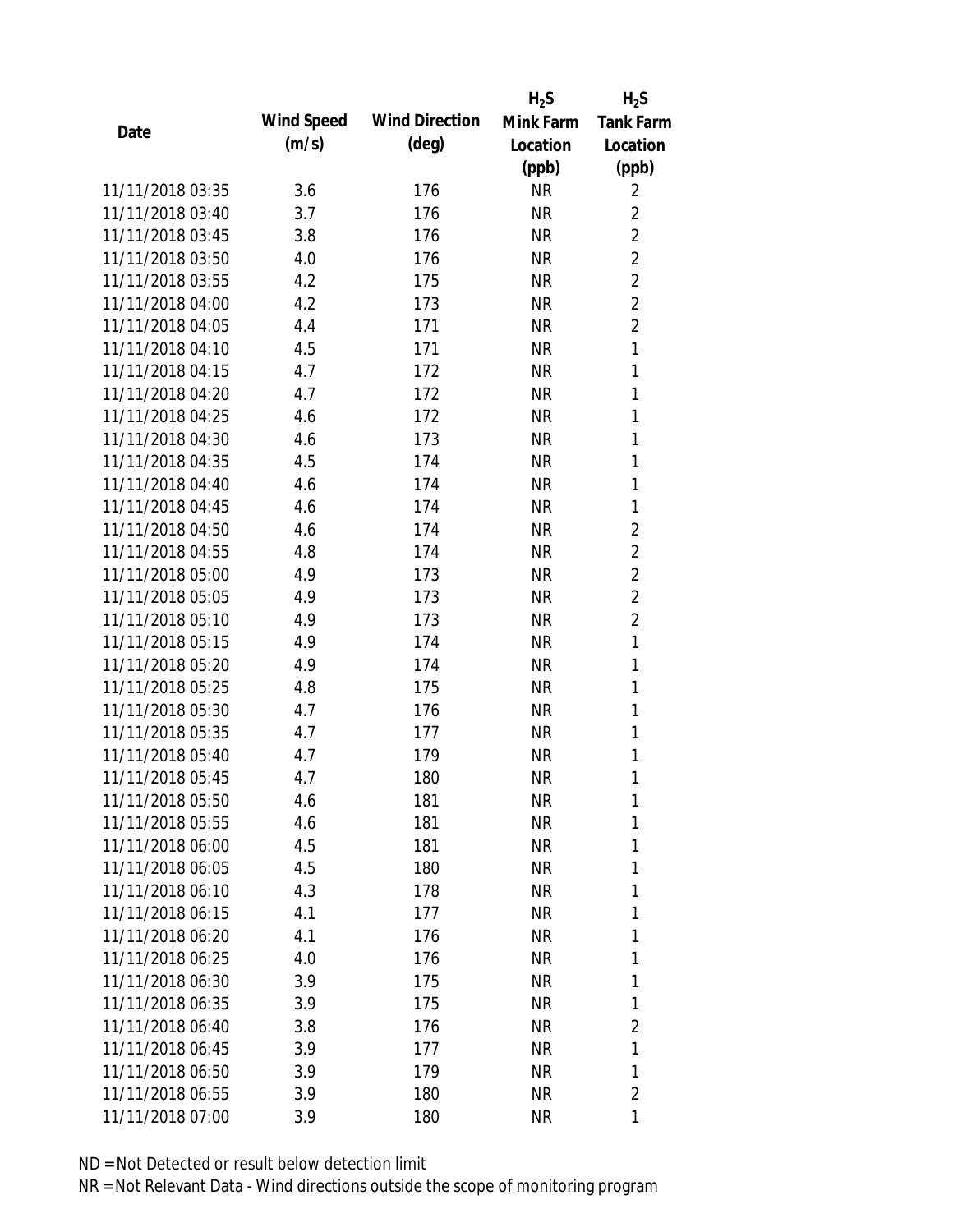|                  |            |                       | $H_2S$    | $H_2S$           |
|------------------|------------|-----------------------|-----------|------------------|
| Date             | Wind Speed | <b>Wind Direction</b> | Mink Farm | <b>Tank Farm</b> |
|                  | (m/s)      | $(\text{deg})$        | Location  | Location         |
|                  |            |                       | (ppb)     | (ppb)            |
| 11/11/2018 07:05 | 4.0        | 181                   | <b>NR</b> | 1                |
| 11/11/2018 07:10 | 4.2        | 181                   | <b>NR</b> | 1                |
| 11/11/2018 07:15 | 4.3        | 181                   | <b>NR</b> | 1                |
| 11/11/2018 07:20 | 4.3        | 181                   | <b>NR</b> | 1                |
| 11/11/2018 07:25 | 4.3        | 182                   | <b>NR</b> | 1                |
| 11/11/2018 07:30 | 4.2        | 181                   | <b>NR</b> | 1                |
| 11/11/2018 07:35 | 4.0        | 180                   | <b>NR</b> | $\overline{2}$   |
| 11/11/2018 07:40 | 3.8        | 181                   | <b>NR</b> | $\overline{2}$   |
| 11/11/2018 07:45 | 3.8        | 181                   | <b>NR</b> | $\overline{2}$   |
| 11/11/2018 07:50 | 3.7        | 181                   | <b>NR</b> | $\overline{2}$   |
| 11/11/2018 07:55 | 3.7        | 181                   | <b>NR</b> | $\overline{2}$   |
| 11/11/2018 08:00 | 3.7        | 182                   | <b>NR</b> | $\overline{2}$   |
| 11/11/2018 08:05 | 3.9        | 182                   | <b>NR</b> | $\overline{2}$   |
| 11/11/2018 08:10 | 4.0        | 181                   | <b>NR</b> | $\mathbf{1}$     |
| 11/11/2018 08:15 | 4.1        | 183                   | <b>NR</b> | 1                |
| 11/11/2018 08:20 | 4.1        | 183                   | <b>NR</b> | 1                |
| 11/11/2018 08:25 | 4.1        | 183                   | <b>NR</b> | 1                |
| 11/11/2018 08:30 | 4.1        | 182                   | <b>NR</b> | 1                |
| 11/11/2018 08:35 | 4.1        | 182                   | <b>NR</b> | $\mathbf{1}$     |
| 11/11/2018 08:40 | 4.0        | 181                   | NR        | 1                |
| 11/11/2018 08:45 | 3.9        | 179                   | <b>NR</b> | 1                |
| 11/11/2018 08:50 | 3.9        | 179                   | <b>NR</b> | $\overline{2}$   |
| 11/11/2018 08:55 | 4.1        | 178                   | <b>NR</b> | $\overline{2}$   |
| 11/11/2018 09:00 | 4.1        | 178                   | <b>NR</b> | $\overline{2}$   |
| 11/11/2018 09:05 | 4.1        | 178                   | <b>NR</b> | $\overline{2}$   |
| 11/11/2018 09:10 | 4.2        | 180                   | <b>NR</b> | $\overline{2}$   |
| 11/11/2018 09:15 | 4.2        | 181                   | <b>NR</b> | $\mathbf{1}$     |
| 11/11/2018 09:20 | 4.2        | 181                   | <b>NR</b> | 1                |
| 11/11/2018 09:25 | 4.2        | 185                   | <b>NR</b> | 1                |
| 11/11/2018 09:30 | 4.3        | 186                   | NR        | 1                |
| 11/11/2018 09:35 | 4.3        | 188                   | NR        | 1                |
| 11/11/2018 09:40 | 4.3        | 190                   | <b>NR</b> | 1                |
| 11/11/2018 09:45 | 4.5        | 191                   | NR        | 1                |
| 11/11/2018 09:50 | 4.5        | 193                   | <b>NR</b> | 1                |
| 11/11/2018 09:55 | 4.6        | 194                   | <b>NR</b> | 1                |
| 11/11/2018 10:00 | 4.6        | 194                   | NR        | 1                |
| 11/11/2018 10:05 | 4.6        | 198                   | NR        | 1                |
| 11/11/2018 10:10 | 4.5        | 197                   | NR        | 1                |
| 11/11/2018 10:15 | 4.4        | 202                   | NR        | 2                |
| 11/11/2018 10:20 | 4.3        | 206                   | <b>NR</b> | 2                |
| 11/11/2018 10:25 | 4.2        | 207                   | <b>NR</b> | $\overline{2}$   |
| 11/11/2018 10:30 | 4.3        | 213                   | <b>NR</b> | 1                |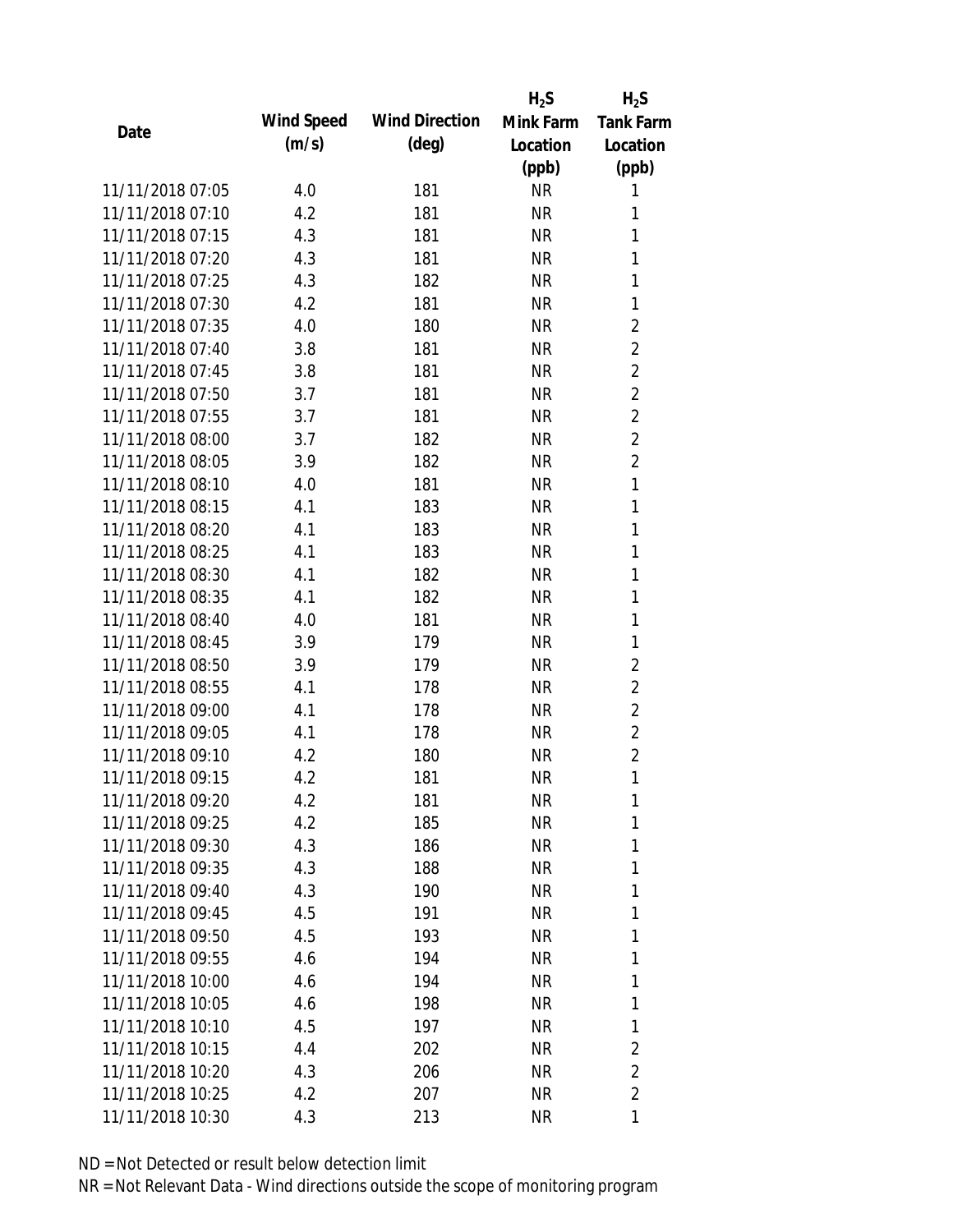|                  |            |                       | $H_2S$    | $H_2S$           |
|------------------|------------|-----------------------|-----------|------------------|
| Date             | Wind Speed | <b>Wind Direction</b> | Mink Farm | <b>Tank Farm</b> |
|                  | (m/s)      | $(\text{deg})$        | Location  | Location         |
|                  |            |                       | (ppb)     | (ppb)            |
| 11/11/2018 10:35 | 4.2        | 212                   | <b>NR</b> | 1                |
| 11/11/2018 10:40 | 4.3        | 215                   | <b>NR</b> | 1                |
| 11/11/2018 10:45 | 4.5        | 216                   | <b>NR</b> | 1                |
| 11/11/2018 10:50 | 4.6        | 215                   | <b>NR</b> | 1                |
| 11/11/2018 10:55 | 4.8        | 217                   | <b>NR</b> | 1                |
| 11/11/2018 11:00 | 4.8        | 215                   | <b>NR</b> | 1                |
| 11/11/2018 11:05 | 4.9        | 215                   | <b>NR</b> | 1                |
| 11/11/2018 11:10 | 5.0        | 215                   | <b>NR</b> | 1                |
| 11/11/2018 11:15 | 4.9        | 214                   | <b>NR</b> | 1                |
| 11/11/2018 11:20 | 4.7        | 213                   | <b>NR</b> | 1                |
| 11/11/2018 11:25 | 4.6        | 213                   | <b>NR</b> | 1                |
| 11/11/2018 11:30 | 4.4        | 213                   | <b>NR</b> | 1                |
| 11/11/2018 11:35 | 4.6        | 215                   | <b>NR</b> | 1                |
| 11/11/2018 11:40 | 4.5        | 215                   | <b>NR</b> | 1                |
| 11/11/2018 11:45 | 4.5        | 212                   | <b>NR</b> | 1                |
| 11/11/2018 11:50 | 4.7        | 215                   | <b>NR</b> | 1                |
| 11/11/2018 11:55 | 4.8        | 214                   | <b>NR</b> | 1                |
| 11/11/2018 12:00 | 4.8        | 214                   | <b>NR</b> | 1                |
| 11/11/2018 12:05 | 4.8        | 213                   | <b>NR</b> | 1                |
| 11/11/2018 12:10 | 4.8        | 215                   | <b>NR</b> | 1                |
| 11/11/2018 12:15 | 4.9        | 216                   | <b>NR</b> | 1                |
| 11/11/2018 12:20 | 4.8        | 214                   | <b>NR</b> | 1                |
| 11/11/2018 12:25 | 4.7        | 216                   | <b>NR</b> | 1                |
| 11/11/2018 12:30 | 4.8        | 214                   | <b>NR</b> | 1                |
| 11/11/2018 12:35 | 4.7        | 213                   | <b>NR</b> | 1                |
| 11/11/2018 12:40 | 4.5        | 210                   | <b>NR</b> | 1                |
| 11/11/2018 12:45 | 4.4        | 208                   | <b>NR</b> | 1                |
| 11/11/2018 12:50 | 4.5        | 203                   | <b>NR</b> | 1                |
| 11/11/2018 12:55 | 4.5        | 199                   | <b>NR</b> | 2                |
| 11/11/2018 13:00 | 4.4        | 197                   | <b>NR</b> | 1                |
| 11/11/2018 13:05 | 4.3        | 196                   | <b>NR</b> | 1                |
| 11/11/2018 13:10 | 4.4        | 199                   | <b>NR</b> | 1                |
| 11/11/2018 13:15 | 4.4        | 204                   | <b>NR</b> | 1                |
| 11/11/2018 13:20 | 4.2        | 213                   | <b>NR</b> | 1                |
| 11/11/2018 13:25 | 4.1        | 217                   | <b>NR</b> | 1                |
| 11/11/2018 13:30 | 4.2        | 221                   | <b>NR</b> | 1                |
| 11/11/2018 13:35 | 4.3        | 223                   | <b>NR</b> | 1                |
| 11/11/2018 13:40 | 4.2        | 220                   | <b>NR</b> | 1                |
| 11/11/2018 13:45 | 4.3        | 218                   | <b>NR</b> | 1                |
| 11/11/2018 13:50 | 4.4        | 213                   | <b>NR</b> | 1                |
| 11/11/2018 13:55 | 4.5        | 212                   | <b>NR</b> | 1                |
| 11/11/2018 14:00 | 4.6        | 214                   | <b>NR</b> | 1                |
|                  |            |                       |           |                  |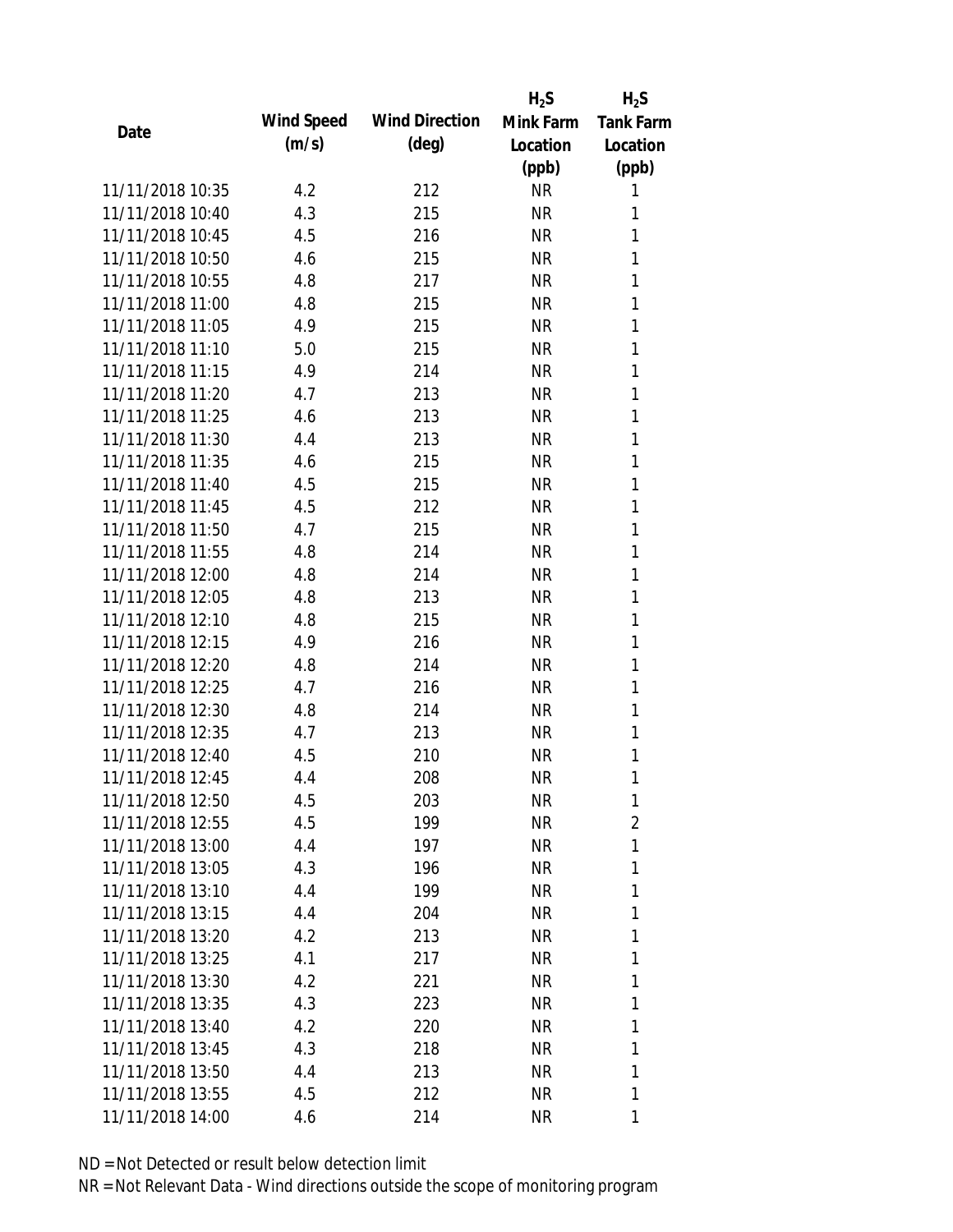|                  |            |                       | $H_2S$    | $H_2S$           |
|------------------|------------|-----------------------|-----------|------------------|
| Date             | Wind Speed | <b>Wind Direction</b> | Mink Farm | <b>Tank Farm</b> |
|                  | (m/s)      | $(\text{deg})$        | Location  | Location         |
|                  |            |                       | (ppb)     | (ppb)            |
| 11/11/2018 14:05 | 4.6        | 211                   | <b>NR</b> | 1                |
| 11/11/2018 14:10 | 4.7        | 214                   | <b>NR</b> | 1                |
| 11/11/2018 14:15 | 4.7        | 215                   | <b>NR</b> | 1                |
| 11/11/2018 14:20 | 4.8        | 217                   | <b>NR</b> | 1                |
| 11/11/2018 14:25 | 4.6        | 216                   | <b>NR</b> | 1                |
| 11/11/2018 14:30 | 4.5        | 214                   | <b>NR</b> | 1                |
| 11/11/2018 14:35 | 4.6        | 218                   | <b>NR</b> | 1                |
| 11/11/2018 14:40 | 4.6        | 219                   | <b>NR</b> | 1                |
| 11/11/2018 14:45 | 4.4        | 217                   | <b>NR</b> | 1                |
| 11/11/2018 14:50 | 4.3        | 217                   | <b>NR</b> | 1                |
| 11/11/2018 14:55 | 4.3        | 215                   | <b>NR</b> | 1                |
| 11/11/2018 15:00 | 4.5        | 216                   | <b>NR</b> | 1                |
| 11/11/2018 15:05 | 4.4        | 216                   | <b>NR</b> | 1                |
| 11/11/2018 15:10 | 4.4        | 213                   | <b>NR</b> | 1                |
| 11/11/2018 15:15 | 4.4        | 213                   | <b>NR</b> | 1                |
| 11/11/2018 15:20 | 4.4        | 211                   | <b>NR</b> | 1                |
| 11/11/2018 15:25 | 4.5        | 214                   | <b>NR</b> | 1                |
| 11/11/2018 15:30 | 4.4        | 215                   | <b>NR</b> | 1                |
| 11/11/2018 15:35 | 4.5        | 214                   | <b>NR</b> | 1                |
| 11/11/2018 15:40 | 4.5        | 214                   | <b>NR</b> | 1                |
| 11/11/2018 15:45 | 4.5        | 216                   | <b>NR</b> | 1                |
| 11/11/2018 15:50 | 4.5        | 216                   | <b>NR</b> | 1                |
| 11/11/2018 15:55 | 4.5        | 215                   | <b>NR</b> | 1                |
| 11/11/2018 16:00 | 4.4        | 214                   | <b>NR</b> | 1                |
| 11/11/2018 16:05 | 4.2        | 213                   | <b>NR</b> | 1                |
| 11/11/2018 16:10 | 3.9        | 213                   | <b>NR</b> | 1                |
| 11/11/2018 16:15 | 3.8        | 216                   | <b>NR</b> | 1                |
| 11/11/2018 16:20 | 3.7        | 220                   | <b>NR</b> | 1                |
| 11/11/2018 16:25 | 3.4        | 226                   | <b>NR</b> | 1                |
| 11/11/2018 16:30 | 3.1        | 226                   | <b>NR</b> | 1                |
| 11/11/2018 16:35 | 3.0        | 228                   | <b>NR</b> | 1                |
| 11/11/2018 16:40 | 3.0        | 229                   | <b>NR</b> | 1                |
| 11/11/2018 16:45 | 2.9        | 227                   | <b>NR</b> | 1                |
| 11/11/2018 16:50 | 2.8        | 222                   | <b>NR</b> | 1                |
| 11/11/2018 16:55 | 2.8        | 219                   | <b>NR</b> | 1                |
| 11/11/2018 17:00 | 2.9        | 217                   | <b>NR</b> | 1                |
| 11/11/2018 17:05 | 2.9        | 214                   | <b>NR</b> | 1                |
| 11/11/2018 17:10 | 3.0        | 210                   | <b>NR</b> | 1                |
| 11/11/2018 17:15 | 3.0        | 208                   | <b>NR</b> | 1                |
| 11/11/2018 17:20 | 3.0        | 210                   | <b>NR</b> | 1                |
| 11/11/2018 17:25 | 3.0        | 209                   | <b>NR</b> | 1                |
| 11/11/2018 17:30 | 3.0        | 208                   | <b>NR</b> | 1                |
|                  |            |                       |           |                  |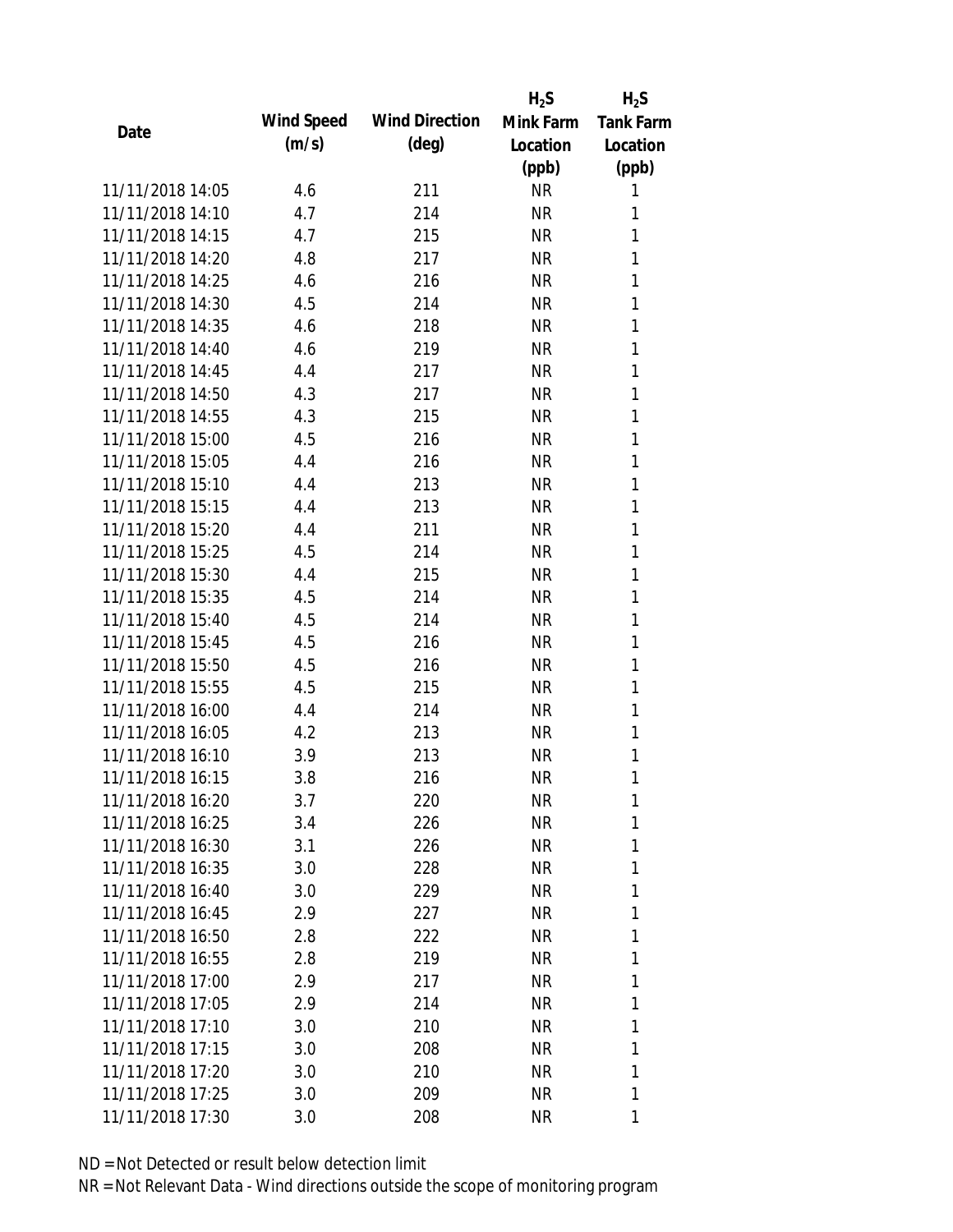|                  |            |                       | $H_2S$    | $H_2S$           |
|------------------|------------|-----------------------|-----------|------------------|
| Date             | Wind Speed | <b>Wind Direction</b> | Mink Farm | <b>Tank Farm</b> |
|                  | (m/s)      | $(\text{deg})$        | Location  | Location         |
|                  |            |                       | (ppb)     | (ppb)            |
| 11/11/2018 17:35 | 2.9        | 207                   | <b>NR</b> | 1                |
| 11/11/2018 17:40 | 2.9        | 207                   | <b>NR</b> | 1                |
| 11/11/2018 17:45 | 2.9        | 205                   | <b>NR</b> | 1                |
| 11/11/2018 17:50 | 2.8        | 202                   | <b>NR</b> | 1                |
| 11/11/2018 17:55 | 2.7        | 199                   | <b>NR</b> | 1                |
| 11/11/2018 18:00 | 2.8        | 198                   | <b>NR</b> | 1                |
| 11/11/2018 18:05 | 2.7        | 198                   | <b>NR</b> | 1                |
| 11/11/2018 18:10 | 2.5        | 199                   | <b>NR</b> | 1                |
| 11/11/2018 18:15 | 2.5        | 202                   | <b>NR</b> | 1                |
| 11/11/2018 18:20 | 2.5        | 203                   | <b>NR</b> | 1                |
| 11/11/2018 18:25 | 2.3        | 207                   | <b>NR</b> | 1                |
| 11/11/2018 18:30 | 2.3        | 208                   | <b>NR</b> | 1                |
| 11/11/2018 18:35 | 2.2        | 210                   | <b>NR</b> | 1                |
| 11/11/2018 18:40 | 2.2        | 213                   | <b>NR</b> | 1                |
| 11/11/2018 18:45 | 2.0        | 218                   | <b>NR</b> | 1                |
| 11/11/2018 18:50 | 1.8        | 223                   | <b>NR</b> | 1                |
| 11/11/2018 18:55 | 1.7        | 225                   | <b>NR</b> | 1                |
| 11/11/2018 19:00 | 1.7        | 231                   | 1         | 1                |
| 11/11/2018 19:05 | 1.7        | 237                   | 1         | 1                |
| 11/11/2018 19:10 | 1.9        | 242                   | 1         | 1                |
| 11/11/2018 19:15 | 2.3        | 246                   | 1         | 1                |
| 11/11/2018 19:20 | 2.8        | 251                   | 1         | 1                |
| 11/11/2018 19:25 | 3.2        | 256                   | 1         | 1                |
| 11/11/2018 19:30 | 3.4        | 260                   | 1         | 1                |
| 11/11/2018 19:35 | 3.6        | 264                   | 1         | 1                |
| 11/11/2018 19:40 | 3.6        | 265                   | <b>ND</b> | 1                |
| 11/11/2018 19:45 | 3.4        | 266                   | <b>ND</b> | 1                |
| 11/11/2018 19:50 | 3.3        | 266                   | 1         | 1                |
| 11/11/2018 19:55 | 3.2        | 265                   | 1         | 1                |
| 11/11/2018 20:00 | 3.1        | 265                   | 1         | 1                |
| 11/11/2018 20:05 | 3.0        | 263                   | 1         | 1                |
| 11/11/2018 20:10 | 3.0        | 263                   | 1         | 1                |
| 11/11/2018 20:15 | 3.0        | 262                   | 1         | 1                |
| 11/11/2018 20:20 | 3.0        | 262                   | 1         | 1                |
| 11/11/2018 20:25 | 2.9        | 262                   | 1         | $\overline{2}$   |
| 11/11/2018 20:30 | 2.8        | 263                   | 1         | 2                |
| 11/11/2018 20:35 | 2.8        | 264                   | 1         | 2                |
| 11/11/2018 20:40 | 2.7        | 265                   | 1         | 1                |
| 11/11/2018 20:45 | 2.7        | 266                   | 1         | 1                |
| 11/11/2018 20:50 | 2.6        | 266                   | 1         | 1                |
| 11/11/2018 20:55 | 2.5        | 266                   | 1         | 1                |
| 11/11/2018 21:00 | 2.5        | 266                   | 1         | 2                |
|                  |            |                       |           |                  |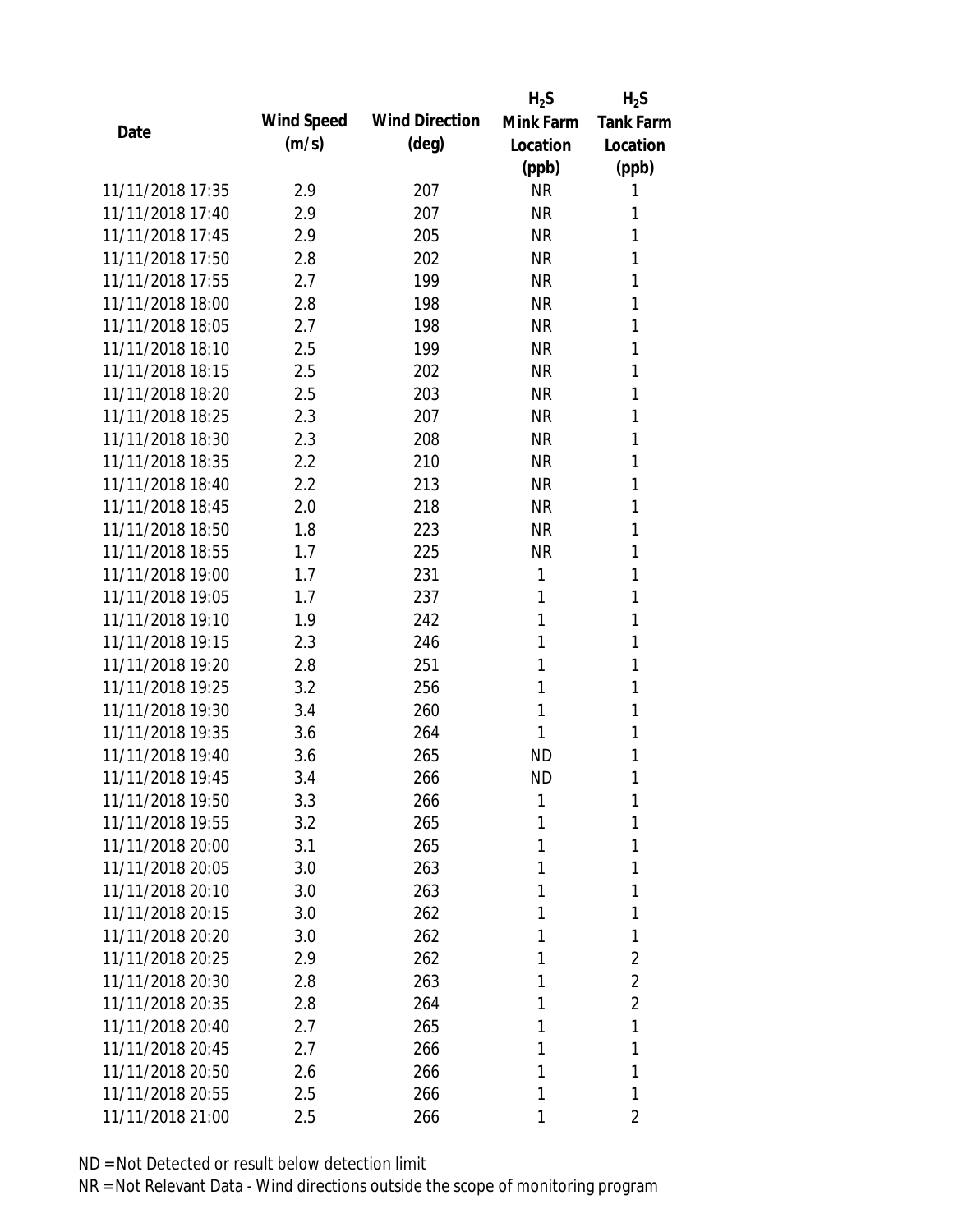|                  |            |                       | $H_2S$    | $H_2S$           |
|------------------|------------|-----------------------|-----------|------------------|
|                  | Wind Speed | <b>Wind Direction</b> | Mink Farm | <b>Tank Farm</b> |
| Date             | (m/s)      | $(\text{deg})$        | Location  | Location         |
|                  |            |                       | (ppb)     | (ppb)            |
| 11/11/2018 21:05 | 2.4        | 266                   | 1         | 1                |
| 11/11/2018 21:10 | 2.3        | 265                   | 1         | 1                |
| 11/11/2018 21:15 | 2.1        | 265                   | 1         | 1                |
| 11/11/2018 21:20 | 2.1        | 264                   | 1         | 1                |
| 11/11/2018 21:25 | 2.0        | 261                   | 1         | 1                |
| 11/11/2018 21:30 | 1.7        | 258                   | 1         | 1                |
| 11/11/2018 21:35 | 1.4        | 257                   | 1         | 1                |
| 11/11/2018 21:40 | 1.1        | 256                   | 1         | 1                |
| 11/11/2018 21:45 | 0.9        | 253                   | 1         | 1                |
| 11/11/2018 21:50 | 0.6        | 251                   | 1         | 1                |
| 11/11/2018 21:55 | 0.5        | 254                   | <b>ND</b> | 1                |
| 11/11/2018 22:00 | 0.6        | 260                   | <b>ND</b> | 1                |
| 11/11/2018 22:05 | 0.7        | 259                   | <b>ND</b> | 1                |
| 11/11/2018 22:10 | 0.9        | 260                   | <b>ND</b> | 1                |
| 11/11/2018 22:15 | 1.1        | 260                   | <b>ND</b> | 1                |
| 11/11/2018 22:20 | 1.2        | 260                   | 1         | 1                |
| 11/11/2018 22:25 | 1.1        | 263                   | 1         | 1                |
| 11/11/2018 22:30 | 1.1        | 266                   | 1         | 1                |
| 11/11/2018 22:35 | 1.0        | 266                   | 1         | 1                |
| 11/11/2018 22:40 | 1.0        | 262                   | 1         | 1                |
| 11/11/2018 22:45 | 0.8        | 261                   | 1         | 2                |
| 11/11/2018 22:50 | 0.6        | 261                   | 1         | $\overline{2}$   |
| 11/11/2018 22:55 | 0.4        | 255                   | 1         | $\overline{2}$   |
| 11/11/2018 23:00 | 0.2        | 236                   | 1         | $\overline{2}$   |
| 11/11/2018 23:05 | 0.1        | 221                   | <b>NR</b> | $\overline{2}$   |
| 11/11/2018 23:10 | 0.0        | CALM                  | <b>NR</b> | <b>NR</b>        |
| 11/11/2018 23:15 | 0.0        | CALM                  | <b>NR</b> | <b>NR</b>        |
| 11/11/2018 23:20 | 0.1        | 263                   | 1         | 2                |
| 11/11/2018 23:25 | 0.3        | 260                   | 1         | $\overline{2}$   |
| 11/11/2018 23:30 | 0.4        | 264                   | 1         | $\overline{2}$   |
| 11/11/2018 23:35 | 0.5        | 270                   | 1         | $\overline{2}$   |
| 11/11/2018 23:40 | 0.7        | 270                   | 1         | $\overline{2}$   |
| 11/11/2018 23:45 | 0.8        | 268                   | 1         | 1                |
| 11/11/2018 23:50 | 0.9        | 266                   | 1         | 1                |
| 11/11/2018 23:55 | 0.9        | 261                   | 1         | 1                |
| 11/11/2018 24:00 | 1.0        | 252                   | 1         | 1                |
| 11/12/2018 00:05 | 0.9        | 240                   | 1         | 1                |
| 11/12/2018 00:10 | 0.9        | 233                   | 1         | 2                |
| 11/12/2018 00:15 | 0.7        | 229                   | <b>NR</b> | $\overline{2}$   |
| 11/12/2018 00:20 | 0.6        | 223                   | <b>NR</b> | $\overline{2}$   |
| 11/12/2018 00:25 | 0.4        | 222                   | <b>NR</b> | $\overline{2}$   |
| 11/12/2018 00:30 | 0.3        | 225                   | <b>NR</b> | $\overline{2}$   |
|                  |            |                       |           |                  |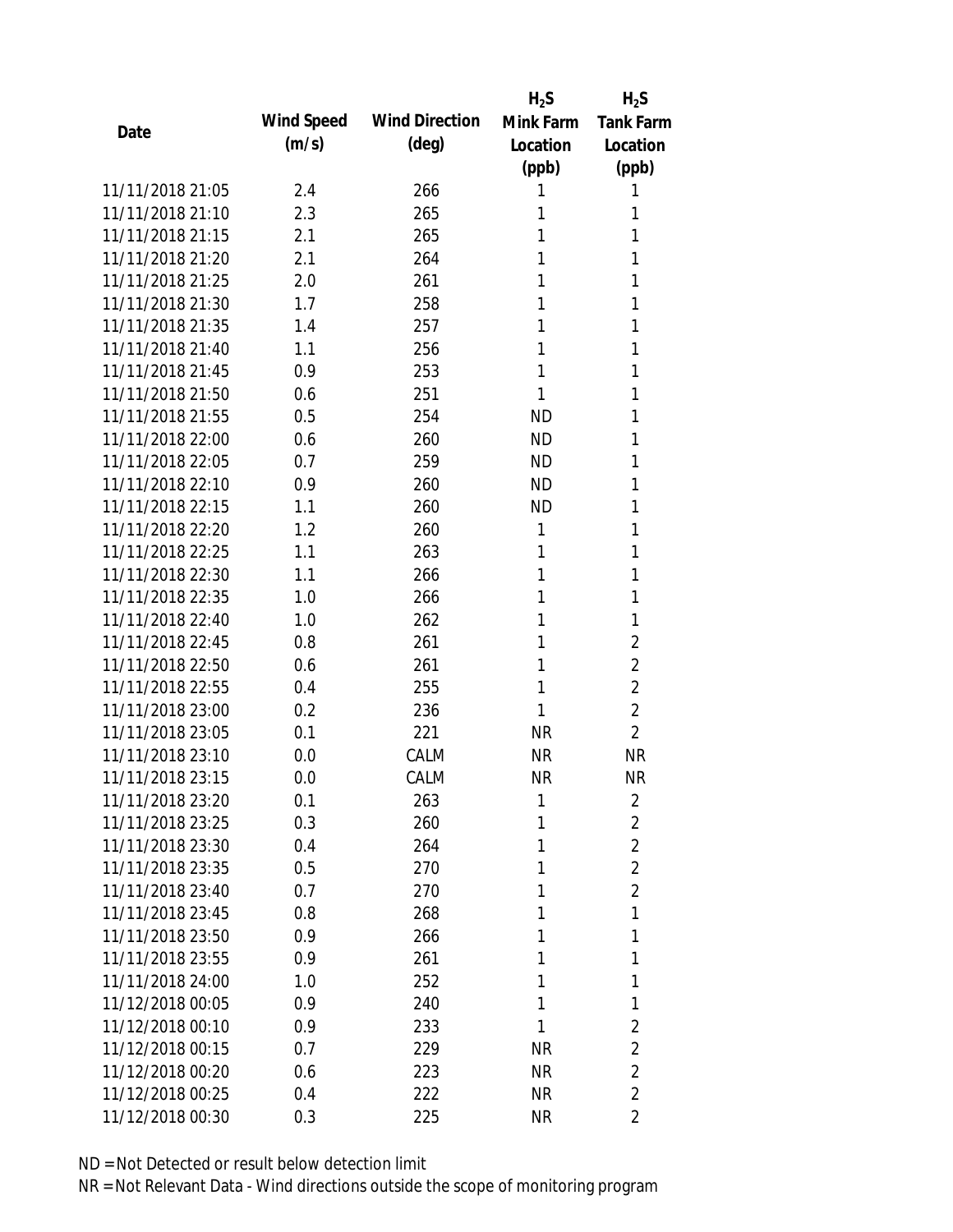|                  |            |                       | $H_2S$         | $H_2S$           |
|------------------|------------|-----------------------|----------------|------------------|
| Date             | Wind Speed | <b>Wind Direction</b> | Mink Farm      | <b>Tank Farm</b> |
|                  | (m/s)      | $(\text{deg})$        | Location       | Location         |
|                  |            |                       | (ppb)          | (ppb)            |
| 11/12/2018 00:35 | 0.2        | 235                   | 1              | 2                |
| 11/12/2018 00:40 | 0.1        | 259                   | 1              | $\overline{2}$   |
| 11/12/2018 00:45 | 0.1        | 248                   | 1              | $\overline{2}$   |
| 11/12/2018 00:50 | 0.2        | 252                   | 1              | $\overline{2}$   |
| 11/12/2018 00:55 | 0.3        | 247                   | 1              | $\overline{2}$   |
| 11/12/2018 01:00 | 0.5        | 253                   | 1              | $\overline{2}$   |
| 11/12/2018 01:05 | 0.8        | 257                   | 1              | $\overline{2}$   |
| 11/12/2018 01:10 | 1.0        | 258                   | 1              | $\overline{2}$   |
| 11/12/2018 01:15 | 1.1        | 263                   | 1              | $\overline{2}$   |
| 11/12/2018 01:20 | 1.3        | 269                   | 1              | $\overline{2}$   |
| 11/12/2018 01:25 | 1.4        | 279                   | 1              | <b>NR</b>        |
| 11/12/2018 01:30 | 1.4        | 286                   | 1              | <b>NR</b>        |
| 11/12/2018 01:35 | 1.4        | 294                   | 1              | <b>NR</b>        |
| 11/12/2018 01:40 | 1.4        | 301                   | 1              | <b>NR</b>        |
| 11/12/2018 01:45 | 1.5        | 305                   | 1              | <b>NR</b>        |
| 11/12/2018 01:50 | 1.5        | 305                   | 1              | <b>NR</b>        |
| 11/12/2018 01:55 | 1.6        | 303                   | 1              | <b>NR</b>        |
| 11/12/2018 02:00 | 1.7        | 304                   | 1              | <b>NR</b>        |
| 11/12/2018 02:05 | 1.6        | 303                   | $\overline{2}$ | <b>NR</b>        |
| 11/12/2018 02:10 | 1.5        | 301                   | 1              | <b>NR</b>        |
| 11/12/2018 02:15 | 1.4        | 305                   | 1              | <b>NR</b>        |
| 11/12/2018 02:20 | 1.3        | 312                   | 1              | <b>NR</b>        |
| 11/12/2018 02:25 | 1.2        | 317                   | 1              | <b>NR</b>        |
| 11/12/2018 02:30 | 1.1        | 321                   | 1              | <b>NR</b>        |
| 11/12/2018 02:35 | 1.0        | 324                   | 1              | <b>NR</b>        |
| 11/12/2018 02:40 | 1.0        | 326                   | 1              | <b>NR</b>        |
| 11/12/2018 02:45 | 0.8        | 324                   | 1              | <b>NR</b>        |
| 11/12/2018 02:50 | 0.6        | 321                   | 1              | <b>NR</b>        |
| 11/12/2018 02:55 | 0.5        | 319                   | 1              | <b>NR</b>        |
| 11/12/2018 03:00 | 0.3        | 320                   | 1              | <b>NR</b>        |
| 11/12/2018 03:05 | 0.4        | 338                   | 1              | <b>NR</b>        |
| 11/12/2018 03:10 | 0.4        | 348                   | 1              | <b>NR</b>        |
| 11/12/2018 03:15 | 0.4        | 354                   | 1              | <b>NR</b>        |
| 11/12/2018 03:20 | 0.5        | 356                   | 1              | <b>NR</b>        |
| 11/12/2018 03:25 | 0.5        | 356                   | 1              | <b>NR</b>        |
| 11/12/2018 03:30 | 0.4        | 356                   | 1              | <b>NR</b>        |
| 11/12/2018 03:35 | 0.3        | 358                   | $\overline{2}$ | <b>NR</b>        |
| 11/12/2018 03:40 | 0.3        | 355                   | 2              | <b>NR</b>        |
| 11/12/2018 03:45 | 0.5        | 351                   | $\overline{2}$ | <b>NR</b>        |
| 11/12/2018 03:50 | 0.7        | 349                   | $\overline{2}$ | <b>NR</b>        |
| 11/12/2018 03:55 | 0.9        | 351                   | $\overline{2}$ | <b>NR</b>        |
| 11/12/2018 04:00 | 1.2        | 352                   | 1              | <b>NR</b>        |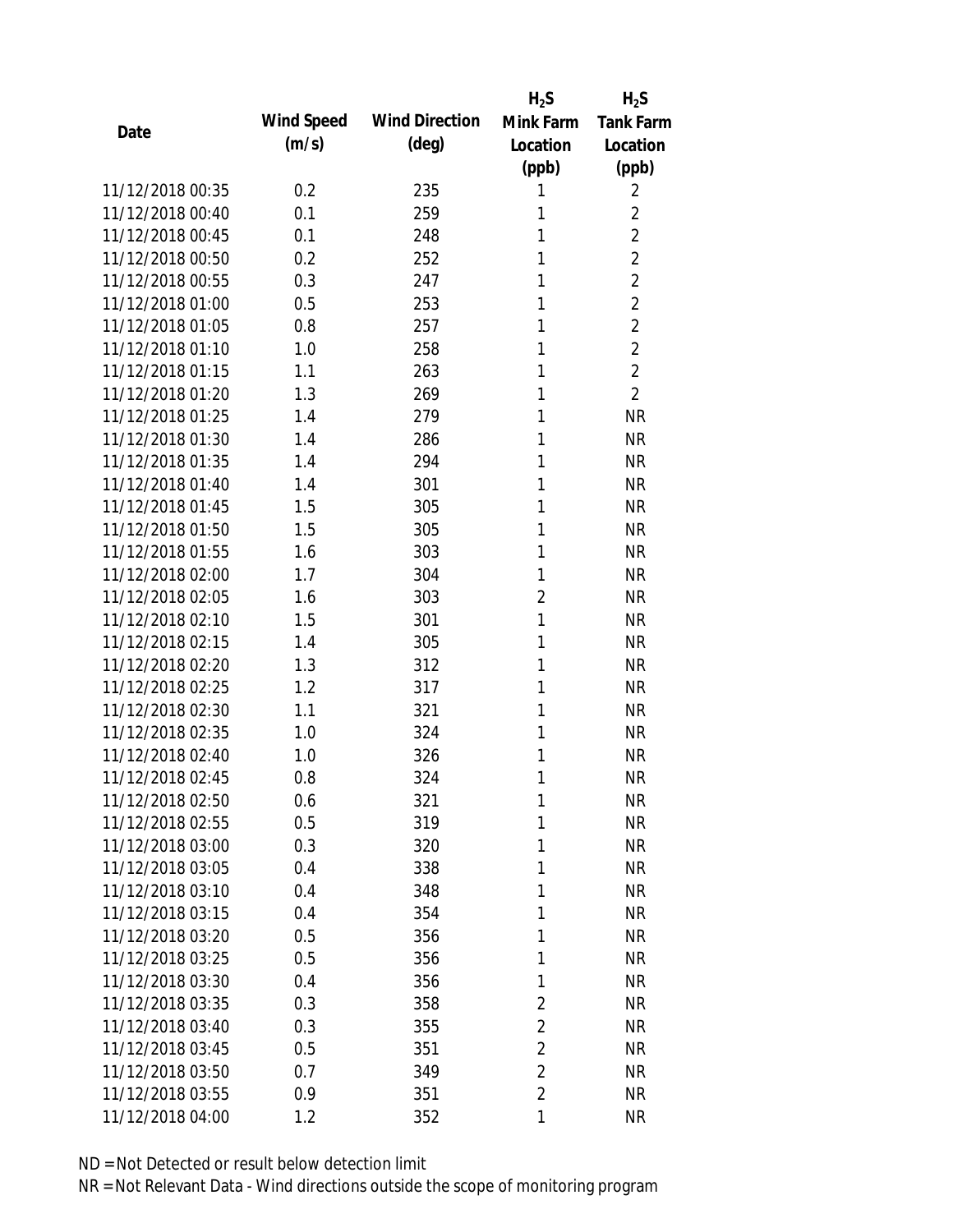|                  |            |                       | $H_2S$         | $H_2S$           |
|------------------|------------|-----------------------|----------------|------------------|
| Date             | Wind Speed | <b>Wind Direction</b> | Mink Farm      | <b>Tank Farm</b> |
|                  | (m/s)      | $(\text{deg})$        | Location       | Location         |
|                  |            |                       | (ppb)          | (ppb)            |
| 11/12/2018 04:05 | 1.5        | 353                   | 1              | <b>NR</b>        |
| 11/12/2018 04:10 | 1.6        | 353                   | 1              | <b>NR</b>        |
| 11/12/2018 04:15 | 1.6        | 353                   | 1              | <b>NR</b>        |
| 11/12/2018 04:20 | 1.5        | 353                   | 1              | <b>NR</b>        |
| 11/12/2018 04:25 | 1.5        | 352                   | 1              | <b>NR</b>        |
| 11/12/2018 04:30 | 1.4        | 353                   | 1              | <b>NR</b>        |
| 11/12/2018 04:35 | 1.4        | 352                   | $\overline{2}$ | <b>NR</b>        |
| 11/12/2018 04:40 | 1.4        | 354                   | $\overline{2}$ | <b>NR</b>        |
| 11/12/2018 04:45 | 1.5        | 356                   | $\overline{2}$ | <b>NR</b>        |
| 11/12/2018 04:50 | 1.6        | 357                   | $\overline{2}$ | <b>NR</b>        |
| 11/12/2018 04:55 | 1.7        | 357                   | $\mathbf{1}$   | <b>NR</b>        |
| 11/12/2018 05:00 | 1.8        | 356                   | 1              | <b>NR</b>        |
| 11/12/2018 05:05 | 1.9        | 357                   | 1              | <b>NR</b>        |
| 11/12/2018 05:10 | 1.9        | 356                   | 1              | <b>NR</b>        |
| 11/12/2018 05:15 | 1.9        | 356                   | 1              | <b>NR</b>        |
| 11/12/2018 05:20 | 2.0        | 357                   | 1              | <b>NR</b>        |
| 11/12/2018 05:25 | 2.1        | 358                   | 1              | <b>NR</b>        |
| 11/12/2018 05:30 | 2.0        | 359                   | 1              | <b>NR</b>        |
| 11/12/2018 05:35 | 2.1        | 359                   | $\mathbf{1}$   | <b>NR</b>        |
| 11/12/2018 05:40 | 2.1        | 360                   | 1              | <b>NR</b>        |
| 11/12/2018 05:45 | 2.1        | 1                     | 1              | <b>NR</b>        |
| 11/12/2018 05:50 | 2.1        | $\mathbf{1}$          | 1              | <b>NR</b>        |
| 11/12/2018 05:55 | 2.0        | 360                   | 1              | <b>NR</b>        |
| 11/12/2018 06:00 | 2.0        | 1                     | 1              | <b>NR</b>        |
| 11/12/2018 06:05 | 2.2        | 3                     | $\overline{2}$ | <b>NR</b>        |
| 11/12/2018 06:10 | 2.2        | 4                     | $\overline{2}$ | <b>NR</b>        |
| 11/12/2018 06:15 | 2.3        | 5                     | $\mathbf{1}$   | <b>NR</b>        |
| 11/12/2018 06:20 | 2.3        | 6                     | $\overline{2}$ | <b>NR</b>        |
| 11/12/2018 06:25 | 2.4        | 7                     | 1              | <b>NR</b>        |
| 11/12/2018 06:30 | 2.4        | 7                     | 1              | <b>NR</b>        |
| 11/12/2018 06:35 | 2.3        | 4                     | 1              | <b>NR</b>        |
| 11/12/2018 06:40 | 2.2        | $\overline{2}$        | 1              | <b>NR</b>        |
| 11/12/2018 06:45 | 2.1        | $\overline{2}$        | 1              | <b>NR</b>        |
| 11/12/2018 06:50 | 2.1        | 1                     | 1              | <b>NR</b>        |
| 11/12/2018 06:55 | 2.1        | 360                   | 1              | <b>NR</b>        |
| 11/12/2018 07:00 | 2.0        | 1                     | 1              | <b>NR</b>        |
| 11/12/2018 07:05 | 2.0        | 4                     | 1              | <b>NR</b>        |
| 11/12/2018 07:10 | 2.0        | $\overline{7}$        | 1              | <b>NR</b>        |
| 11/12/2018 07:15 | 1.9        | 9                     | 1              | <b>NR</b>        |
| 11/12/2018 07:20 | 1.8        | 12                    | 1              | <b>NR</b>        |
| 11/12/2018 07:25 | 1.6        | 14                    | 1              | <b>NR</b>        |
| 11/12/2018 07:30 | 1.5        | 17                    | 1              | <b>NR</b>        |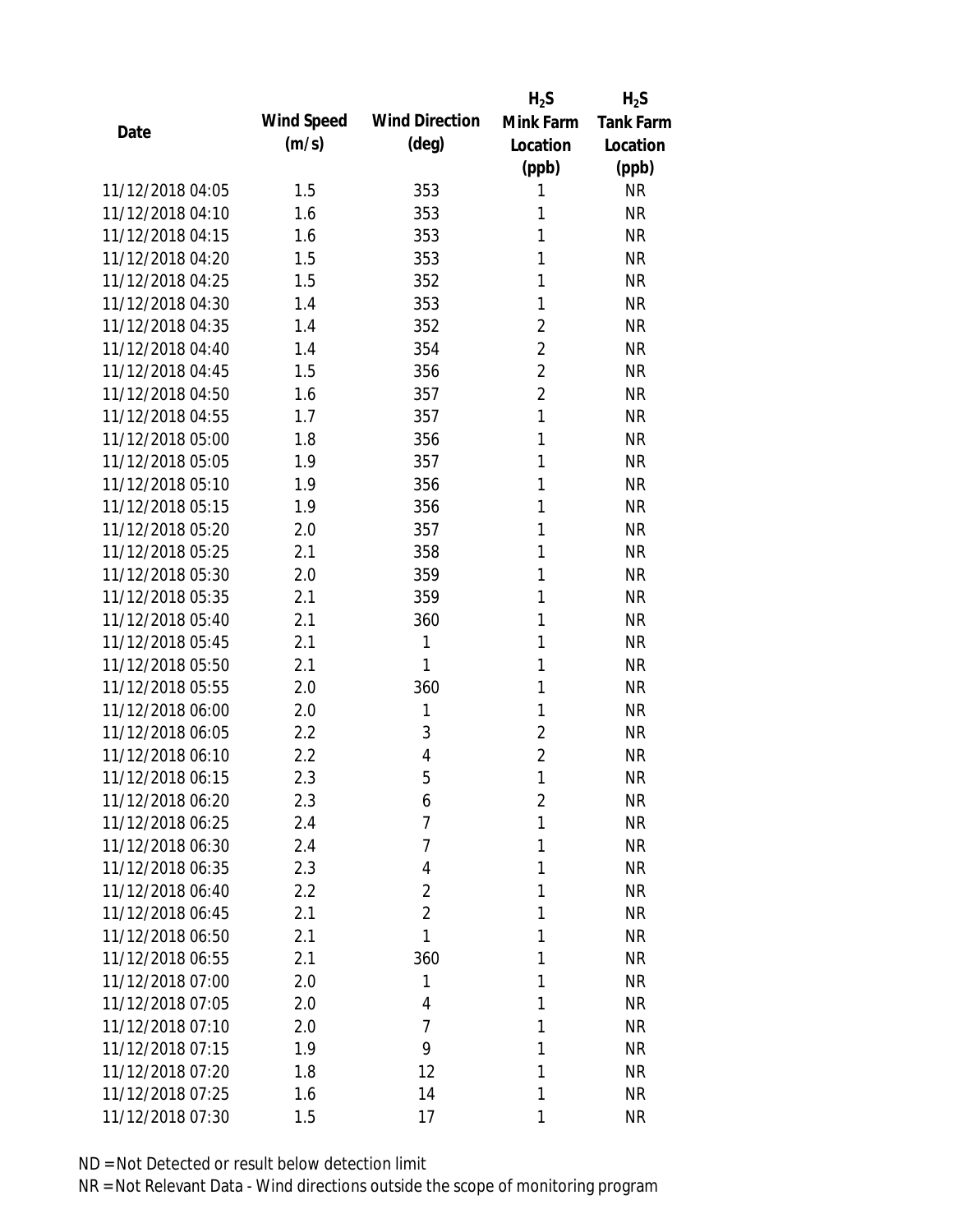|                  |            |                       | $H_2S$         | $H_2S$           |
|------------------|------------|-----------------------|----------------|------------------|
| Date             | Wind Speed | <b>Wind Direction</b> | Mink Farm      | <b>Tank Farm</b> |
|                  | (m/s)      | $(\text{deg})$        | Location       | Location         |
|                  |            |                       | (ppb)          | (ppb)            |
| 11/12/2018 07:35 | 1.5        | 18                    | 1              | <b>NR</b>        |
| 11/12/2018 07:40 | 1.5        | 19                    | 1              | <b>NR</b>        |
| 11/12/2018 07:45 | 1.3        | 19                    | 1              | <b>NR</b>        |
| 11/12/2018 07:50 | 1.2        | 26                    | 1              | <b>NR</b>        |
| 11/12/2018 07:55 | 1.4        | 24                    | 1              | <b>NR</b>        |
| 11/12/2018 08:00 | 1.5        | 23                    | 1              | <b>NR</b>        |
| 11/12/2018 08:05 | 1.3        | 19                    | 1              | <b>NR</b>        |
| 11/12/2018 08:10 | 1.3        | 15                    | $\overline{2}$ | <b>NR</b>        |
| 11/12/2018 08:15 | 1.6        | 13                    | $\overline{2}$ | <b>NR</b>        |
| 11/12/2018 08:20 | 1.7        | $\overline{4}$        | $\overline{2}$ | <b>NR</b>        |
| 11/12/2018 08:25 | 1.9        | 1                     | $\overline{2}$ | <b>NR</b>        |
| 11/12/2018 08:30 | 2.2        | 359                   | $\overline{2}$ | <b>NR</b>        |
| 11/12/2018 08:35 | 2.5        | 360                   | $\overline{2}$ | <b>NR</b>        |
| 11/12/2018 08:40 | 2.9        | $\overline{2}$        | $\overline{2}$ | <b>NR</b>        |
| 11/12/2018 08:45 | 3.1        | 6                     | $\overline{2}$ | <b>NR</b>        |
| 11/12/2018 08:50 | 3.4        | 9                     | $\mathbf{1}$   | <b>NR</b>        |
| 11/12/2018 08:55 | 3.6        | 11                    | $\mathbf{1}$   | <b>NR</b>        |
| 11/12/2018 09:00 | 3.6        | 13                    | 1              | <b>NR</b>        |
| 11/12/2018 09:05 | 3.6        | 15                    | 1              | <b>NR</b>        |
| 11/12/2018 09:10 | 3.7        | 16                    | 1              | <b>NR</b>        |
| 11/12/2018 09:15 | 3.8        | 15                    | 1              | <b>NR</b>        |
| 11/12/2018 09:20 | 3.9        | 14                    | 1              | <b>NR</b>        |
| 11/12/2018 09:25 | 4.0        | 14                    | 1              | <b>NR</b>        |
| 11/12/2018 09:30 | 4.0        | 12                    | 1              | <b>NR</b>        |
| 11/12/2018 09:35 | 3.9        | 13                    | 1              | <b>NR</b>        |
| 11/12/2018 09:40 | 4.0        | 14                    | 1              | <b>NR</b>        |
| 11/12/2018 09:45 | 4.0        | 15                    | 1              | <b>NR</b>        |
| 11/12/2018 09:50 | 4.1        | 17                    | 1              | <b>NR</b>        |
| 11/12/2018 09:55 | 4.0        | 19                    | 1              | <b>NR</b>        |
| 11/12/2018 10:00 | 4.1        | 21                    | 1              | <b>NR</b>        |
| 11/12/2018 10:05 | 4.0        | 20                    | 1              | <b>NR</b>        |
| 11/12/2018 10:10 | 3.8        | 18                    | 1              | <b>NR</b>        |
| 11/12/2018 10:15 | 3.8        | 17                    | 1              | <b>NR</b>        |
| 11/12/2018 10:20 | 3.8        | 17                    | 1              | <b>NR</b>        |
| 11/12/2018 10:25 | 3.8        | 16                    | 1              | <b>NR</b>        |
| 11/12/2018 10:30 | 3.8        | 15                    | 1              | <b>NR</b>        |
| 11/12/2018 10:35 | 4.1        | 17                    | 1              | <b>NR</b>        |
| 11/12/2018 10:40 | 4.2        | 18                    | 1              | <b>NR</b>        |
| 11/12/2018 10:45 | 4.1        | 16                    | 1              | <b>NR</b>        |
| 11/12/2018 10:50 | 4.0        | 15                    | 1              | <b>NR</b>        |
| 11/12/2018 10:55 | 3.6        | 12                    | 1              | <b>NR</b>        |
| 11/12/2018 11:00 | 3.5        | 7                     | 1              | <b>NR</b>        |
|                  |            |                       |                |                  |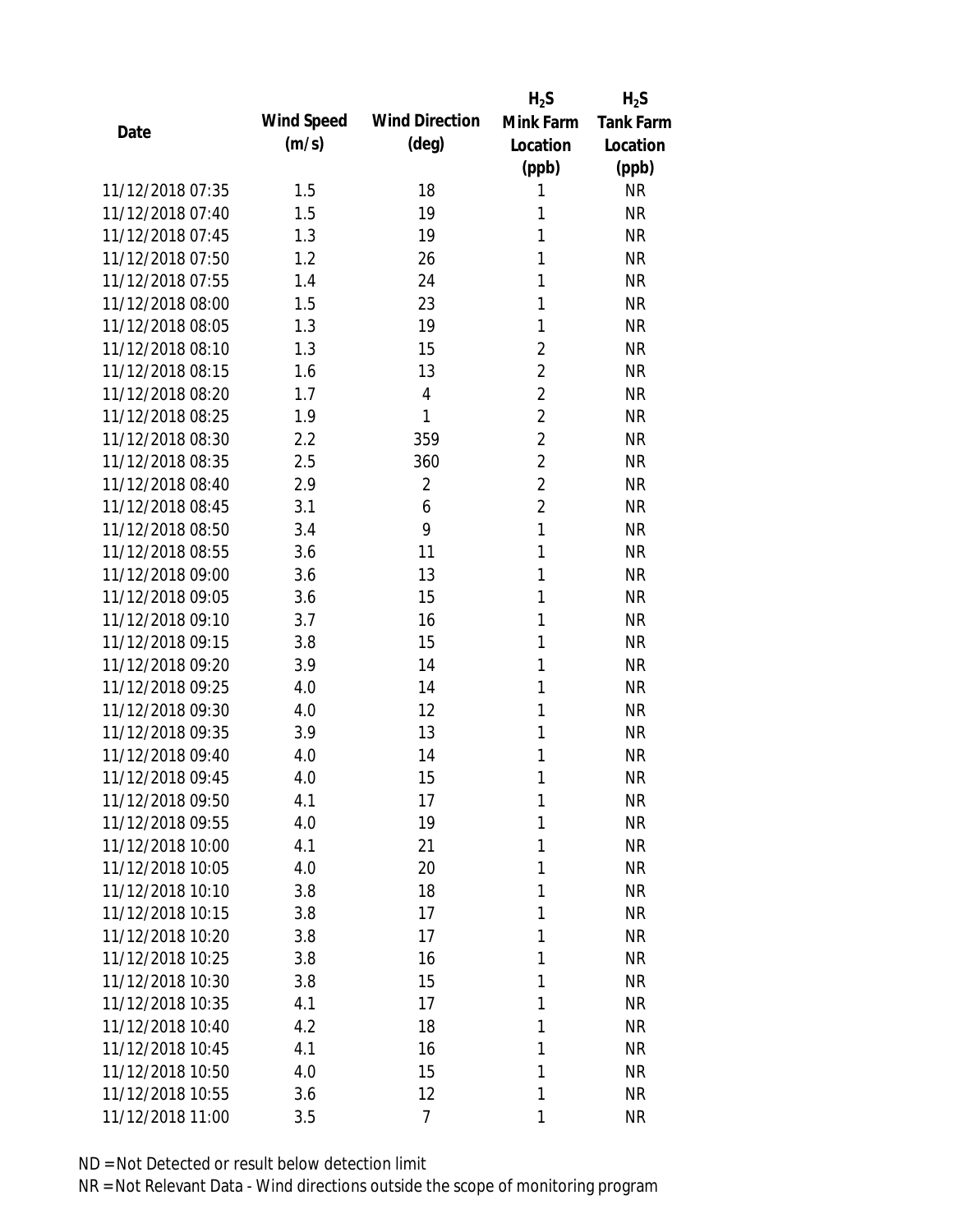|                  |            |                       | $H_2S$       | $H_2S$           |
|------------------|------------|-----------------------|--------------|------------------|
| Date             | Wind Speed | <b>Wind Direction</b> | Mink Farm    | <b>Tank Farm</b> |
|                  | (m/s)      | $(\text{deg})$        | Location     | Location         |
|                  |            |                       | (ppb)        | (ppb)            |
| 11/12/2018 11:05 | 3.3        | $\overline{2}$        | 1            | <b>NR</b>        |
| 11/12/2018 11:10 | 3.2        | 359                   | 1            | <b>NR</b>        |
| 11/12/2018 11:15 | 3.0        | 358                   | 1            | <b>NR</b>        |
| 11/12/2018 11:20 | 2.8        | 354                   | <b>ND</b>    | <b>NR</b>        |
| 11/12/2018 11:25 | 2.9        | 354                   | <b>ND</b>    | <b>NR</b>        |
| 11/12/2018 11:30 | 2.9        | 356                   | <b>ND</b>    | <b>NR</b>        |
| 11/12/2018 11:35 | 3.1        | 1                     | <b>ND</b>    | <b>NR</b>        |
| 11/12/2018 11:40 | 3.0        | 1                     | <b>ND</b>    | <b>NR</b>        |
| 11/12/2018 11:45 | 3.1        | 1                     | <b>ND</b>    | <b>NR</b>        |
| 11/12/2018 11:50 | 3.1        | 1                     | $\mathbf{1}$ | <b>NR</b>        |
| 11/12/2018 11:55 | 3.1        | 5                     | 1            | <b>NR</b>        |
| 11/12/2018 12:00 | 3.2        | 5                     | 1            | <b>NR</b>        |
| 11/12/2018 12:05 | 3.1        | 3                     | 1            | <b>NR</b>        |
| 11/12/2018 12:10 | 3.2        | $\overline{2}$        | 1            | <b>NR</b>        |
| 11/12/2018 12:15 | 3.1        | 359                   | 1            | <b>NR</b>        |
| 11/12/2018 12:20 | 3.2        | 358                   | 1            | <b>NR</b>        |
| 11/12/2018 12:25 | 3.1        | 357                   | 1            | <b>NR</b>        |
| 11/12/2018 12:30 | 3.1        | 354                   | 1            | <b>NR</b>        |
| 11/12/2018 12:35 | 3.1        | 351                   | 1            | <b>NR</b>        |
| 11/12/2018 12:40 | 3.0        | 350                   | 1            | <b>NR</b>        |
| 11/12/2018 12:45 | 3.0        | 353                   | 1            | <b>NR</b>        |
| 11/12/2018 12:50 | 2.9        | 358                   | 1            | <b>NR</b>        |
| 11/12/2018 12:55 | 2.8        | 355                   | 1            | <b>NR</b>        |
| 11/12/2018 13:00 | 2.7        | 357                   | 1            | <b>NR</b>        |
| 11/12/2018 13:05 | 2.6        | 358                   | 1            | <b>NR</b>        |
| 11/12/2018 13:10 | 2.5        | 355                   | 1            | <b>NR</b>        |
| 11/12/2018 13:15 | 2.7        | 350                   | 1            | <b>NR</b>        |
| 11/12/2018 13:20 | 2.8        | 344                   | 1            | <b>NR</b>        |
| 11/12/2018 13:25 | 2.9        | 347                   | 1            | <b>NR</b>        |
| 11/12/2018 13:30 | 3.0        | 346                   | 1            | <b>NR</b>        |
| 11/12/2018 13:35 | 3.1        | 348                   | 1            | <b>NR</b>        |
| 11/12/2018 13:40 | 3.1        | 351                   | 1            | <b>NR</b>        |
| 11/12/2018 13:45 | 3.2        | 358                   | 1            | <b>NR</b>        |
| 11/12/2018 13:50 | 3.2        | $\overline{2}$        | 1            | <b>NR</b>        |
| 11/12/2018 13:55 | 3.2        | 360                   | 1            | <b>NR</b>        |
| 11/12/2018 14:00 | 3.2        | 358                   | 1            | <b>NR</b>        |
| 11/12/2018 14:05 | 3.2        | 357                   | 1            | <b>NR</b>        |
| 11/12/2018 14:10 | 3.2        | 355                   | 1            | <b>NR</b>        |
| 11/12/2018 14:15 | 3.0        | 351                   | 1            | <b>NR</b>        |
| 11/12/2018 14:20 | 2.9        | 347                   | 1            | <b>NR</b>        |
| 11/12/2018 14:25 | 2.9        | 346                   | 1            | <b>NR</b>        |
| 11/12/2018 14:30 | 2.8        | 350                   | 1            | <b>NR</b>        |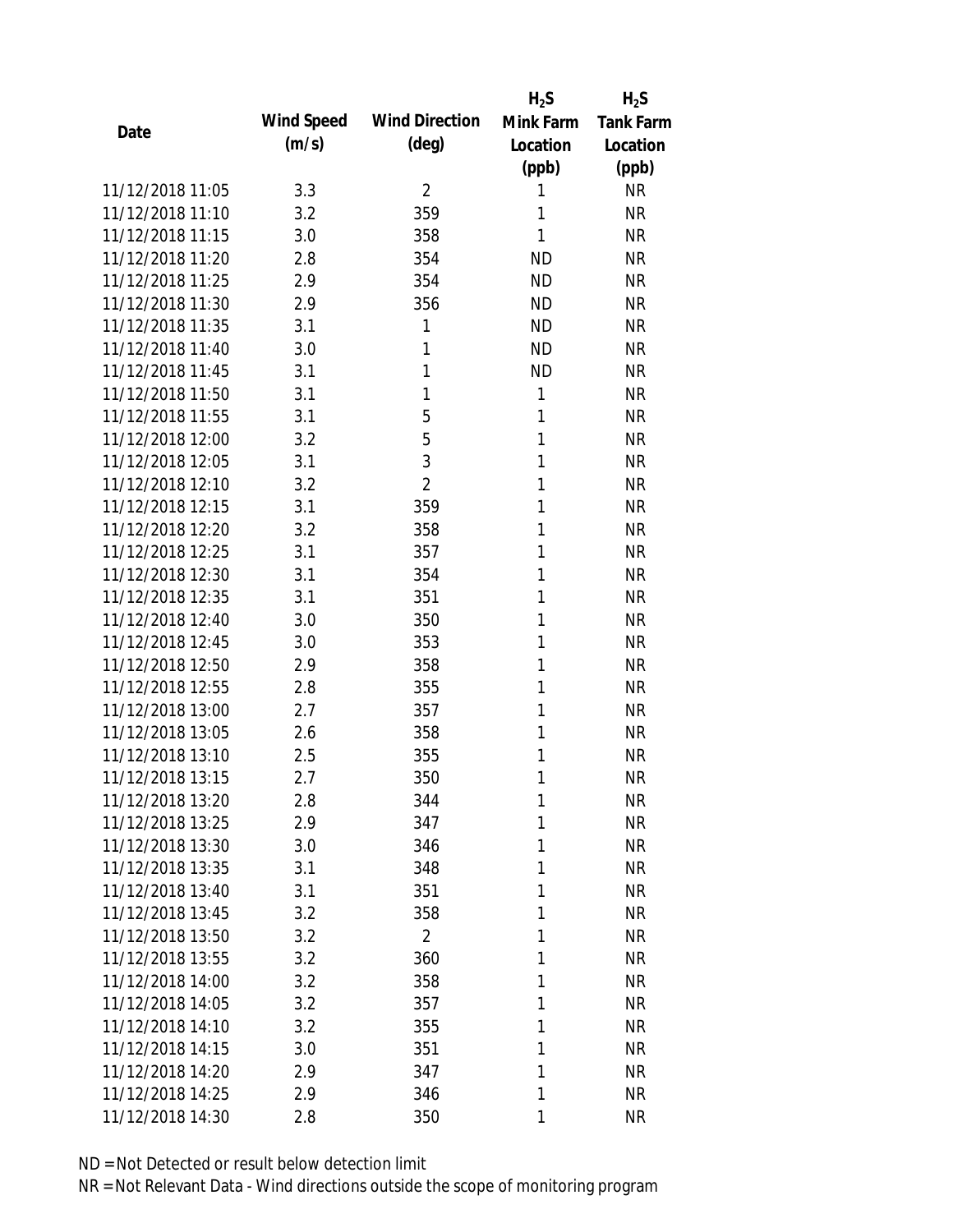|                  |            |                       | $H_2S$       | $H_2S$           |
|------------------|------------|-----------------------|--------------|------------------|
| Date             | Wind Speed | <b>Wind Direction</b> | Mink Farm    | <b>Tank Farm</b> |
|                  | (m/s)      | $(\text{deg})$        | Location     | Location         |
|                  |            |                       | (ppb)        | (ppb)            |
| 11/12/2018 14:35 | 2.5        | 351                   | 1            | <b>NR</b>        |
| 11/12/2018 14:40 | 2.6        | 359                   | 1            | <b>NR</b>        |
| 11/12/2018 14:45 | 2.5        | 1                     | 1            | <b>NR</b>        |
| 11/12/2018 14:50 | 2.6        | 5                     | 1            | <b>NR</b>        |
| 11/12/2018 14:55 | 2.6        | 8                     | 1            | <b>NR</b>        |
| 11/12/2018 15:00 | 2.6        | 5                     | 1            | <b>NR</b>        |
| 11/12/2018 15:05 | 2.8        | 5                     | 1            | <b>NR</b>        |
| 11/12/2018 15:10 | 2.7        | 360                   | 1            | <b>NR</b>        |
| 11/12/2018 15:15 | 2.8        | 357                   | <b>ND</b>    | <b>NR</b>        |
| 11/12/2018 15:20 | 2.7        | 352                   | <b>ND</b>    | <b>NR</b>        |
| 11/12/2018 15:25 | 2.6        | 346                   | <b>ND</b>    | <b>NR</b>        |
| 11/12/2018 15:30 | 2.5        | 346                   | <b>ND</b>    | <b>NR</b>        |
| 11/12/2018 15:35 | 2.4        | 340                   | <b>ND</b>    | <b>NR</b>        |
| 11/12/2018 15:40 | 2.5        | 336                   | <b>ND</b>    | <b>NR</b>        |
| 11/12/2018 15:45 | 2.5        | 334                   | $\mathbf{1}$ | <b>NR</b>        |
| 11/12/2018 15:50 | 2.5        | 335                   | 1            | <b>NR</b>        |
| 11/12/2018 15:55 | 2.6        | 339                   | 1            | <b>NR</b>        |
| 11/12/2018 16:00 | 2.7        | 336                   | 1            | <b>NR</b>        |
| 11/12/2018 16:05 | 2.8        | 340                   | 1            | <b>NR</b>        |
| 11/12/2018 16:10 | 2.9        | 341                   | 1            | <b>NR</b>        |
| 11/12/2018 16:15 | 2.9        | 344                   | 1            | <b>NR</b>        |
| 11/12/2018 16:20 | 3.1        | 344                   | 1            | <b>NR</b>        |
| 11/12/2018 16:25 | 3.1        | 343                   | 1            | <b>NR</b>        |
| 11/12/2018 16:30 | 3.3        | 345                   | 1            | <b>NR</b>        |
| 11/12/2018 16:35 | 3.3        | 346                   | 1            | <b>NR</b>        |
| 11/12/2018 16:40 | 3.2        | 347                   | 1            | <b>NR</b>        |
| 11/12/2018 16:45 | 3.1        | 346                   | 1            | <b>NR</b>        |
| 11/12/2018 16:50 | 3.2        | 345                   | 1            | <b>NR</b>        |
| 11/12/2018 16:55 | 3.1        | 343                   | 1            | <b>NR</b>        |
| 11/12/2018 17:00 | 3.1        | 343                   | 1            | <b>NR</b>        |
| 11/12/2018 17:05 | 3.1        | 342                   | 1            | <b>NR</b>        |
| 11/12/2018 17:10 | 3.2        | 342                   | 1            | <b>NR</b>        |
| 11/12/2018 17:15 | 3.1        | 344                   | 1            | <b>NR</b>        |
| 11/12/2018 17:20 | 3.1        | 346                   | 1            | <b>NR</b>        |
| 11/12/2018 17:25 | 3.1        | 347                   | 1            | <b>NR</b>        |
| 11/12/2018 17:30 | 3.0        | 348                   | 1            | <b>NR</b>        |
| 11/12/2018 17:35 | 2.8        | 349                   | 1            | <b>NR</b>        |
| 11/12/2018 17:40 | 2.8        | 348                   | 1            | <b>NR</b>        |
| 11/12/2018 17:45 | 2.9        | 346                   | 1            | <b>NR</b>        |
| 11/12/2018 17:50 | 2.8        | 346                   | 1            | <b>NR</b>        |
| 11/12/2018 17:55 | 2.9        | 346                   | 1            | <b>NR</b>        |
| 11/12/2018 18:00 | 2.9        | 345                   | 1            | <b>NR</b>        |
|                  |            |                       |              |                  |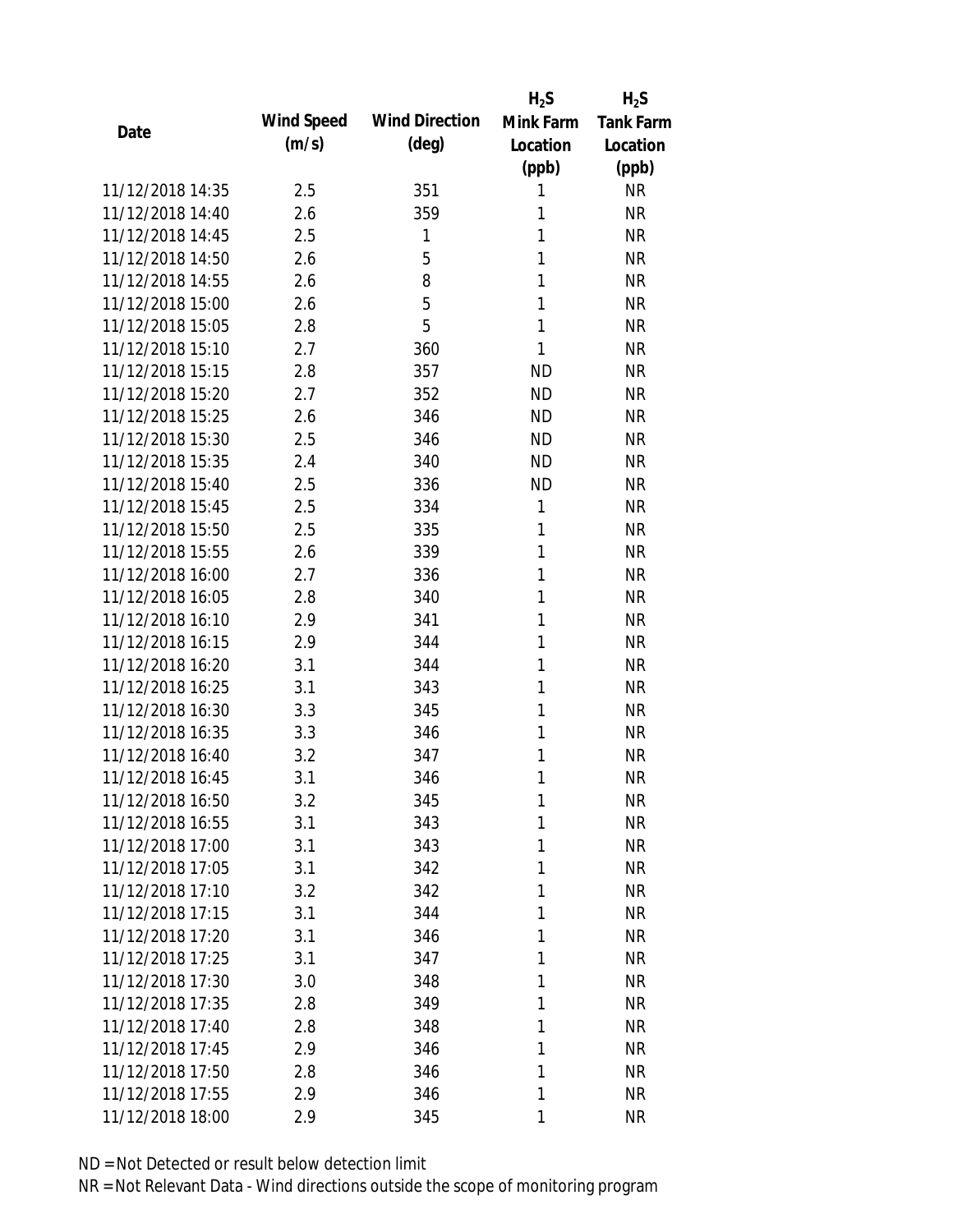|                  |            |                       | $H_2S$         | $H_2S$           |
|------------------|------------|-----------------------|----------------|------------------|
| Date             | Wind Speed | <b>Wind Direction</b> | Mink Farm      | <b>Tank Farm</b> |
|                  | (m/s)      | $(\text{deg})$        | Location       | Location         |
|                  |            |                       | (ppb)          | (ppb)            |
| 11/12/2018 18:05 | 3.1        | 346                   | 1              | <b>NR</b>        |
| 11/12/2018 18:10 | 3.2        | 346                   | 1              | <b>NR</b>        |
| 11/12/2018 18:15 | 3.1        | 346                   | 1              | <b>NR</b>        |
| 11/12/2018 18:20 | 3.2        | 344                   | 1              | <b>NR</b>        |
| 11/12/2018 18:25 | 3.2        | 345                   | 1              | <b>NR</b>        |
| 11/12/2018 18:30 | 3.2        | 344                   | 1              | <b>NR</b>        |
| 11/12/2018 18:35 | 3.2        | 343                   | 1              | <b>NR</b>        |
| 11/12/2018 18:40 | 3.1        | 344                   | 1              | <b>NR</b>        |
| 11/12/2018 18:45 | 3.3        | 343                   | 1              | <b>NR</b>        |
| 11/12/2018 18:50 | 3.3        | 342                   | 1              | <b>NR</b>        |
| 11/12/2018 18:55 | 3.5        | 339                   | 1              | <b>NR</b>        |
| 11/12/2018 19:00 | 3.7        | 338                   | 1              | <b>NR</b>        |
| 11/12/2018 19:05 | 3.6        | 338                   | $\overline{2}$ | <b>NR</b>        |
| 11/12/2018 19:10 | 3.7        | 338                   | 1              | <b>NR</b>        |
| 11/12/2018 19:15 | 3.8        | 338                   | 1              | <b>NR</b>        |
| 11/12/2018 19:20 | 3.8        | 339                   | 1              | <b>NR</b>        |
| 11/12/2018 19:25 | 3.8        | 339                   | 1              | <b>NR</b>        |
| 11/12/2018 19:30 | 3.7        | 339                   | 1              | <b>NR</b>        |
| 11/12/2018 19:35 | 3.8        | 339                   | 1              | <b>NR</b>        |
| 11/12/2018 19:40 | 3.6        | 337                   | 1              | <b>NR</b>        |
| 11/12/2018 19:45 | 3.6        | 337                   | 1              | <b>NR</b>        |
| 11/12/2018 19:50 | 3.7        | 335                   | 1              | <b>NR</b>        |
| 11/12/2018 19:55 | 3.8        | 334                   | $\overline{2}$ | <b>NR</b>        |
| 11/12/2018 20:00 | 4.0        | 333                   | $\overline{2}$ | <b>NR</b>        |
| 11/12/2018 20:05 | 4.0        | 333                   | $\mathbf{1}$   | <b>NR</b>        |
| 11/12/2018 20:10 | 4.0        | 334                   | $\overline{2}$ | <b>NR</b>        |
| 11/12/2018 20:15 | 4.0        | 334                   | 1              | <b>NR</b>        |
| 11/12/2018 20:20 | 4.0        | 335                   | 1              | <b>NR</b>        |
| 11/12/2018 20:25 | 3.7        | 335                   | 1              | <b>NR</b>        |
| 11/12/2018 20:30 | 3.7        | 335                   | 1              | <b>NR</b>        |
| 11/12/2018 20:35 | 3.6        | 335                   | 1              | <b>NR</b>        |
| 11/12/2018 20:40 | 3.7        | 335                   | 1              | <b>NR</b>        |
| 11/12/2018 20:45 | 3.6        | 335                   | 1              | <b>NR</b>        |
| 11/12/2018 20:50 | 3.7        | 335                   | 1              | <b>NR</b>        |
| 11/12/2018 20:55 | 3.9        | 336                   | 1              | <b>NR</b>        |
| 11/12/2018 21:00 | 3.8        | 337                   | 1              | <b>NR</b>        |
| 11/12/2018 21:05 | 3.6        | 339                   | 1              | <b>NR</b>        |
| 11/12/2018 21:10 | 3.6        | 341                   | 1              | <b>NR</b>        |
| 11/12/2018 21:15 | 3.8        | 343                   | 1              | <b>NR</b>        |
| 11/12/2018 21:20 | 3.7        | 343                   | 1              | <b>NR</b>        |
| 11/12/2018 21:25 | 3.6        | 343                   | 1              | <b>NR</b>        |
| 11/12/2018 21:30 | 3.6        | 344                   | 1              | <b>NR</b>        |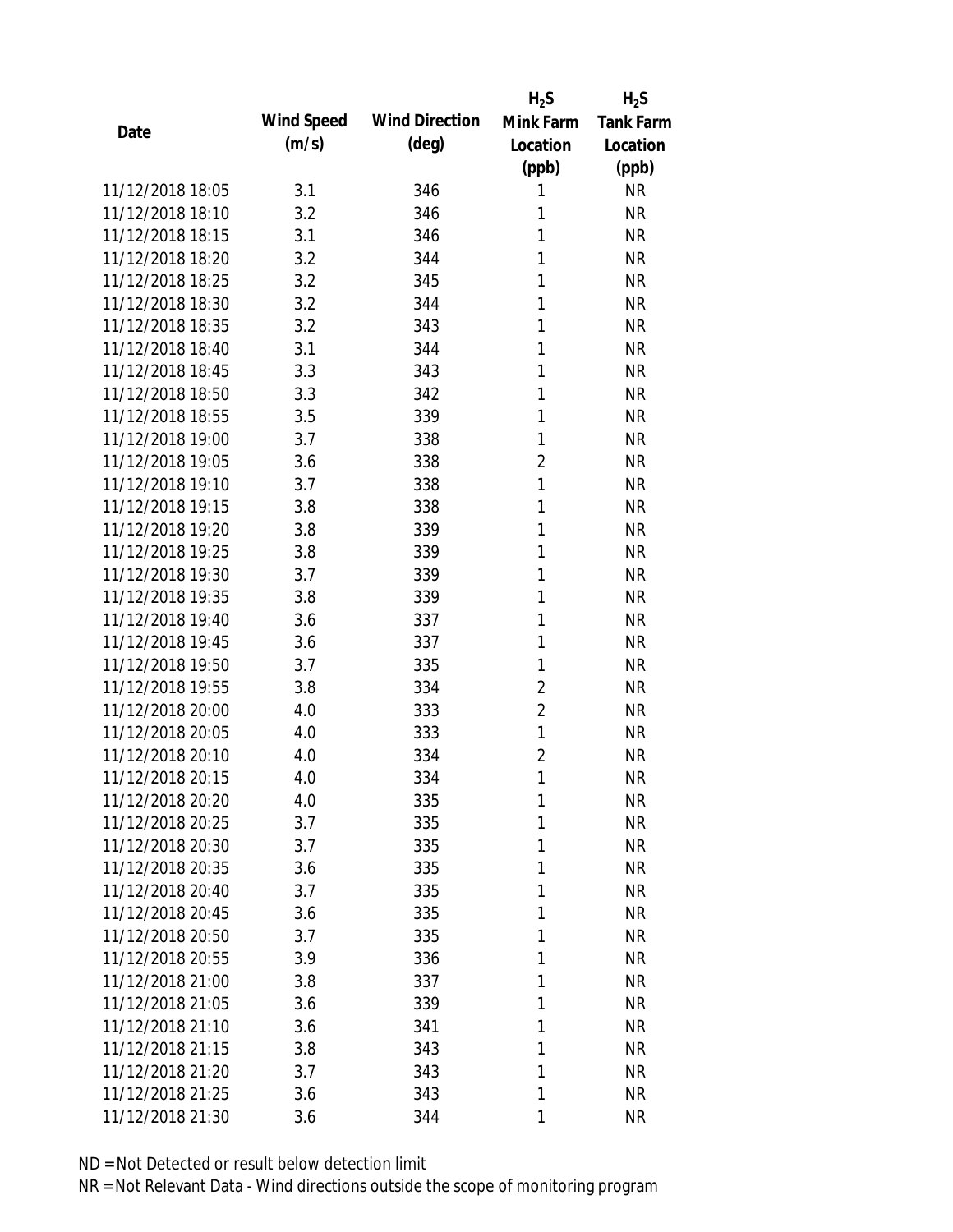|                  |            |                       | $H_2S$    | $H_2S$           |
|------------------|------------|-----------------------|-----------|------------------|
| Date             | Wind Speed | <b>Wind Direction</b> | Mink Farm | <b>Tank Farm</b> |
|                  | (m/s)      | $(\text{deg})$        | Location  | Location         |
|                  |            |                       | (ppb)     | (ppb)            |
| 11/12/2018 21:35 | 3.7        | 344                   | 1         | <b>NR</b>        |
| 11/12/2018 21:40 | 3.7        | 342                   | 1         | <b>NR</b>        |
| 11/12/2018 21:45 | 3.7        | 341                   | 1         | <b>NR</b>        |
| 11/12/2018 21:50 | 3.7        | 341                   | 1         | <b>NR</b>        |
| 11/12/2018 21:55 | 3.6        | 341                   | 1         | <b>NR</b>        |
| 11/12/2018 22:00 | 3.5        | 341                   | 1         | <b>NR</b>        |
| 11/12/2018 22:05 | 3.5        | 342                   | 1         | <b>NR</b>        |
| 11/12/2018 22:10 | 3.5        | 342                   | 1         | <b>NR</b>        |
| 11/12/2018 22:15 | 3.5        | 345                   | 1         | <b>NR</b>        |
| 11/12/2018 22:20 | 3.3        | 348                   | 1         | <b>NR</b>        |
| 11/12/2018 22:25 | 3.3        | 349                   | 1         | <b>NR</b>        |
| 11/12/2018 22:30 | 3.2        | 349                   | 1         | <b>NR</b>        |
| 11/12/2018 22:35 | 2.9        | 350                   | 1         | <b>NR</b>        |
| 11/12/2018 22:40 | 2.9        | 352                   | 1         | <b>NR</b>        |
| 11/12/2018 22:45 | 2.8        | 350                   | 1         | <b>NR</b>        |
| 11/12/2018 22:50 | 2.8        | 350                   | 1         | <b>NR</b>        |
| 11/12/2018 22:55 | 2.7        | 349                   | 1         | <b>NR</b>        |
| 11/12/2018 23:00 | 2.7        | 349                   | 1         | <b>NR</b>        |
| 11/12/2018 23:05 | 3.0        | 348                   | 1         | <b>NR</b>        |
| 11/12/2018 23:10 | 3.2        | 346                   | 1         | <b>NR</b>        |
| 11/12/2018 23:15 | 3.2        | 345                   | 1         | <b>NR</b>        |
| 11/12/2018 23:20 | 3.4        | 344                   | 1         | <b>NR</b>        |
| 11/12/2018 23:25 | 3.6        | 344                   | 1         | <b>NR</b>        |
| 11/12/2018 23:30 | 3.8        | 345                   | 1         | <b>NR</b>        |
| 11/12/2018 23:35 | 3.7        | 344                   | 1         | <b>NR</b>        |
| 11/12/2018 23:40 | 3.5        | 345                   | 1         | <b>NR</b>        |
| 11/12/2018 23:45 | 3.6        | 346                   | 1         | <b>NR</b>        |
| 11/12/2018 23:50 | 3.5        | 345                   | 1         | <b>NR</b>        |
| 11/12/2018 23:55 | 3.6        | 344                   | 1         | <b>NR</b>        |
| 11/12/2018 24:00 | 3.5        | 343                   | 1         | <b>NR</b>        |
| 11/13/2018 00:05 | 3.7        | 343                   | 1         | <b>NR</b>        |
| 11/13/2018 00:10 | 3.8        | 342                   | 1         | <b>NR</b>        |
| 11/13/2018 00:15 | 3.6        | 341                   | 1         | <b>NR</b>        |
| 11/13/2018 00:20 | 3.5        | 341                   | 1         | <b>NR</b>        |
| 11/13/2018 00:25 | 3.2        | 342                   | 1         | <b>NR</b>        |
| 11/13/2018 00:30 | 3.1        | 341                   | 1         | <b>NR</b>        |
| 11/13/2018 00:35 | 3.0        | 341                   | 1         | <b>NR</b>        |
| 11/13/2018 00:40 | 3.0        | 341                   | 1         | <b>NR</b>        |
| 11/13/2018 00:45 | 3.1        | 341                   | 1         | <b>NR</b>        |
| 11/13/2018 00:50 | 3.1        | 342                   | 1         | <b>NR</b>        |
| 11/13/2018 00:55 | 3.1        | 342                   | 1         | <b>NR</b>        |
| 11/13/2018 01:00 | 3.1        | 343                   | 1         | <b>NR</b>        |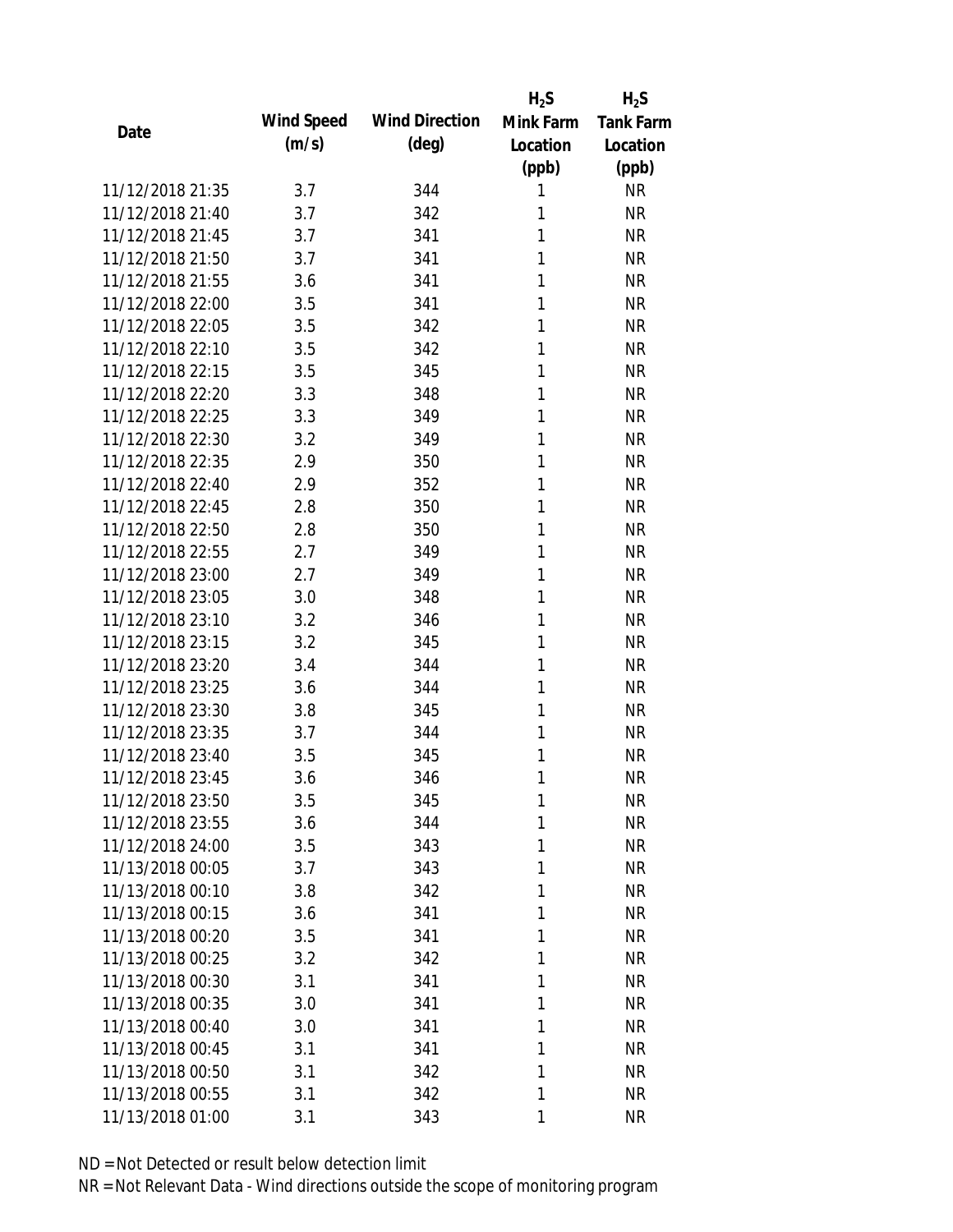|                  |            |                       | $H_2S$       | $H_2S$           |
|------------------|------------|-----------------------|--------------|------------------|
|                  | Wind Speed | <b>Wind Direction</b> | Mink Farm    | <b>Tank Farm</b> |
| Date             | (m/s)      | $(\text{deg})$        | Location     | Location         |
|                  |            |                       | (ppb)        | (ppb)            |
| 11/13/2018 01:05 | 3.1        | 343                   | 1            | <b>NR</b>        |
| 11/13/2018 01:10 | 2.9        | 343                   | 1            | <b>NR</b>        |
| 11/13/2018 01:15 | 2.7        | 343                   | 1            | <b>NR</b>        |
| 11/13/2018 01:20 | 2.5        | 342                   | 1            | <b>NR</b>        |
| 11/13/2018 01:25 | 2.5        | 341                   | 1            | <b>NR</b>        |
| 11/13/2018 01:30 | 2.5        | 342                   | 1            | <b>NR</b>        |
| 11/13/2018 01:35 | 2.3        | 342                   | 1            | <b>NR</b>        |
| 11/13/2018 01:40 | 2.2        | 342                   | 1            | <b>NR</b>        |
| 11/13/2018 01:45 | 2.3        | 341                   | 1            | <b>NR</b>        |
| 11/13/2018 01:50 | 2.4        | 341                   | <b>ND</b>    | <b>NR</b>        |
| 11/13/2018 01:55 | 2.4        | 340                   | <b>ND</b>    | <b>NR</b>        |
| 11/13/2018 02:00 | 2.6        | 338                   | <b>ND</b>    | <b>NR</b>        |
| 11/13/2018 02:05 | 3.0        | 337                   | <b>ND</b>    | <b>NR</b>        |
| 11/13/2018 02:10 | 3.3        | 334                   | <b>ND</b>    | <b>NR</b>        |
| 11/13/2018 02:15 | 3.3        | 333                   | <b>ND</b>    | <b>NR</b>        |
| 11/13/2018 02:20 | 3.6        | 333                   | $\mathbf{1}$ | <b>NR</b>        |
| 11/13/2018 02:25 | 3.9        | 333                   | <b>ND</b>    | <b>NR</b>        |
| 11/13/2018 02:30 | 3.8        | 332                   | 1            | <b>NR</b>        |
| 11/13/2018 02:35 | 3.7        | 332                   | 1            | <b>NR</b>        |
| 11/13/2018 02:40 | 3.6        | 333                   | 1            | <b>NR</b>        |
| 11/13/2018 02:45 | 3.5        | 333                   | 1            | <b>NR</b>        |
| 11/13/2018 02:50 | 3.3        | 334                   | 1            | <b>NR</b>        |
| 11/13/2018 02:55 | 3.2        | 334                   | 1            | <b>NR</b>        |
| 11/13/2018 03:00 | 3.3        | 335                   | 1            | <b>NR</b>        |
| 11/13/2018 03:05 | 3.5        | 336                   | 1            | <b>NR</b>        |
| 11/13/2018 03:10 | 3.5        | 337                   | 1            | <b>NR</b>        |
| 11/13/2018 03:15 | 3.7        | 339                   | 1            | <b>NR</b>        |
| 11/13/2018 03:20 | 3.8        | 340                   | 1            | <b>NR</b>        |
| 11/13/2018 03:25 | 3.7        | 341                   | 1            | <b>NR</b>        |
| 11/13/2018 03:30 | 3.5        | 342                   | 1            | <b>NR</b>        |
| 11/13/2018 03:35 | 3.4        | 342                   | 1            | <b>NR</b>        |
| 11/13/2018 03:40 | 3.2        | 342                   | 1            | <b>NR</b>        |
| 11/13/2018 03:45 | 3.0        | 342                   | 1            | <b>NR</b>        |
| 11/13/2018 03:50 | 3.0        | 342                   | 1            | <b>NR</b>        |
| 11/13/2018 03:55 | 3.3        | 339                   | $\mathbf{1}$ | <b>NR</b>        |
| 11/13/2018 04:00 | 3.8        | 337                   | 1            | <b>NR</b>        |
| 11/13/2018 04:05 | 4.1        | 335                   | <b>ND</b>    | <b>NR</b>        |
| 11/13/2018 04:10 | 4.5        | 333                   | <b>ND</b>    | <b>NR</b>        |
| 11/13/2018 04:15 | 4.7        | 331                   | <b>ND</b>    | <b>NR</b>        |
| 11/13/2018 04:20 | 5.1        | 329                   | <b>ND</b>    | <b>NR</b>        |
| 11/13/2018 04:25 | 5.0        | 331                   | <b>ND</b>    | <b>NR</b>        |
| 11/13/2018 04:30 | 4.8        | 332                   | <b>ND</b>    | <b>NR</b>        |
|                  |            |                       |              |                  |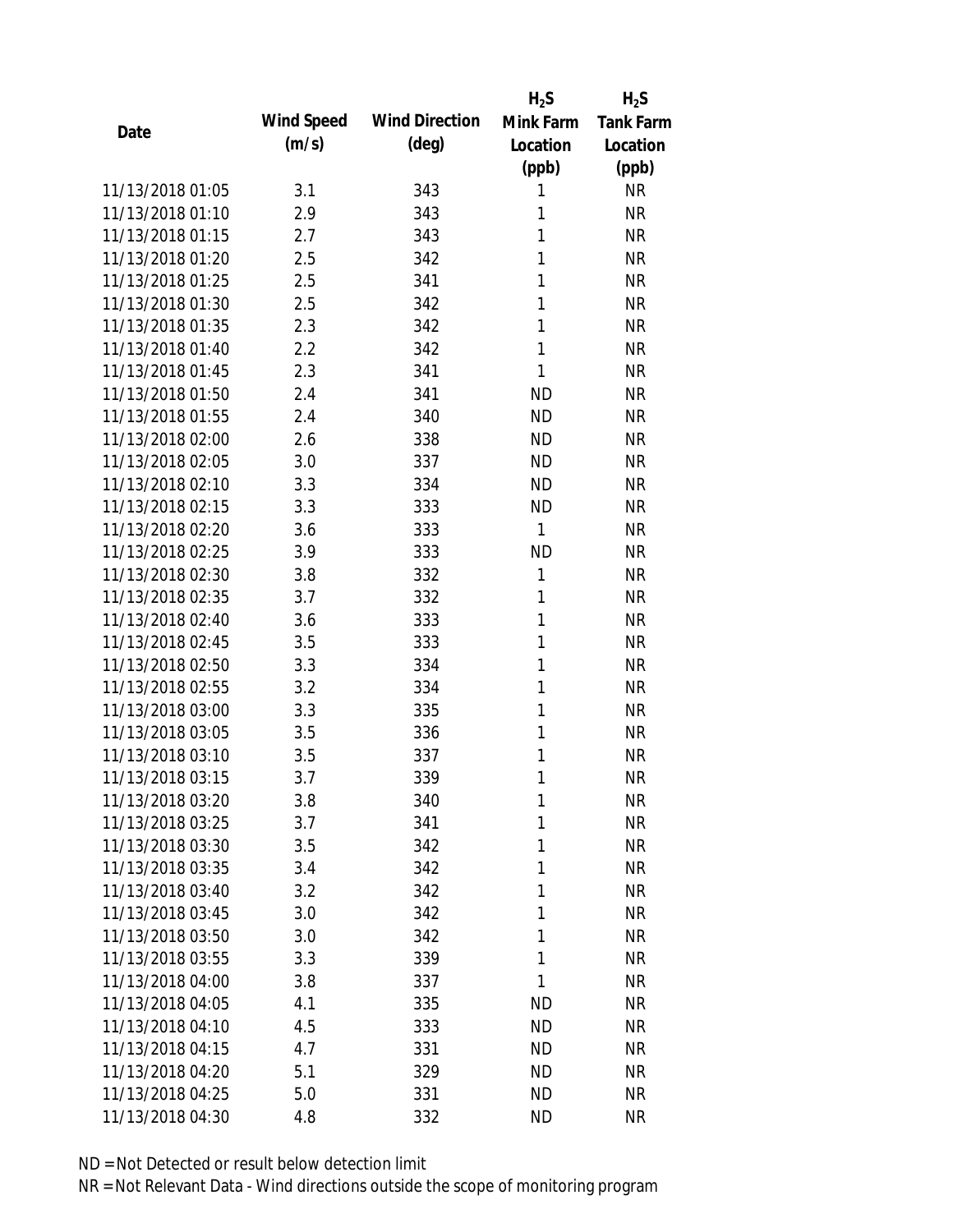|                  |            |                       | $H_2S$    | $H_2S$           |
|------------------|------------|-----------------------|-----------|------------------|
| Date             | Wind Speed | <b>Wind Direction</b> | Mink Farm | <b>Tank Farm</b> |
|                  | (m/s)      | $(\text{deg})$        | Location  | Location         |
|                  |            |                       | (ppb)     | (ppb)            |
| 11/13/2018 04:35 | 4.8        | 331                   | 1         | <b>NR</b>        |
| 11/13/2018 04:40 | 4.8        | 330                   | 1         | <b>NR</b>        |
| 11/13/2018 04:45 | 4.9        | 330                   | 1         | <b>NR</b>        |
| 11/13/2018 04:50 | 4.9        | 331                   | 1         | <b>NR</b>        |
| 11/13/2018 04:55 | 5.0        | 330                   | 1         | <b>NR</b>        |
| 11/13/2018 05:00 | 5.3        | 329                   | 1         | <b>NR</b>        |
| 11/13/2018 05:05 | 5.3        | 331                   | 1         | <b>NR</b>        |
| 11/13/2018 05:10 | 5.4        | 332                   | 1         | <b>NR</b>        |
| 11/13/2018 05:15 | 5.3        | 333                   | 1         | <b>NR</b>        |
| 11/13/2018 05:20 | 5.3        | 333                   | 1         | <b>NR</b>        |
| 11/13/2018 05:25 | 5.1        | 334                   | 1         | <b>NR</b>        |
| 11/13/2018 05:30 | 5.0        | 335                   | 1         | <b>NR</b>        |
| 11/13/2018 05:35 | 5.0        | 334                   | 1         | <b>NR</b>        |
| 11/13/2018 05:40 | 4.7        | 333                   | 1         | <b>NR</b>        |
| 11/13/2018 05:45 | 4.6        | 333                   | 1         | <b>NR</b>        |
| 11/13/2018 05:50 | 4.4        | 332                   | 1         | <b>NR</b>        |
| 11/13/2018 05:55 | 4.4        | 331                   | 1         | <b>NR</b>        |
| 11/13/2018 06:00 | 4.2        | 332                   | 1         | <b>NR</b>        |
| 11/13/2018 06:05 | 4.0        | 333                   | 1         | <b>NR</b>        |
| 11/13/2018 06:10 | 4.0        | 334                   | 1         | <b>NR</b>        |
| 11/13/2018 06:15 | 3.9        | 334                   | 1         | <b>NR</b>        |
| 11/13/2018 06:20 | 3.9        | 335                   | 1         | <b>NR</b>        |
| 11/13/2018 06:25 | 4.0        | 335                   | 1         | <b>NR</b>        |
| 11/13/2018 06:30 | 3.9        | 335                   | 1         | <b>NR</b>        |
| 11/13/2018 06:35 | 3.8        | 334                   | 1         | <b>NR</b>        |
| 11/13/2018 06:40 | 3.7        | 333                   | 1         | <b>NR</b>        |
| 11/13/2018 06:45 | 3.7        | 333                   | 1         | <b>NR</b>        |
| 11/13/2018 06:50 | 3.4        | 333                   | 1         | <b>NR</b>        |
| 11/13/2018 06:55 | 3.2        | 334                   | 1         | <b>NR</b>        |
| 11/13/2018 07:00 | 3.4        | 333                   | 1         | <b>NR</b>        |
| 11/13/2018 07:05 | 3.5        | 334                   | 1         | <b>NR</b>        |
| 11/13/2018 07:10 | 3.5        | 333                   | 1         | <b>NR</b>        |
| 11/13/2018 07:15 | 3.7        | 333                   | 1         | <b>NR</b>        |
| 11/13/2018 07:20 | 3.9        | 332                   | 1         | <b>NR</b>        |
| 11/13/2018 07:25 | 4.0        | 332                   | 1         | <b>NR</b>        |
| 11/13/2018 07:30 | 3.9        | 332                   | 1         | <b>NR</b>        |
| 11/13/2018 07:35 | 3.9        | 332                   | 1         | <b>NR</b>        |
| 11/13/2018 07:40 | 3.9        | 333                   | 1         | <b>NR</b>        |
| 11/13/2018 07:45 | 3.8        | 334                   | 1         | <b>NR</b>        |
| 11/13/2018 07:50 | 3.7        | 335                   | 1         | <b>NR</b>        |
| 11/13/2018 07:55 | 3.6        | 335                   | 1         | <b>NR</b>        |
| 11/13/2018 08:00 | 3.5        | 335                   | 1         | <b>NR</b>        |
|                  |            |                       |           |                  |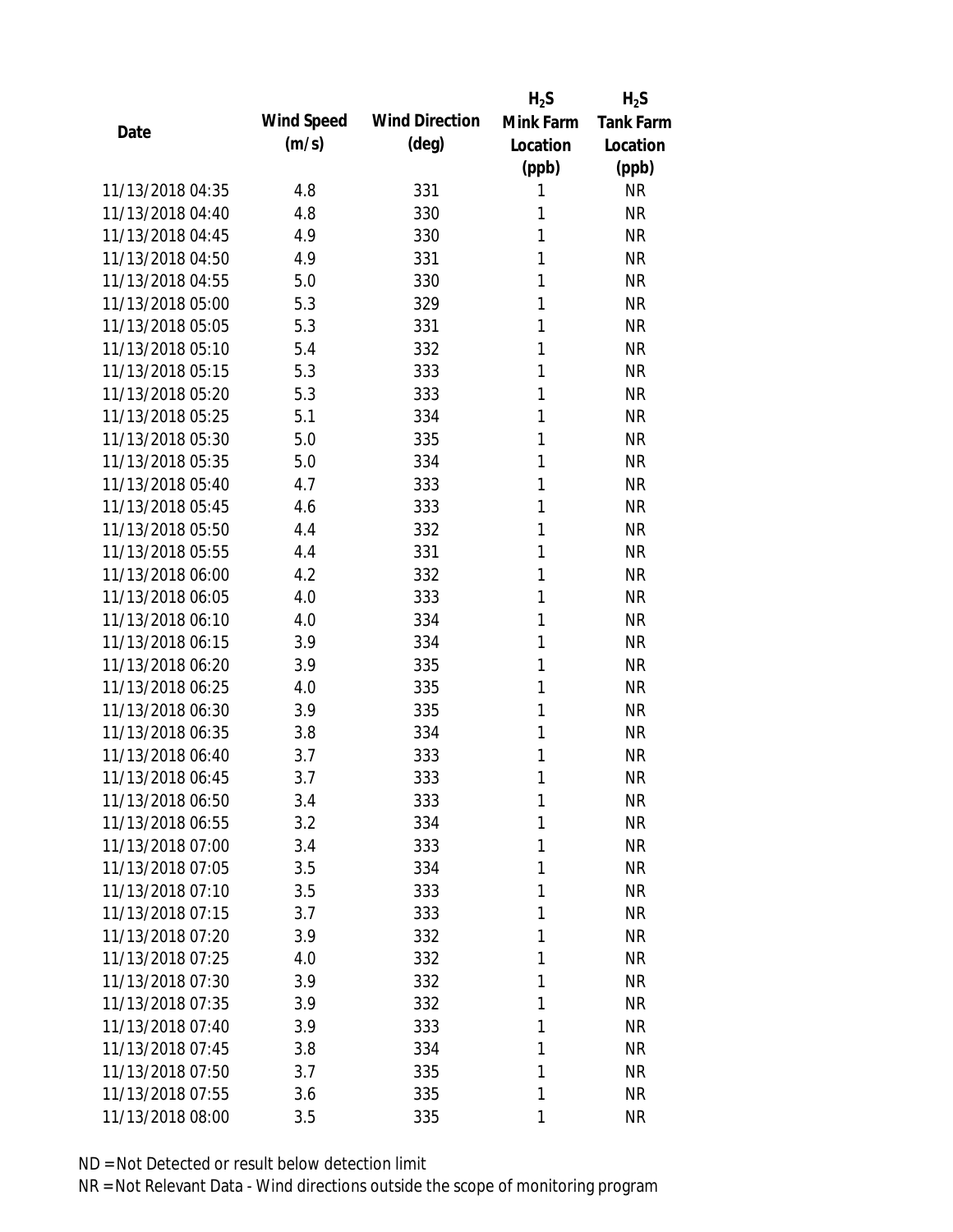|                  |            |                       | $H_2S$         | $H_2S$           |
|------------------|------------|-----------------------|----------------|------------------|
|                  | Wind Speed | <b>Wind Direction</b> | Mink Farm      | <b>Tank Farm</b> |
| Date             | (m/s)      | $(\text{deg})$        | Location       | Location         |
|                  |            |                       | (ppb)          | (ppb)            |
| 11/13/2018 08:05 | 3.3        | 334                   | 1              | <b>NR</b>        |
| 11/13/2018 08:10 | 3.2        | 334                   | 1              | <b>NR</b>        |
| 11/13/2018 08:15 | 3.0        | 334                   | $\overline{2}$ | <b>NR</b>        |
| 11/13/2018 08:20 | 3.0        | 334                   | $\mathbf{1}$   | <b>NR</b>        |
| 11/13/2018 08:25 | 3.0        | 334                   | $\mathbf{1}$   | <b>NR</b>        |
| 11/13/2018 08:30 | 3.0        | 333                   | 1              | <b>NR</b>        |
| 11/13/2018 08:35 | 3.2        | 332                   | 1              | <b>NR</b>        |
| 11/13/2018 08:40 | 3.3        | 331                   | 1              | <b>NR</b>        |
| 11/13/2018 08:45 | 3.4        | 332                   | 1              | <b>NR</b>        |
| 11/13/2018 08:50 | 3.6        | 331                   | 1              | <b>NR</b>        |
| 11/13/2018 08:55 | 3.7        | 330                   | 1              | <b>NR</b>        |
| 11/13/2018 09:00 | 3.8        | 330                   | 1              | <b>NR</b>        |
| 11/13/2018 09:05 | 3.6        | 333                   | 1              | <b>NR</b>        |
| 11/13/2018 09:10 | 3.4        | 335                   | 1              | <b>NR</b>        |
| 11/13/2018 09:15 | 3.5        | 333                   | 1              | <b>NR</b>        |
| 11/13/2018 09:20 | 3.4        | 335                   | 1              | <b>NR</b>        |
| 11/13/2018 09:25 | 3.4        | 337                   | 1              | <b>NR</b>        |
| 11/13/2018 09:30 | 3.3        | 340                   | $\mathbf{1}$   | <b>NR</b>        |
| 11/13/2018 09:35 | 3.5        | 341                   | 1              | <b>NR</b>        |
| 11/13/2018 09:40 | 3.8        | 342                   | 1              | <b>NR</b>        |
| 11/13/2018 09:45 | 3.7        | 344                   | 1              | <b>NR</b>        |
| 11/13/2018 09:50 | 3.7        | 343                   | 1              | <b>NR</b>        |
| 11/13/2018 09:55 | 3.7        | 344                   | 1              | <b>NR</b>        |
| 11/13/2018 10:00 | 3.9        | 341                   | <b>ND</b>      | <b>NR</b>        |
| 11/13/2018 10:05 | 3.8        | 337                   | <b>ND</b>      | <b>NR</b>        |
| 11/13/2018 10:10 | 3.9        | 333                   | <b>ND</b>      | <b>NR</b>        |
| 11/13/2018 10:15 | 4.1        | 330                   | <b>ND</b>      | <b>NR</b>        |
| 11/13/2018 10:20 | 4.0        | 330                   | <b>ND</b>      | <b>NR</b>        |
| 11/13/2018 10:25 | 4.0        | 330                   | <b>ND</b>      | <b>NR</b>        |
| 11/13/2018 10:30 | 3.7        | 332                   | 1              | <b>NR</b>        |
| 11/13/2018 10:35 | 3.6        | 331                   | 1              | <b>NR</b>        |
| 11/13/2018 10:40 | 3.6        | 332                   | <b>ND</b>      | NR               |
| 11/13/2018 10:45 | 3.4        | 333                   | 1              | NR               |
| 11/13/2018 10:50 | 3.5        | 335                   | 1              | <b>NR</b>        |
| 11/13/2018 10:55 | 3.5        | 332                   | 1              | <b>NR</b>        |
| 11/13/2018 11:00 | 3.6        | 328                   | 1              | <b>NR</b>        |
| 11/13/2018 11:05 | 3.5        | 331                   | <b>ND</b>      | <b>NR</b>        |
| 11/13/2018 11:10 | 3.5        | 331                   | 1              | <b>NR</b>        |
| 11/13/2018 11:15 | 3.5        | 327                   | 1              | <b>NR</b>        |
| 11/13/2018 11:20 | 3.5        | 326                   | 1              | NR               |
| 11/13/2018 11:25 | 3.6        | 324                   | 1              | <b>NR</b>        |
| 11/13/2018 11:30 | 3.7        | 326                   | 1              | <b>NR</b>        |
|                  |            |                       |                |                  |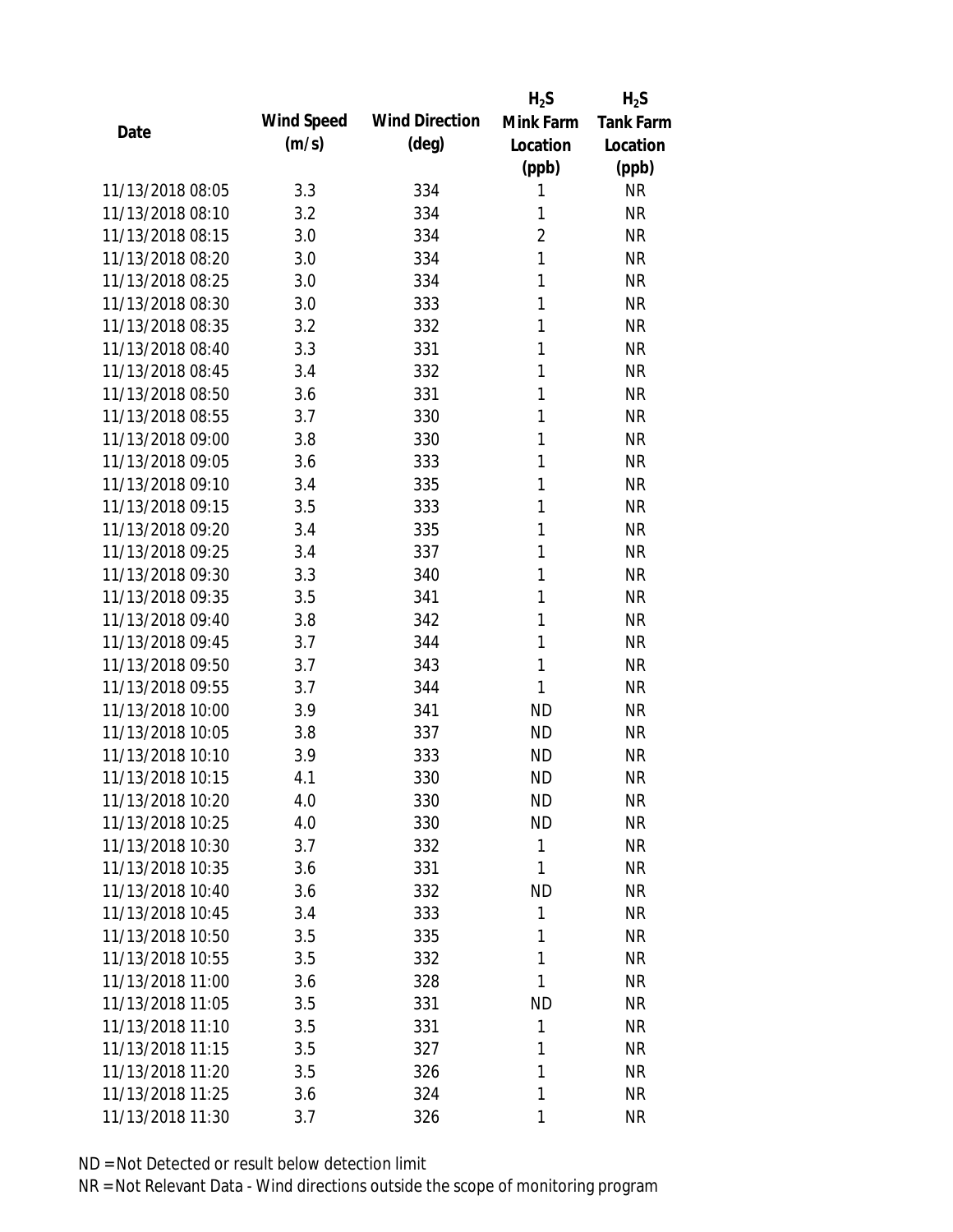|                  |            |                       | $H_2S$    | $H_2S$           |
|------------------|------------|-----------------------|-----------|------------------|
| Date             | Wind Speed | <b>Wind Direction</b> | Mink Farm | <b>Tank Farm</b> |
|                  | (m/s)      | $(\text{deg})$        | Location  | Location         |
|                  |            |                       | (ppb)     | (ppb)            |
| 11/13/2018 11:35 | 3.8        | 325                   | 1         | <b>NR</b>        |
| 11/13/2018 11:40 | 3.8        | 328                   | 1         | <b>NR</b>        |
| 11/13/2018 11:45 | 3.8        | 332                   | 1         | <b>NR</b>        |
| 11/13/2018 11:50 | 3.8        | 331                   | <b>ND</b> | <b>NR</b>        |
| 11/13/2018 11:55 | 3.8        | 330                   | <b>ND</b> | <b>NR</b>        |
| 11/13/2018 12:00 | 3.8        | 330                   | <b>ND</b> | <b>NR</b>        |
| 11/13/2018 12:05 | 3.9        | 333                   | <b>ND</b> | <b>NR</b>        |
| 11/13/2018 12:10 | 3.8        | 333                   | 1         | <b>NR</b>        |
| 11/13/2018 12:15 | 3.7        | 331                   | 1         | <b>NR</b>        |
| 11/13/2018 12:20 | 3.6        | 330                   | 1         | <b>NR</b>        |
| 11/13/2018 12:25 | 3.5        | 333                   | 1         | <b>NR</b>        |
| 11/13/2018 12:30 | 3.3        | 333                   | 1         | <b>NR</b>        |
| 11/13/2018 12:35 | 3.5        | 332                   | 1         | <b>NR</b>        |
| 11/13/2018 12:40 | 3.5        | 329                   | 1         | <b>NR</b>        |
| 11/13/2018 12:45 | 3.4        | 328                   | 1         | <b>NR</b>        |
| 11/13/2018 12:50 | 3.4        | 328                   | 1         | <b>NR</b>        |
| 11/13/2018 12:55 | 3.4        | 329                   | 1         | <b>NR</b>        |
| 11/13/2018 13:00 | 3.7        | 327                   | 1         | <b>NR</b>        |
| 11/13/2018 13:05 | 3.6        | 325                   | 1         | <b>NR</b>        |
| 11/13/2018 13:10 | 3.6        | 322                   | 1         | <b>NR</b>        |
| 11/13/2018 13:15 | 3.8        | 323                   | 1         | <b>NR</b>        |
| 11/13/2018 13:20 | 3.9        | 318                   | 1         | <b>NR</b>        |
| 11/13/2018 13:25 | 4.0        | 311                   | 1         | <b>NR</b>        |
| 11/13/2018 13:30 | 3.9        | 303                   | 1         | <b>NR</b>        |
| 11/13/2018 13:35 | 3.9        | 297                   | 1         | <b>NR</b>        |
| 11/13/2018 13:40 | 3.8        | 298                   | 1         | <b>NR</b>        |
| 11/13/2018 13:45 | 3.9        | 297                   | 1         | <b>NR</b>        |
| 11/13/2018 13:50 | 4.0        | 298                   | 1         | <b>NR</b>        |
| 11/13/2018 13:55 | 4.0        | 302                   | 1         | <b>NR</b>        |
| 11/13/2018 14:00 | 3.9        | 307                   | 1         | <b>NR</b>        |
| 11/13/2018 14:05 | 4.1        | 309                   | 1         | <b>NR</b>        |
| 11/13/2018 14:10 | 4.2        | 308                   | 1         | <b>NR</b>        |
| 11/13/2018 14:15 | 4.2        | 303                   | <b>ND</b> | <b>NR</b>        |
| 11/13/2018 14:20 | 4.1        | 301                   | 1         | <b>NR</b>        |
| 11/13/2018 14:25 | 4.0        | 303                   | 1         | <b>NR</b>        |
| 11/13/2018 14:30 | 4.1        | 300                   | 1         | <b>NR</b>        |
| 11/13/2018 14:35 | 4.1        | 303                   | 1         | <b>NR</b>        |
| 11/13/2018 14:40 | 4.1        | 302                   | 1         | <b>NR</b>        |
| 11/13/2018 14:45 | 4.1        | 305                   | 1         | <b>NR</b>        |
| 11/13/2018 14:50 | 4.0        | 303                   | 1         | <b>NR</b>        |
| 11/13/2018 14:55 | 4.0        | 301                   | 1         | <b>NR</b>        |
| 11/13/2018 15:00 | 4.1        | 302                   | 1         | <b>NR</b>        |
|                  |            |                       |           |                  |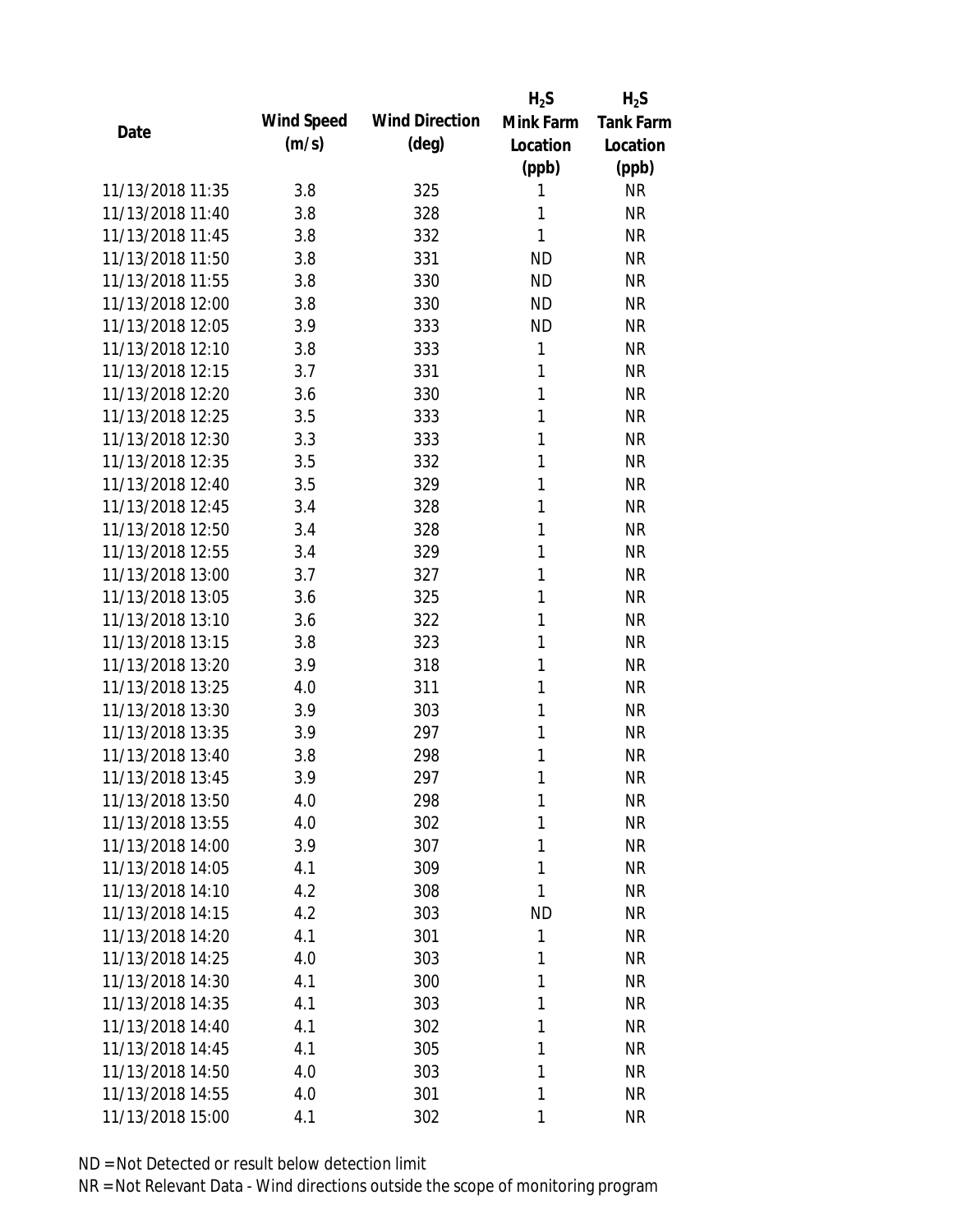|                  |            |                       | $H_2S$       | $H_2S$           |
|------------------|------------|-----------------------|--------------|------------------|
| Date             | Wind Speed | <b>Wind Direction</b> | Mink Farm    | <b>Tank Farm</b> |
|                  | (m/s)      | $(\text{deg})$        | Location     | Location         |
|                  |            |                       | (ppb)        | (ppb)            |
| 11/13/2018 15:05 | 3.8        | 296                   | 1            | <b>NR</b>        |
| 11/13/2018 15:10 | 3.6        | 294                   | 1            | <b>NR</b>        |
| 11/13/2018 15:15 | 3.8        | 293                   | 1            | <b>NR</b>        |
| 11/13/2018 15:20 | 3.9        | 295                   | 1            | <b>NR</b>        |
| 11/13/2018 15:25 | 4.0        | 294                   | 1            | <b>NR</b>        |
| 11/13/2018 15:30 | 3.8        | 296                   | <b>ND</b>    | <b>NR</b>        |
| 11/13/2018 15:35 | 4.1        | 302                   | <b>ND</b>    | <b>NR</b>        |
| 11/13/2018 15:40 | 4.3        | 304                   | <b>ND</b>    | <b>NR</b>        |
| 11/13/2018 15:45 | 4.2        | 306                   | 1            | <b>NR</b>        |
| 11/13/2018 15:50 | 4.1        | 308                   | $\mathbf{1}$ | <b>NR</b>        |
| 11/13/2018 15:55 | 3.9        | 309                   | 1            | <b>NR</b>        |
| 11/13/2018 16:00 | 3.9        | 309                   | 1            | <b>NR</b>        |
| 11/13/2018 16:05 | 3.8        | 303                   | 1            | <b>NR</b>        |
| 11/13/2018 16:10 | 3.9        | 303                   | 1            | <b>NR</b>        |
| 11/13/2018 16:15 | 3.9        | 303                   | 1            | <b>NR</b>        |
| 11/13/2018 16:20 | 4.0        | 301                   | <b>ND</b>    | <b>NR</b>        |
| 11/13/2018 16:25 | 4.0        | 298                   | <b>ND</b>    | <b>NR</b>        |
| 11/13/2018 16:30 | 4.0        | 296                   | <b>ND</b>    | <b>NR</b>        |
| 11/13/2018 16:35 | 4.0        | 300                   | <b>ND</b>    | <b>NR</b>        |
| 11/13/2018 16:40 | 3.9        | 301                   | <b>ND</b>    | <b>NR</b>        |
| 11/13/2018 16:45 | 3.9        | 298                   | <b>ND</b>    | <b>NR</b>        |
| 11/13/2018 16:50 | 3.7        | 301                   | <b>ND</b>    | <b>NR</b>        |
| 11/13/2018 16:55 | 3.9        | 299                   | 1            | <b>NR</b>        |
| 11/13/2018 17:00 | 3.7        | 299                   | 1            | <b>NR</b>        |
| 11/13/2018 17:05 | 3.6        | 299                   | 1            | <b>NR</b>        |
| 11/13/2018 17:10 | 3.7        | 299                   | 1            | <b>NR</b>        |
| 11/13/2018 17:15 | 3.6        | 299                   | 1            | <b>NR</b>        |
| 11/13/2018 17:20 | 3.6        | 295                   | 1            | <b>NR</b>        |
| 11/13/2018 17:25 | 3.5        | 295                   | 1            | <b>NR</b>        |
| 11/13/2018 17:30 | 3.3        | 297                   | 1            | <b>NR</b>        |
| 11/13/2018 17:35 | 3.3        | 300                   | 1            | <b>NR</b>        |
| 11/13/2018 17:40 | 3.3        | 299                   | 1            | <b>NR</b>        |
| 11/13/2018 17:45 | 3.3        | 301                   | 1            | <b>NR</b>        |
| 11/13/2018 17:50 | 3.3        | 304                   | 1            | <b>NR</b>        |
| 11/13/2018 17:55 | 3.2        | 307                   | 1            | <b>NR</b>        |
| 11/13/2018 18:00 | 3.3        | 301                   | 1            | <b>NR</b>        |
| 11/13/2018 18:05 | 3.3        | 295                   | 1            | <b>NR</b>        |
| 11/13/2018 18:10 | 3.2        | 291                   | 1            | <b>NR</b>        |
| 11/13/2018 18:15 | 3.0        | 287                   | 1            | <b>NR</b>        |
| 11/13/2018 18:20 | 3.0        | 284                   | 1            | <b>NR</b>        |
| 11/13/2018 18:25 | 3.1        | 281                   | 1            | <b>NR</b>        |
| 11/13/2018 18:30 | 3.2        | 283                   | 1            | <b>NR</b>        |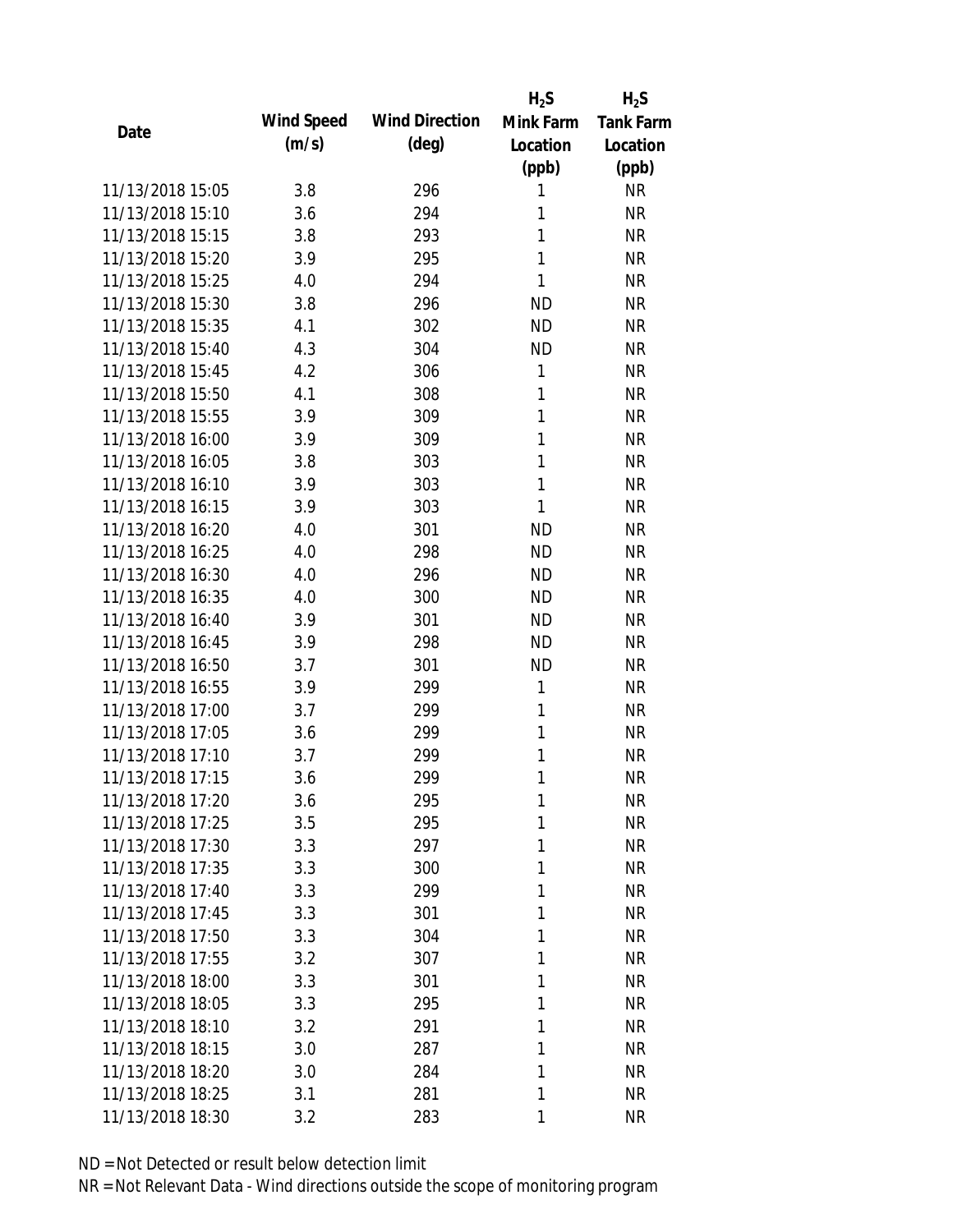|                  |            |                       | $H_2S$    | $H_2S$           |
|------------------|------------|-----------------------|-----------|------------------|
| Date             | Wind Speed | <b>Wind Direction</b> | Mink Farm | <b>Tank Farm</b> |
|                  | (m/s)      | $(\text{deg})$        | Location  | Location         |
|                  |            |                       | (ppb)     | (ppb)            |
| 11/13/2018 18:35 | 3.3        | 284                   | 1         | <b>NR</b>        |
| 11/13/2018 18:40 | 3.2        | 286                   | 1         | <b>NR</b>        |
| 11/13/2018 18:45 | 3.2        | 288                   | 1         | <b>NR</b>        |
| 11/13/2018 18:50 | 3.0        | 289                   | 1         | <b>NR</b>        |
| 11/13/2018 18:55 | 2.7        | 290                   | 1         | <b>NR</b>        |
| 11/13/2018 19:00 | 2.5        | 290                   | 1         | <b>NR</b>        |
| 11/13/2018 19:05 | 2.3        | 292                   | 1         | <b>NR</b>        |
| 11/13/2018 19:10 | 2.2        | 293                   | 1         | <b>NR</b>        |
| 11/13/2018 19:15 | 2.1        | 291                   | 1         | <b>NR</b>        |
| 11/13/2018 19:20 | 2.3        | 290                   | 1         | <b>NR</b>        |
| 11/13/2018 19:25 | 2.3        | 290                   | 1         | <b>NR</b>        |
| 11/13/2018 19:30 | 2.3        | 292                   | 1         | <b>NR</b>        |
| 11/13/2018 19:35 | 2.3        | 287                   | 1         | <b>NR</b>        |
| 11/13/2018 19:40 | 2.4        | 284                   | 1         | <b>NR</b>        |
| 11/13/2018 19:45 | 2.6        | 282                   | 1         | <b>NR</b>        |
| 11/13/2018 19:50 | 2.4        | 280                   | 1         | <b>NR</b>        |
| 11/13/2018 19:55 | 2.5        | 275                   | 1         | 1                |
| 11/13/2018 20:00 | 2.4        | 267                   | 1         | 1                |
| 11/13/2018 20:05 | 2.5        | 264                   | 1         | 1                |
| 11/13/2018 20:10 | 2.3        | 263                   | 1         | 1                |
| 11/13/2018 20:15 | 2.2        | 261                   | 1         | 1                |
| 11/13/2018 20:20 | 2.2        | 260                   | 1         | 1                |
| 11/13/2018 20:25 | 2.2        | 261                   | 1         | 1                |
| 11/13/2018 20:30 | 2.2        | 263                   | 1         | 1                |
| 11/13/2018 20:35 | 2.2        | 264                   | 1         | 1                |
| 11/13/2018 20:40 | 2.2        | 263                   | <b>ND</b> | 1                |
| 11/13/2018 20:45 | 2.3        | 262                   | 1         | 1                |
| 11/13/2018 20:50 | 2.4        | 263                   | 1         | 1                |
| 11/13/2018 20:55 | 2.4        | 262                   | 1         | 1                |
| 11/13/2018 21:00 | 2.5        | 262                   | 1         | 1                |
| 11/13/2018 21:05 | 2.5        | 262                   | 1         | 1                |
| 11/13/2018 21:10 | 2.5        | 262                   | 1         | 1                |
| 11/13/2018 21:15 | 2.5        | 261                   | 1         | 1                |
| 11/13/2018 21:20 | 2.5        | 260                   | 1         | 1                |
| 11/13/2018 21:25 | 2.5        | 259                   | 1         | 1                |
| 11/13/2018 21:30 | 2.5        | 259                   | 1         | 1                |
| 11/13/2018 21:35 | 2.6        | 258                   | 1         | 1                |
| 11/13/2018 21:40 | 2.6        | 259                   | 1         | 1                |
| 11/13/2018 21:45 | 2.6        | 262                   | 1         | 1                |
| 11/13/2018 21:50 | 2.6        | 264                   | 1         | 1                |
| 11/13/2018 21:55 | 2.5        | 265                   | 1         | 1                |
| 11/13/2018 22:00 | 2.5        | 266                   | 1         | 1                |
|                  |            |                       |           |                  |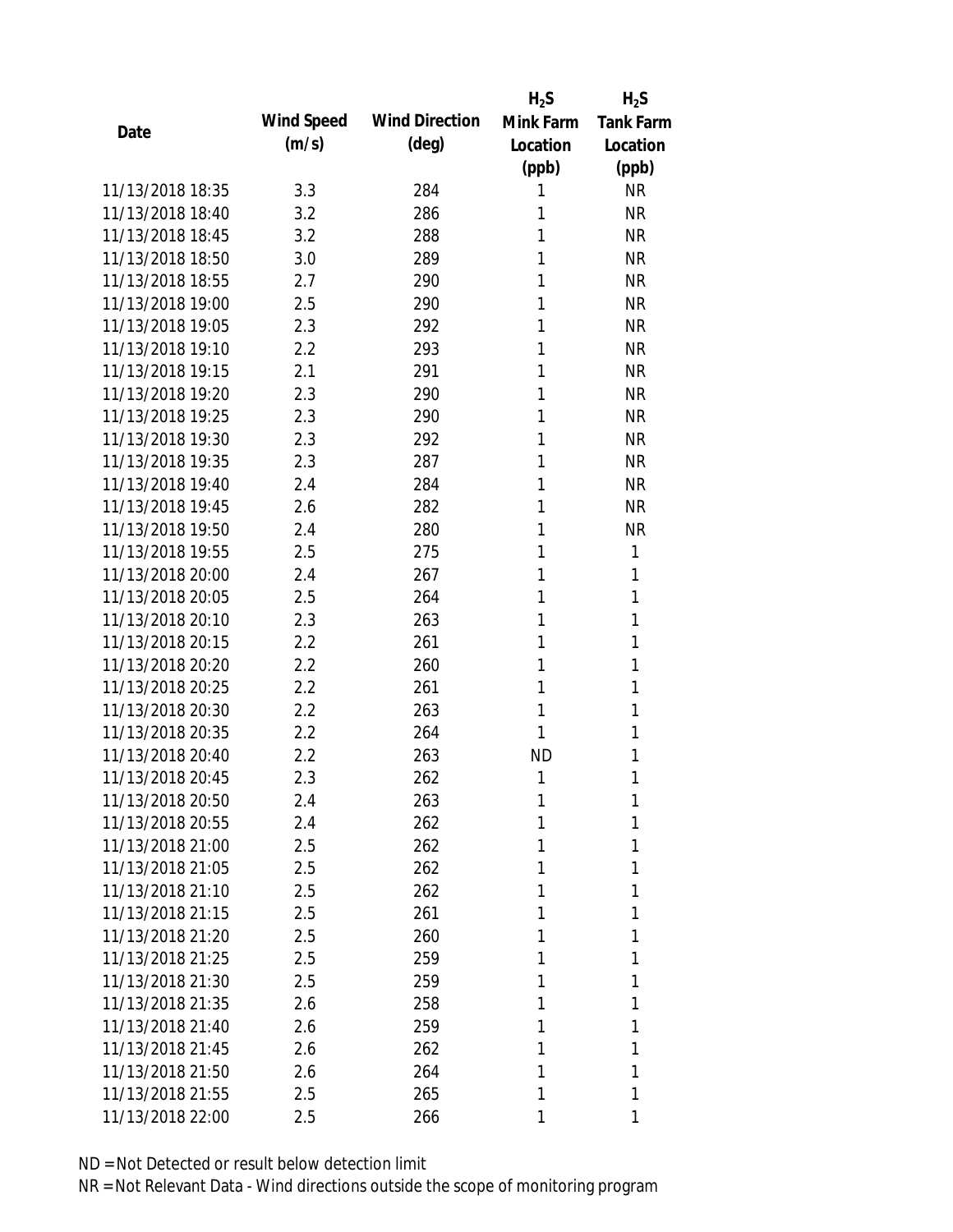|                  |            |                       | $H_2S$         | $H_2S$           |
|------------------|------------|-----------------------|----------------|------------------|
|                  | Wind Speed | <b>Wind Direction</b> | Mink Farm      | <b>Tank Farm</b> |
| Date             | (m/s)      | $(\text{deg})$        | Location       | Location         |
|                  |            |                       | (ppb)          | (ppb)            |
| 11/13/2018 22:05 | 2.4        | 268                   | 1              | 1                |
| 11/13/2018 22:10 | 2.3        | 266                   | 1              | 1                |
| 11/13/2018 22:15 | 2.3        | 265                   | 1              | 1                |
| 11/13/2018 22:20 | 2.4        | 264                   | 1              | 1                |
| 11/13/2018 22:25 | 2.4        | 262                   | 1              | 1                |
| 11/13/2018 22:30 | 2.4        | 260                   | 1              | 1                |
| 11/13/2018 22:35 | 2.5        | 260                   | 1              | 1                |
| 11/13/2018 22:40 | 2.5        | 261                   | 1              | 1                |
| 11/13/2018 22:45 | 2.5        | 262                   | 1              | 1                |
| 11/13/2018 22:50 | 2.5        | 263                   | 1              | 1                |
| 11/13/2018 22:55 | 2.5        | 264                   | 1              | 1                |
| 11/13/2018 23:00 | 2.5        | 266                   | 1              | 1                |
| 11/13/2018 23:05 | 2.5        | 266                   | <b>ND</b>      | 1                |
| 11/13/2018 23:10 | 2.5        | 265                   | <b>ND</b>      | 1                |
| 11/13/2018 23:15 | 2.5        | 263                   | 1              | 1                |
| 11/13/2018 23:20 | 2.5        | 261                   | 1              | 1                |
| 11/13/2018 23:25 | 2.5        | 260                   | 1              | 1                |
| 11/13/2018 23:30 | 2.5        | 259                   | 1              | 1                |
| 11/13/2018 23:35 | 2.6        | 260                   | 1              | 1                |
| 11/13/2018 23:40 | 2.6        | 262                   | 1              | 2                |
| 11/13/2018 23:45 | 2.6        | 264                   | 1              | $\overline{2}$   |
| 11/13/2018 23:50 | 2.6        | 267                   | 1              | $\overline{2}$   |
| 11/13/2018 23:55 | 2.6        | 270                   | 1              | $\overline{2}$   |
| 11/13/2018 24:00 | 2.5        | 272                   | 1              | 1                |
| 11/14/2018 00:05 | 2.5        | 273                   | 1              | $\overline{2}$   |
| 11/14/2018 00:10 | 2.5        | 276                   | 1              | <b>NR</b>        |
| 11/14/2018 00:15 | 2.4        | 279                   | 1              | <b>NR</b>        |
| 11/14/2018 00:20 | 2.5        | 283                   | $\overline{c}$ | <b>NR</b>        |
| 11/14/2018 00:25 | 2.5        | 287                   | $\overline{2}$ | <b>NR</b>        |
| 11/14/2018 00:30 | 2.5        | 291                   | $\overline{2}$ | <b>NR</b>        |
| 11/14/2018 00:35 | 2.5        | 294                   | $\overline{2}$ | <b>NR</b>        |
| 11/14/2018 00:40 | 2.4        | 295                   | $\overline{2}$ | <b>NR</b>        |
| 11/14/2018 00:45 | 2.5        | 296                   | 2              | <b>NR</b>        |
| 11/14/2018 00:50 | 2.5        | 295                   | $\overline{2}$ | <b>NR</b>        |
| 11/14/2018 00:55 | 2.5        | 294                   | $\overline{2}$ | <b>NR</b>        |
| 11/14/2018 01:00 | 2.4        | 291                   | $\overline{2}$ | <b>NR</b>        |
| 11/14/2018 01:05 | 2.4        | 290                   | $\overline{2}$ | <b>NR</b>        |
| 11/14/2018 01:10 | 2.4        | 290                   | $\overline{2}$ | <b>NR</b>        |
| 11/14/2018 01:15 | 2.3        | 288                   | $\overline{2}$ | <b>NR</b>        |
| 11/14/2018 01:20 | 2.3        | 288                   | 2              | <b>NR</b>        |
| 11/14/2018 01:25 | 2.2        | 290                   | $\overline{2}$ | <b>NR</b>        |
| 11/14/2018 01:30 | 2.1        | 290                   | 1              | <b>NR</b>        |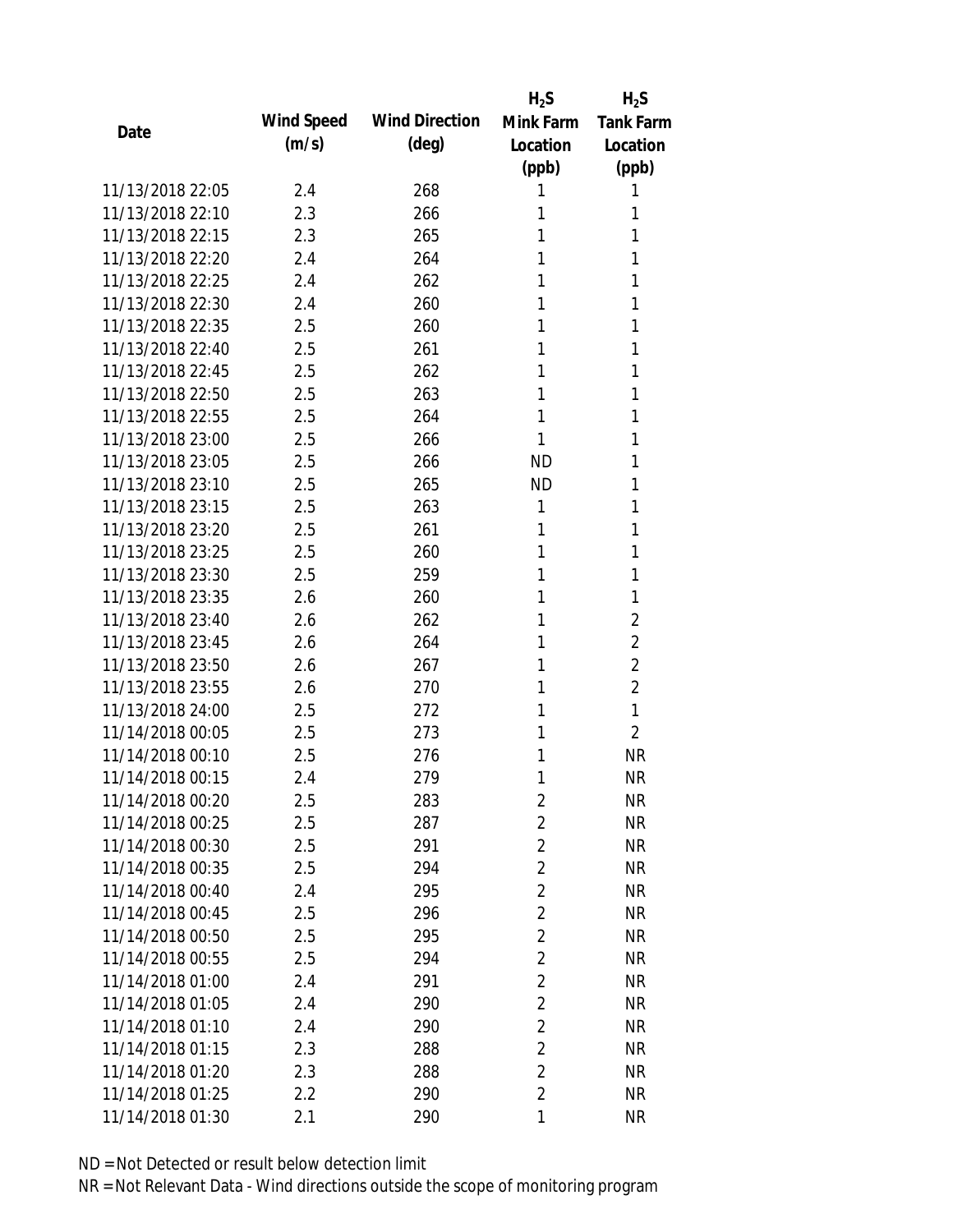|                  |            |                       | $H_2S$         | $H_2S$           |
|------------------|------------|-----------------------|----------------|------------------|
| Date             | Wind Speed | <b>Wind Direction</b> | Mink Farm      | <b>Tank Farm</b> |
|                  | (m/s)      | $(\text{deg})$        | Location       | Location         |
|                  |            |                       | (ppb)          | (ppb)            |
| 11/14/2018 01:35 | 2.1        | 292                   | 1              | <b>NR</b>        |
| 11/14/2018 01:40 | 2.2        | 293                   | 1              | <b>NR</b>        |
| 11/14/2018 01:45 | 2.3        | 294                   | 1              | <b>NR</b>        |
| 11/14/2018 01:50 | 2.4        | 298                   | 1              | <b>NR</b>        |
| 11/14/2018 01:55 | 2.6        | 302                   | 1              | <b>NR</b>        |
| 11/14/2018 02:00 | 2.7        | 306                   | 1              | <b>NR</b>        |
| 11/14/2018 02:05 | 2.8        | 311                   | 1              | <b>NR</b>        |
| 11/14/2018 02:10 | 2.9        | 315                   | 1              | <b>NR</b>        |
| 11/14/2018 02:15 | 3.0        | 319                   | 1              | <b>NR</b>        |
| 11/14/2018 02:20 | 3.0        | 320                   | 1              | <b>NR</b>        |
| 11/14/2018 02:25 | 3.1        | 321                   | 1              | <b>NR</b>        |
| 11/14/2018 02:30 | 3.1        | 324                   | 1              | <b>NR</b>        |
| 11/14/2018 02:35 | 3.3        | 327                   | 1              | <b>NR</b>        |
| 11/14/2018 02:40 | 3.3        | 329                   | 1              | <b>NR</b>        |
| 11/14/2018 02:45 | 3.3        | 331                   | 1              | <b>NR</b>        |
| 11/14/2018 02:50 | 3.3        | 333                   | 1              | <b>NR</b>        |
| 11/14/2018 02:55 | 3.3        | 334                   | 1              | <b>NR</b>        |
| 11/14/2018 03:00 | 3.3        | 333                   | 1              | <b>NR</b>        |
| 11/14/2018 03:05 | 3.2        | 333                   | 1              | <b>NR</b>        |
| 11/14/2018 03:10 | 3.2        | 333                   | 1              | <b>NR</b>        |
| 11/14/2018 03:15 | 3.2        | 332                   | 1              | <b>NR</b>        |
| 11/14/2018 03:20 | 3.1        | 334                   | 1              | <b>NR</b>        |
| 11/14/2018 03:25 | 2.9        | 335                   | 1              | <b>NR</b>        |
| 11/14/2018 03:30 | 2.8        | 337                   | 1              | <b>NR</b>        |
| 11/14/2018 03:35 | 2.7        | 340                   | 1              | <b>NR</b>        |
| 11/14/2018 03:40 | 2.6        | 343                   | 1              | <b>NR</b>        |
| 11/14/2018 03:45 | 2.5        | 347                   | 1              | <b>NR</b>        |
| 11/14/2018 03:50 | 2.5        | 349                   | 1              | <b>NR</b>        |
| 11/14/2018 03:55 | 2.4        | 351                   | 2              | <b>NR</b>        |
| 11/14/2018 04:00 | 2.4        | 353                   | 1              | <b>NR</b>        |
| 11/14/2018 04:05 | 2.4        | 354                   | 1              | <b>NR</b>        |
| 11/14/2018 04:10 | 2.3        | 355                   | 1              | <b>NR</b>        |
| 11/14/2018 04:15 | 2.2        | 355                   | 1              | <b>NR</b>        |
| 11/14/2018 04:20 | 2.2        | 356                   | 1              | <b>NR</b>        |
| 11/14/2018 04:25 | 2.0        | 357                   | 1              | <b>NR</b>        |
| 11/14/2018 04:30 | 1.8        | 358                   | 1              | <b>NR</b>        |
| 11/14/2018 04:35 | 1.8        | 359                   | 1              | <b>NR</b>        |
| 11/14/2018 04:40 | 1.7        | 1                     | 1              | <b>NR</b>        |
| 11/14/2018 04:45 | 1.6        | $\overline{2}$        | $\overline{2}$ | <b>NR</b>        |
| 11/14/2018 04:50 | 1.7        | $\overline{4}$        | 1              | <b>NR</b>        |
| 11/14/2018 04:55 | 1.7        | 3                     | 1              | <b>NR</b>        |
| 11/14/2018 05:00 | 1.8        | 3                     | 1              | <b>NR</b>        |
|                  |            |                       |                |                  |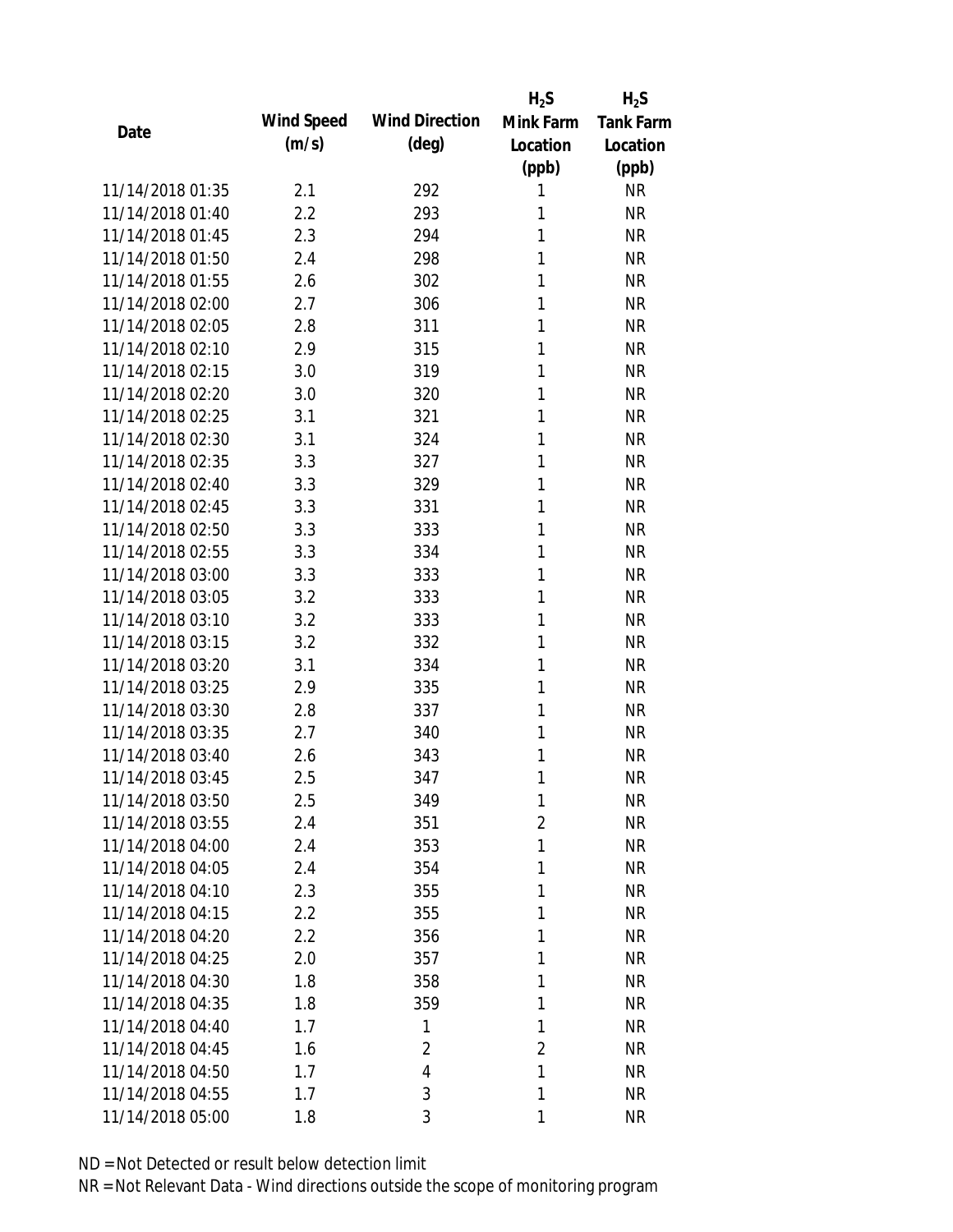|                  |            |                       | $H_2S$         | $H_2S$           |
|------------------|------------|-----------------------|----------------|------------------|
| Date             | Wind Speed | <b>Wind Direction</b> | Mink Farm      | <b>Tank Farm</b> |
|                  | (m/s)      | (deg)                 | Location       | Location         |
|                  |            |                       | (ppb)          | (ppb)            |
| 11/14/2018 05:05 | 1.8        | 3                     | 1              | <b>NR</b>        |
| 11/14/2018 05:10 | 1.9        | $\overline{2}$        | 1              | <b>NR</b>        |
| 11/14/2018 05:15 | 1.9        | $\overline{2}$        | 1              | <b>NR</b>        |
| 11/14/2018 05:20 | 1.9        | 3                     | 1              | <b>NR</b>        |
| 11/14/2018 05:25 | 1.9        | 5                     | 1              | <b>NR</b>        |
| 11/14/2018 05:30 | 1.9        | $\overline{7}$        | 1              | <b>NR</b>        |
| 11/14/2018 05:35 | 1.9        | 9                     | 1              | <b>NR</b>        |
| 11/14/2018 05:40 | 1.9        | 11                    | 1              | <b>NR</b>        |
| 11/14/2018 05:45 | 2.0        | 11                    | 1              | <b>NR</b>        |
| 11/14/2018 05:50 | 2.1        | 12                    | 1              | <b>NR</b>        |
| 11/14/2018 05:55 | 2.3        | 13                    | 1              | <b>NR</b>        |
| 11/14/2018 06:00 | 2.4        | 14                    | 1              | <b>NR</b>        |
| 11/14/2018 06:05 | 2.4        | 17                    | 1              | <b>NR</b>        |
| 11/14/2018 06:10 | 2.3        | 20                    | 1              | <b>NR</b>        |
| 11/14/2018 06:15 | 2.3        | 24                    | 1              | <b>NR</b>        |
| 11/14/2018 06:20 | 2.3        | 27                    | 1              | <b>NR</b>        |
| 11/14/2018 06:25 | 2.2        | 30                    | 1              | <b>NR</b>        |
| 11/14/2018 06:30 | 2.3        | 32                    | 1              | <b>NR</b>        |
| 11/14/2018 06:35 | 2.4        | 32                    | 1              | <b>NR</b>        |
| 11/14/2018 06:40 | 2.4        | 33                    | 1              | <b>NR</b>        |
| 11/14/2018 06:45 | 2.3        | 34                    | 1              | <b>NR</b>        |
| 11/14/2018 06:50 | 2.2        | 34                    | 1              | <b>NR</b>        |
| 11/14/2018 06:55 | 2.0        | 34                    | 1              | <b>NR</b>        |
| 11/14/2018 07:00 | 1.8        | 34                    | 1              | <b>NR</b>        |
| 11/14/2018 07:05 | 1.6        | 37                    | 1              | <b>NR</b>        |
| 11/14/2018 07:10 | 1.5        | 39                    | $\overline{2}$ | <b>NR</b>        |
| 11/14/2018 07:15 | 1.5        | 40                    | $\overline{2}$ | <b>NR</b>        |
| 11/14/2018 07:20 | 1.6        | 38                    | $\overline{2}$ | <b>NR</b>        |
| 11/14/2018 07:25 | 1.8        | 35                    | 1              | <b>NR</b>        |
| 11/14/2018 07:30 | 2.1        | 32                    | 1              | <b>NR</b>        |
| 11/14/2018 07:35 | 2.5        | 26                    | 1              | <b>NR</b>        |
| 11/14/2018 07:40 | 2.7        | 20                    | 1              | <b>NR</b>        |
| 11/14/2018 07:45 | 2.8        | 16                    | 1              | <b>NR</b>        |
| 11/14/2018 07:50 | 2.6        | 17                    | 1              | <b>NR</b>        |
| 11/14/2018 07:55 | 2.3        | 23                    | 1              | <b>NR</b>        |
| 11/14/2018 08:00 | 1.9        | 31                    | 1              | <b>NR</b>        |
| 11/14/2018 08:05 | 1.5        | 40                    | 1              | <b>NR</b>        |
| 11/14/2018 08:10 | 1.1        | 50                    | <b>NR</b>      | <b>NR</b>        |
| 11/14/2018 08:15 | 0.8        | 58                    | <b>NR</b>      | <b>NR</b>        |
| 11/14/2018 08:20 | 0.8        | 58                    | <b>NR</b>      | <b>NR</b>        |
| 11/14/2018 08:25 | 0.7        | 53                    | <b>NR</b>      | <b>NR</b>        |
| 11/14/2018 08:30 | 0.6        | 48                    | <b>NR</b>      | <b>NR</b>        |
|                  |            |                       |                |                  |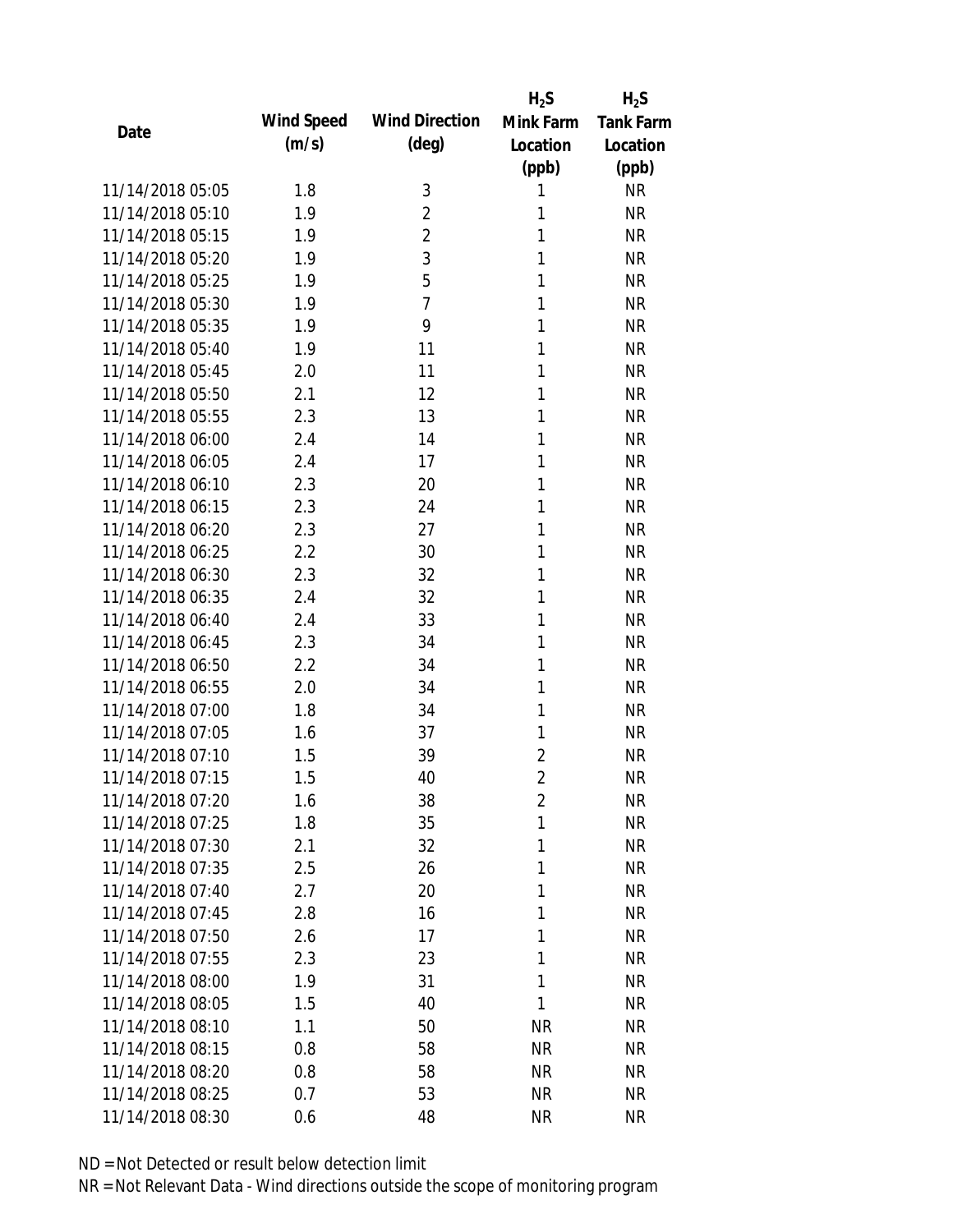|                  |            |                       | $H_2S$       | $H_2S$           |
|------------------|------------|-----------------------|--------------|------------------|
|                  | Wind Speed | <b>Wind Direction</b> | Mink Farm    | <b>Tank Farm</b> |
| Date             | (m/s)      | $(\text{deg})$        | Location     | Location         |
|                  |            |                       | (ppb)        | (ppb)            |
| 11/14/2018 08:35 | 0.5        | 43                    | <b>NR</b>    | <b>NR</b>        |
| 11/14/2018 08:40 | 0.5        | 37                    | 1            | <b>NR</b>        |
| 11/14/2018 08:45 | 0.4        | 24                    | 1            | <b>NR</b>        |
| 11/14/2018 08:50 | 0.4        | 16                    | 1            | <b>NR</b>        |
| 11/14/2018 08:55 | 0.3        | 2                     | 1            | <b>NR</b>        |
| 11/14/2018 09:00 | 0.3        | 355                   | 1            | <b>NR</b>        |
| 11/14/2018 09:05 | 0.5        | 360                   | 1            | <b>NR</b>        |
| 11/14/2018 09:10 | 0.8        | $\overline{7}$        | 1            | <b>NR</b>        |
| 11/14/2018 09:15 | 1.0        | 12                    | 1            | <b>NR</b>        |
| 11/14/2018 09:20 | 1.2        | 6                     | $\mathbf{1}$ | <b>NR</b>        |
| 11/14/2018 09:25 | 1.4        | 6                     | 1            | <b>NR</b>        |
| 11/14/2018 09:30 | 1.6        | 8                     | <b>ND</b>    | <b>NR</b>        |
| 11/14/2018 09:35 | 1.8        | 6                     | <b>ND</b>    | <b>NR</b>        |
| 11/14/2018 09:40 | 1.8        | 1                     | 1            | <b>NR</b>        |
| 11/14/2018 09:45 | 1.8        | 356                   | 1            | <b>NR</b>        |
| 11/14/2018 09:50 | 1.9        | 1                     | 1            | <b>NR</b>        |
| 11/14/2018 09:55 | 1.9        | 6                     | 1            | <b>NR</b>        |
| 11/14/2018 10:00 | 1.8        | 8                     | 1            | <b>NR</b>        |
| 11/14/2018 10:05 | 1.9        | 13                    | $\mathbf{1}$ | <b>NR</b>        |
| 11/14/2018 10:10 | 2.0        | 17                    | 1            | <b>NR</b>        |
| 11/14/2018 10:15 | 2.0        | 22                    | 1            | <b>NR</b>        |
| 11/14/2018 10:20 | 2.0        | 24                    | 1            | <b>NR</b>        |
| 11/14/2018 10:25 | 2.0        | 21                    | 1            | <b>NR</b>        |
| 11/14/2018 10:30 | 2.2        | 20                    | 1            | <b>NR</b>        |
| 11/14/2018 10:35 | 1.9        | 20                    | 1            | <b>NR</b>        |
| 11/14/2018 10:40 | 1.8        | 20                    | 1            | <b>NR</b>        |
| 11/14/2018 10:45 | 1.7        | 19                    | 1            | <b>NR</b>        |
| 11/14/2018 10:50 | 1.6        | 16                    | 1            | <b>NR</b>        |
| 11/14/2018 10:55 | 1.6        | 6                     | 1            | <b>NR</b>        |
| 11/14/2018 11:00 | 1.4        | 351                   | <b>NR</b>    | <b>NR</b>        |
| 11/14/2018 11:05 | 1.5        | 336                   | <b>NR</b>    | <b>NR</b>        |
| 11/14/2018 11:10 | 1.4        | 310                   | <b>NR</b>    | <b>NR</b>        |
| 11/14/2018 11:15 | 1.3        | 272                   | <b>NR</b>    | <b>NR</b>        |
| 11/14/2018 11:20 | 1.3        | 251                   | <b>NR</b>    | <b>NR</b>        |
| 11/14/2018 11:25 | 1.3        | 235                   | 1            | 1                |
| 11/14/2018 11:30 | 1.3        | 224                   | <b>NR</b>    | 1                |
| 11/14/2018 11:35 | 1.4        | 222                   | <b>NR</b>    | <b>NR</b>        |
| 11/14/2018 11:40 | 1.5        | 203                   | <b>NR</b>    | <b>NR</b>        |
| 11/14/2018 11:45 | 1.4        | 209                   | <b>NR</b>    | <b>NR</b>        |
| 11/14/2018 11:50 | 1.5        | 151                   | <b>NR</b>    | <b>NR</b>        |
| 11/14/2018 11:55 | 1.4        | 111                   | <b>NR</b>    | <b>NR</b>        |
| 11/14/2018 12:00 | 1.5        | 103                   | <b>NR</b>    | <b>NR</b>        |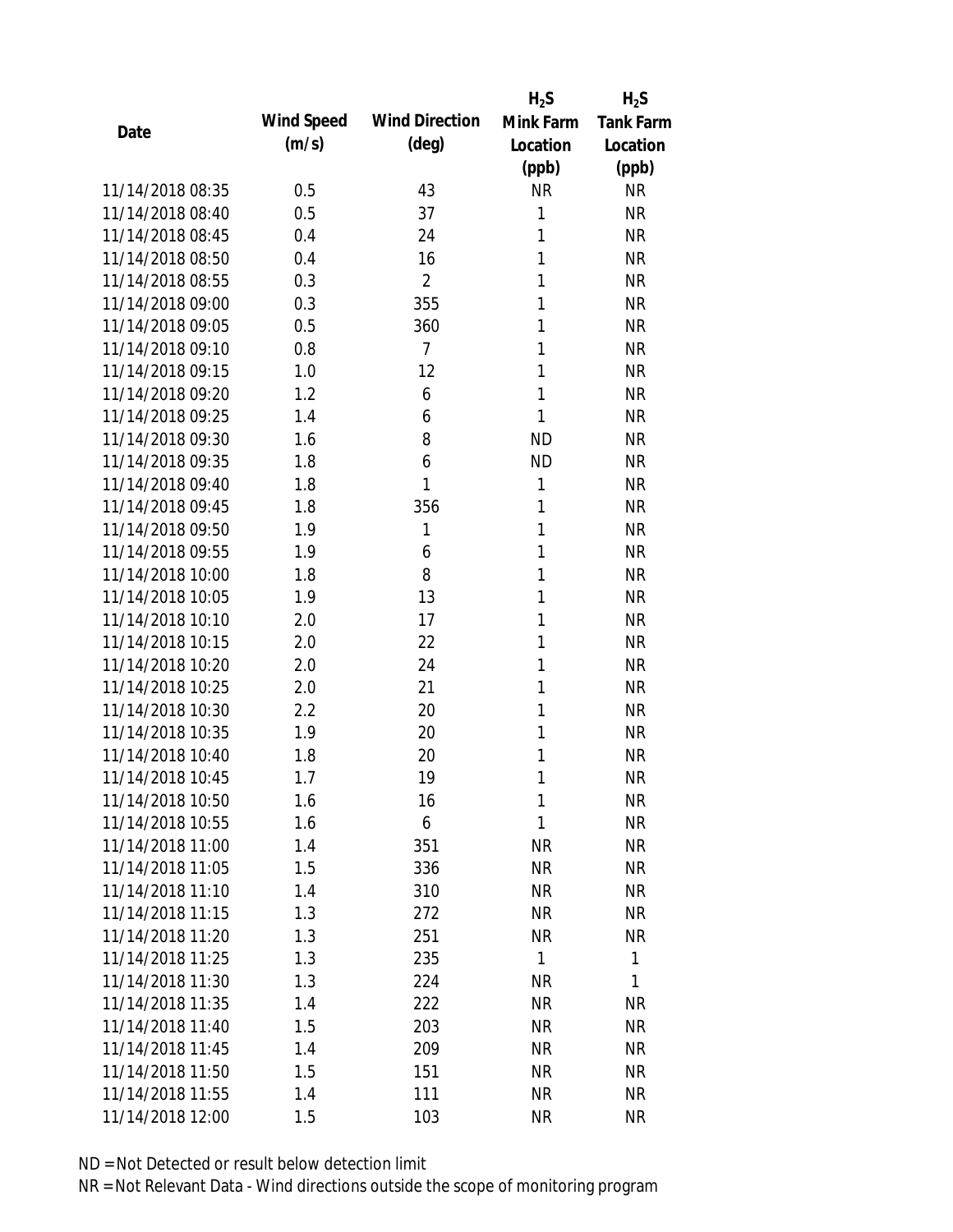|                  |            |                       | $H_2S$    | $H_2S$           |
|------------------|------------|-----------------------|-----------|------------------|
| Date             | Wind Speed | <b>Wind Direction</b> | Mink Farm | <b>Tank Farm</b> |
|                  | (m/s)      | $(\text{deg})$        | Location  | Location         |
|                  |            |                       | (ppb)     | (ppb)            |
| 11/14/2018 12:05 | 1.6        | 100                   | <b>NR</b> | <b>NR</b>        |
| 11/14/2018 12:10 | 1.6        | 82                    | <b>NR</b> | <b>NR</b>        |
| 11/14/2018 12:15 | 1.8        | 90                    | <b>NR</b> | <b>NR</b>        |
| 11/14/2018 12:20 | 1.9        | 92                    | <b>NR</b> | <b>NR</b>        |
| 11/14/2018 12:25 | 2.1        | 78                    | <b>NR</b> | <b>NR</b>        |
| 11/14/2018 12:30 | 2.2        | 66                    | <b>NR</b> | <b>NR</b>        |
| 11/14/2018 12:35 | 2.1        | 69                    | <b>NR</b> | <b>NR</b>        |
| 11/14/2018 12:40 | 2.1        | 74                    | <b>NR</b> | <b>NR</b>        |
| 11/14/2018 12:45 | 2.2        | 73                    | <b>NR</b> | <b>NR</b>        |
| 11/14/2018 12:50 | 2.2        | 71                    | <b>NR</b> | <b>NR</b>        |
| 11/14/2018 12:55 | 2.2        | 79                    | <b>NR</b> | <b>NR</b>        |
| 11/14/2018 13:00 | 2.2        | 97                    | <b>NR</b> | <b>NR</b>        |
| 11/14/2018 13:05 | 2.2        | 114                   | <b>NR</b> | <b>NR</b>        |
| 11/14/2018 13:10 | 2.3        | 127                   | <b>NR</b> | <b>NR</b>        |
| 11/14/2018 13:15 | 2.0        | 139                   | <b>NR</b> | <b>NR</b>        |
| 11/14/2018 13:20 | 1.8        | 149                   | <b>NR</b> | <b>NR</b>        |
| 11/14/2018 13:25 | 1.8        | 149                   | <b>NR</b> | <b>NR</b>        |
| 11/14/2018 13:30 | 1.8        | 140                   | <b>NR</b> | <b>NR</b>        |
| 11/14/2018 13:35 | 1.9        | 123                   | <b>NR</b> | <b>NR</b>        |
| 11/14/2018 13:40 | 1.9        | 102                   | <b>NR</b> | <b>NR</b>        |
| 11/14/2018 13:45 | 2.0        | 89                    | <b>NR</b> | <b>NR</b>        |
| 11/14/2018 13:50 | 2.3        | 84                    | <b>NR</b> | <b>NR</b>        |
| 11/14/2018 13:55 | 2.4        | 88                    | <b>NR</b> | <b>NR</b>        |
| 11/14/2018 14:00 | 2.3        | 87                    | <b>NR</b> | <b>NR</b>        |
| 11/14/2018 14:05 | 2.1        | 88                    | <b>NR</b> | <b>NR</b>        |
| 11/14/2018 14:10 | 2.1        | 90                    | <b>NR</b> | <b>NR</b>        |
| 11/14/2018 14:15 | 2.0        | 86                    | <b>NR</b> | <b>NR</b>        |
| 11/14/2018 14:20 | 1.9        | 85                    | <b>NR</b> | <b>NR</b>        |
| 11/14/2018 14:25 | 1.8        | 80                    | <b>NR</b> | <b>NR</b>        |
| 11/14/2018 14:30 | 1.9        | 85                    | <b>NR</b> | <b>NR</b>        |
| 11/14/2018 14:35 | 2.1        | 94                    | <b>NR</b> | <b>NR</b>        |
| 11/14/2018 14:40 | 2.1        | 93                    | <b>NR</b> | <b>NR</b>        |
| 11/14/2018 14:45 | 2.2        | 89                    | <b>NR</b> | <b>NR</b>        |
| 11/14/2018 14:50 | 2.3        | 93                    | <b>NR</b> | <b>NR</b>        |
| 11/14/2018 14:55 | 2.3        | 97                    | <b>NR</b> | <b>NR</b>        |
| 11/14/2018 15:00 | 2.2        | 93                    | <b>NR</b> | <b>NR</b>        |
| 11/14/2018 15:05 | 2.2        | 92                    | <b>NR</b> | <b>NR</b>        |
| 11/14/2018 15:10 | 2.2        | 97                    | NR        | <b>NR</b>        |
| 11/14/2018 15:15 | 2.2        | 102                   | <b>NR</b> | <b>NR</b>        |
| 11/14/2018 15:20 | 2.2        | 98                    | <b>NR</b> | <b>NR</b>        |
| 11/14/2018 15:25 | 2.1        | 101                   | <b>NR</b> | <b>NR</b>        |
| 11/14/2018 15:30 |            |                       |           |                  |
|                  | 2.0        | 110                   | <b>NR</b> | <b>NR</b>        |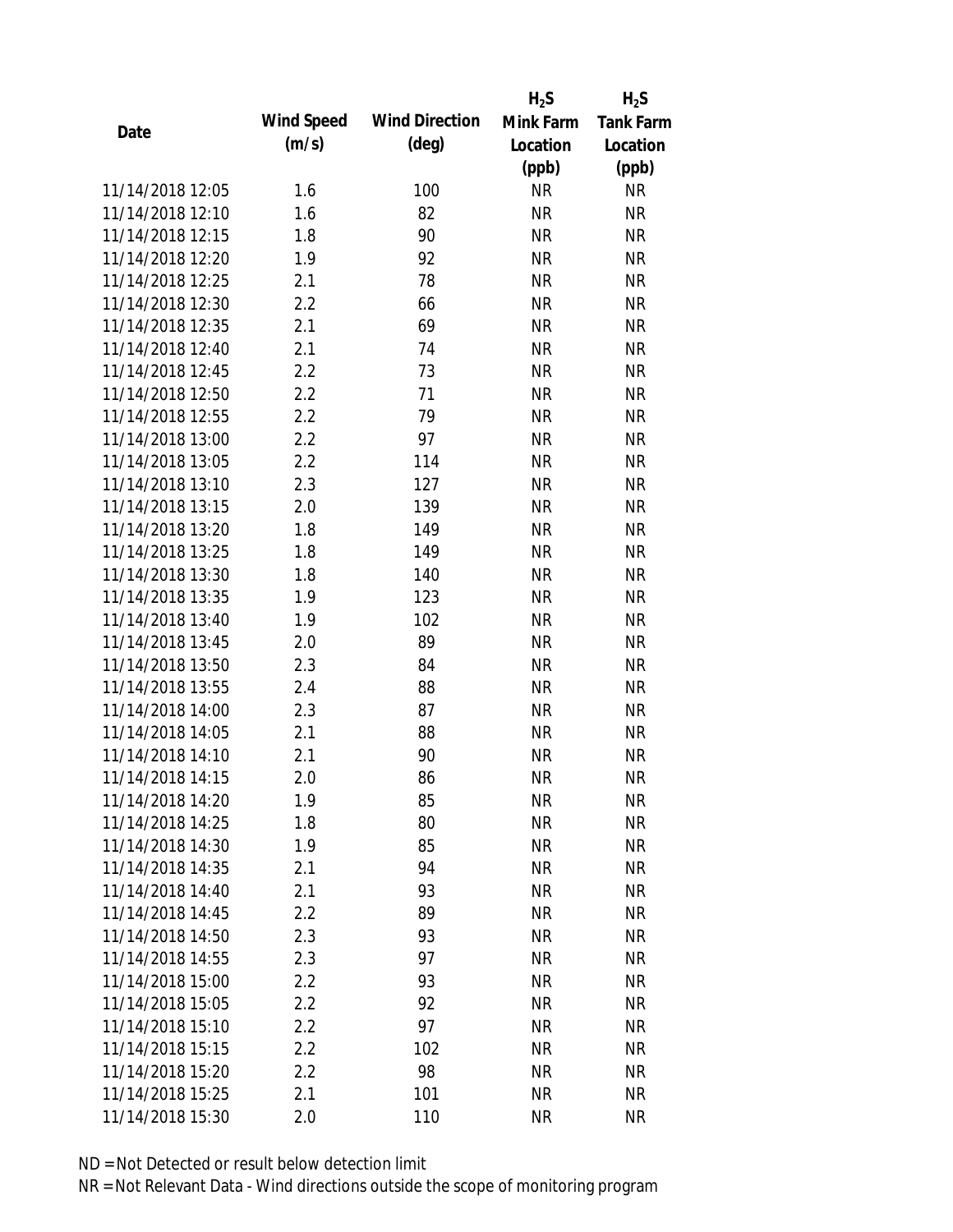|                  |            |                       | $H_2S$    | $H_2S$           |
|------------------|------------|-----------------------|-----------|------------------|
| Date             | Wind Speed | <b>Wind Direction</b> | Mink Farm | <b>Tank Farm</b> |
|                  | (m/s)      | $(\text{deg})$        | Location  | Location         |
|                  |            |                       | (ppb)     | (ppb)            |
| 11/14/2018 15:35 | 1.8        | 105                   | <b>NR</b> | <b>NR</b>        |
| 11/14/2018 15:40 | 1.8        | 105                   | <b>NR</b> | <b>NR</b>        |
| 11/14/2018 15:45 | 1.9        | 107                   | <b>NR</b> | <b>NR</b>        |
| 11/14/2018 15:50 | 1.9        | 114                   | <b>NR</b> | <b>NR</b>        |
| 11/14/2018 15:55 | 1.9        | 109                   | <b>NR</b> | <b>NR</b>        |
| 11/14/2018 16:00 | 1.8        | 99                    | <b>NR</b> | <b>NR</b>        |
| 11/14/2018 16:05 | 1.9        | 103                   | <b>NR</b> | <b>NR</b>        |
| 11/14/2018 16:10 | 2.0        | 105                   | <b>NR</b> | <b>NR</b>        |
| 11/14/2018 16:15 | 2.0        | 113                   | <b>NR</b> | <b>NR</b>        |
| 11/14/2018 16:20 | 1.9        | 114                   | <b>NR</b> | <b>NR</b>        |
| 11/14/2018 16:25 | 1.9        | 110                   | <b>NR</b> | <b>NR</b>        |
| 11/14/2018 16:30 | 1.9        | 102                   | <b>NR</b> | <b>NR</b>        |
| 11/14/2018 16:35 | 1.9        | 101                   | <b>NR</b> | <b>NR</b>        |
| 11/14/2018 16:40 | 1.8        | 89                    | <b>NR</b> | <b>NR</b>        |
| 11/14/2018 16:45 | 1.8        | 73                    | <b>NR</b> | <b>NR</b>        |
| 11/14/2018 16:50 | 1.8        | 56                    | <b>NR</b> | <b>NR</b>        |
| 11/14/2018 16:55 | 1.9        | 48                    | <b>NR</b> | <b>NR</b>        |
| 11/14/2018 17:00 | 2.0        | 44                    | <b>NR</b> | <b>NR</b>        |
| 11/14/2018 17:05 | 2.1        | 40                    | 1         | <b>NR</b>        |
| 11/14/2018 17:10 | 2.1        | 39                    | 1         | <b>NR</b>        |
| 11/14/2018 17:15 | 2.1        | 39                    | 1         | <b>NR</b>        |
| 11/14/2018 17:20 | 1.9        | 44                    | <b>NR</b> | <b>NR</b>        |
| 11/14/2018 17:25 | 1.8        | 46                    | <b>NR</b> | <b>NR</b>        |
| 11/14/2018 17:30 | 1.8        | 47                    | <b>NR</b> | <b>NR</b>        |
| 11/14/2018 17:35 | 1.9        | 44                    | <b>NR</b> | <b>NR</b>        |
| 11/14/2018 17:40 | 2.0        | 42                    | <b>NR</b> | <b>NR</b>        |
| 11/14/2018 17:45 | 2.0        | 41                    | <b>NR</b> | <b>NR</b>        |
| 11/14/2018 17:50 | 2.1        | 42                    | <b>NR</b> | <b>NR</b>        |
| 11/14/2018 17:55 | 2.1        | 43                    | <b>NR</b> | <b>NR</b>        |
| 11/14/2018 18:00 | 2.1        | 47                    | <b>NR</b> | NR               |
| 11/14/2018 18:05 | 1.9        | 54                    | <b>NR</b> | <b>NR</b>        |
| 11/14/2018 18:10 | 1.8        | 63                    | <b>NR</b> | <b>NR</b>        |
| 11/14/2018 18:15 | 1.9        | 72                    | <b>NR</b> | NR               |
| 11/14/2018 18:20 | 2.0        | 77                    | <b>NR</b> | <b>NR</b>        |
| 11/14/2018 18:25 | 2.1        | 83                    | <b>NR</b> | <b>NR</b>        |
| 11/14/2018 18:30 | 2.2        | 88                    | <b>NR</b> | <b>NR</b>        |
| 11/14/2018 18:35 | 2.3        | 90                    | <b>NR</b> | <b>NR</b>        |
| 11/14/2018 18:40 | 2.4        | 90                    | <b>NR</b> | <b>NR</b>        |
| 11/14/2018 18:45 | 2.5        | 88                    | <b>NR</b> | <b>NR</b>        |
| 11/14/2018 18:50 | 2.5        | 88                    | <b>NR</b> | <b>NR</b>        |
| 11/14/2018 18:55 | 2.6        | 87                    | <b>NR</b> | <b>NR</b>        |
| 11/14/2018 19:00 | 2.5        | 86                    | <b>NR</b> | <b>NR</b>        |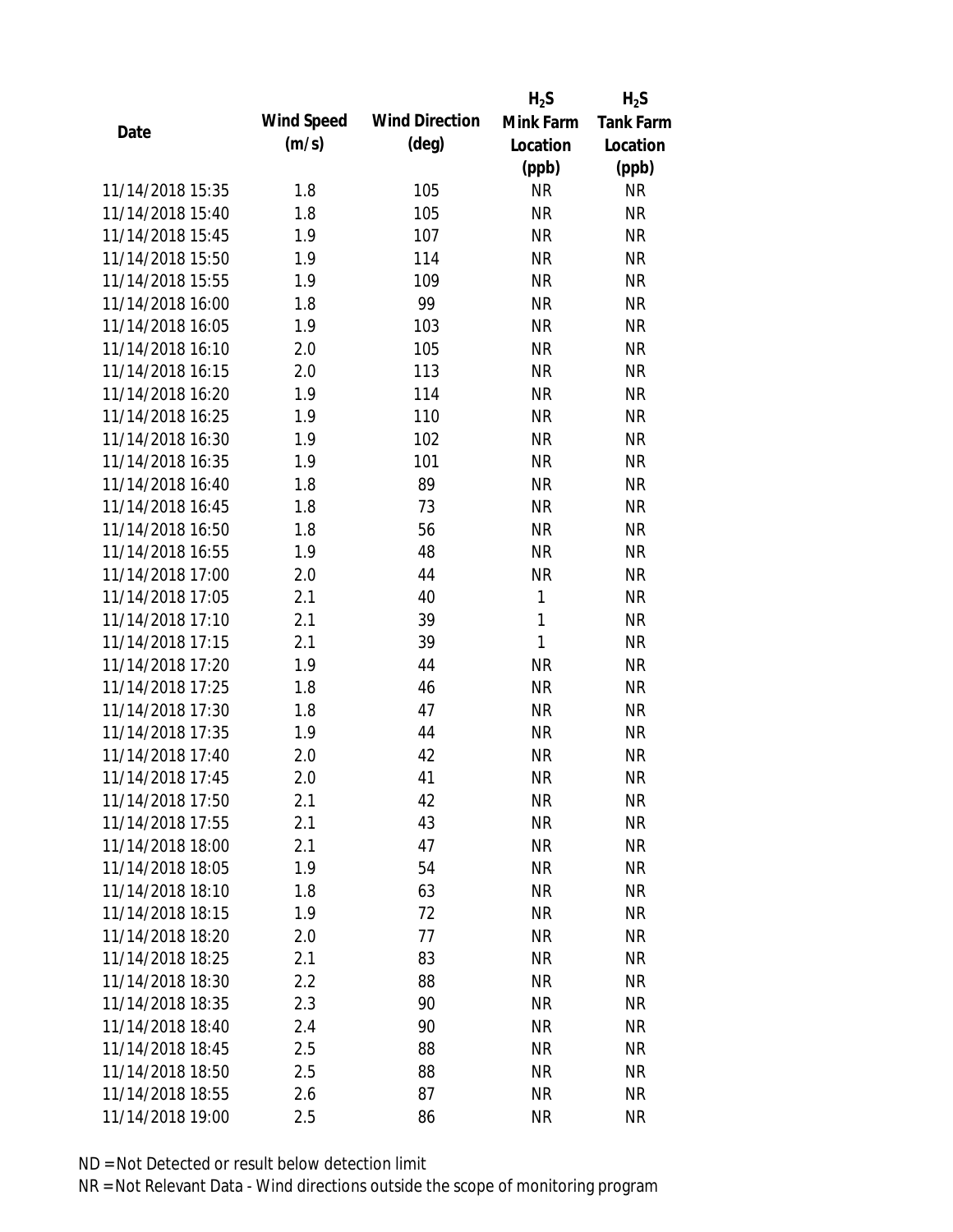|                  |            |                       | $H_2S$    | $H_2S$           |
|------------------|------------|-----------------------|-----------|------------------|
| Date             | Wind Speed | <b>Wind Direction</b> | Mink Farm | <b>Tank Farm</b> |
|                  | (m/s)      | $(\text{deg})$        | Location  | Location         |
|                  |            |                       | (ppb)     | (ppb)            |
| 11/14/2018 19:05 | 2.6        | 83                    | <b>NR</b> | <b>NR</b>        |
| 11/14/2018 19:10 | 2.5        | 82                    | <b>NR</b> | <b>NR</b>        |
| 11/14/2018 19:15 | 2.4        | 80                    | <b>NR</b> | <b>NR</b>        |
| 11/14/2018 19:20 | 2.3        | 78                    | <b>NR</b> | <b>NR</b>        |
| 11/14/2018 19:25 | 2.2        | 76                    | <b>NR</b> | <b>NR</b>        |
| 11/14/2018 19:30 | 2.2        | 73                    | <b>NR</b> | <b>NR</b>        |
| 11/14/2018 19:35 | 2.1        | 74                    | <b>NR</b> | <b>NR</b>        |
| 11/14/2018 19:40 | 2.1        | 75                    | <b>NR</b> | <b>NR</b>        |
| 11/14/2018 19:45 | 2.0        | 76                    | <b>NR</b> | <b>NR</b>        |
| 11/14/2018 19:50 | 2.0        | 79                    | <b>NR</b> | <b>NR</b>        |
| 11/14/2018 19:55 | 2.0        | 80                    | <b>NR</b> | <b>NR</b>        |
| 11/14/2018 20:00 | 2.0        | 79                    | <b>NR</b> | <b>NR</b>        |
| 11/14/2018 20:05 | 1.9        | 77                    | <b>NR</b> | <b>NR</b>        |
| 11/14/2018 20:10 | 1.7        | 76                    | <b>NR</b> | <b>NR</b>        |
| 11/14/2018 20:15 | 1.6        | 75                    | <b>NR</b> | <b>NR</b>        |
| 11/14/2018 20:20 | 1.5        | 72                    | <b>NR</b> | <b>NR</b>        |
| 11/14/2018 20:25 | 1.3        | 72                    | <b>NR</b> | <b>NR</b>        |
| 11/14/2018 20:30 | 1.3        | 80                    | <b>NR</b> | <b>NR</b>        |
| 11/14/2018 20:35 | 1.3        | 90                    | <b>NR</b> | <b>NR</b>        |
| 11/14/2018 20:40 | 1.5        | 98                    | <b>NR</b> | <b>NR</b>        |
| 11/14/2018 20:45 | 1.7        | 109                   | <b>NR</b> | <b>NR</b>        |
| 11/14/2018 20:50 | 1.8        | 117                   | <b>NR</b> | <b>NR</b>        |
| 11/14/2018 20:55 | 2.0        | 123                   | <b>NR</b> | <b>NR</b>        |
| 11/14/2018 21:00 | 2.1        | 126                   | <b>NR</b> | <b>NR</b>        |
| 11/14/2018 21:05 | 2.2        | 127                   | <b>NR</b> | <b>NR</b>        |
| 11/14/2018 21:10 | 2.2        | 128                   | <b>NR</b> | <b>NR</b>        |
| 11/14/2018 21:15 | 2.2        | 126                   | <b>NR</b> | <b>NR</b>        |
| 11/14/2018 21:20 | 2.2        | 122                   | <b>NR</b> | <b>NR</b>        |
| 11/14/2018 21:25 | 2.1        | 118                   | <b>NR</b> | <b>NR</b>        |
| 11/14/2018 21:30 | 2.0        | 113                   | <b>NR</b> | <b>NR</b>        |
| 11/14/2018 21:35 | 1.9        | 103                   | <b>NR</b> | <b>NR</b>        |
| 11/14/2018 21:40 | 1.8        | 90                    | <b>NR</b> | <b>NR</b>        |
| 11/14/2018 21:45 | 1.7        | 79                    | <b>NR</b> | <b>NR</b>        |
| 11/14/2018 21:50 | 1.7        | 73                    | <b>NR</b> | <b>NR</b>        |
| 11/14/2018 21:55 | 1.7        | 66                    | <b>NR</b> | <b>NR</b>        |
| 11/14/2018 22:00 | 1.7        | 65                    | <b>NR</b> | <b>NR</b>        |
| 11/14/2018 22:05 | 1.7        | 67                    | <b>NR</b> | <b>NR</b>        |
| 11/14/2018 22:10 | 1.7        | 71                    | <b>NR</b> | <b>NR</b>        |
| 11/14/2018 22:15 | 1.8        | 74                    | <b>NR</b> | <b>NR</b>        |
| 11/14/2018 22:20 | 1.8        | 74                    | <b>NR</b> | <b>NR</b>        |
| 11/14/2018 22:25 | 1.9        | 71                    | <b>NR</b> | <b>NR</b>        |
| 11/14/2018 22:30 | 1.9        | 64                    | <b>NR</b> | <b>NR</b>        |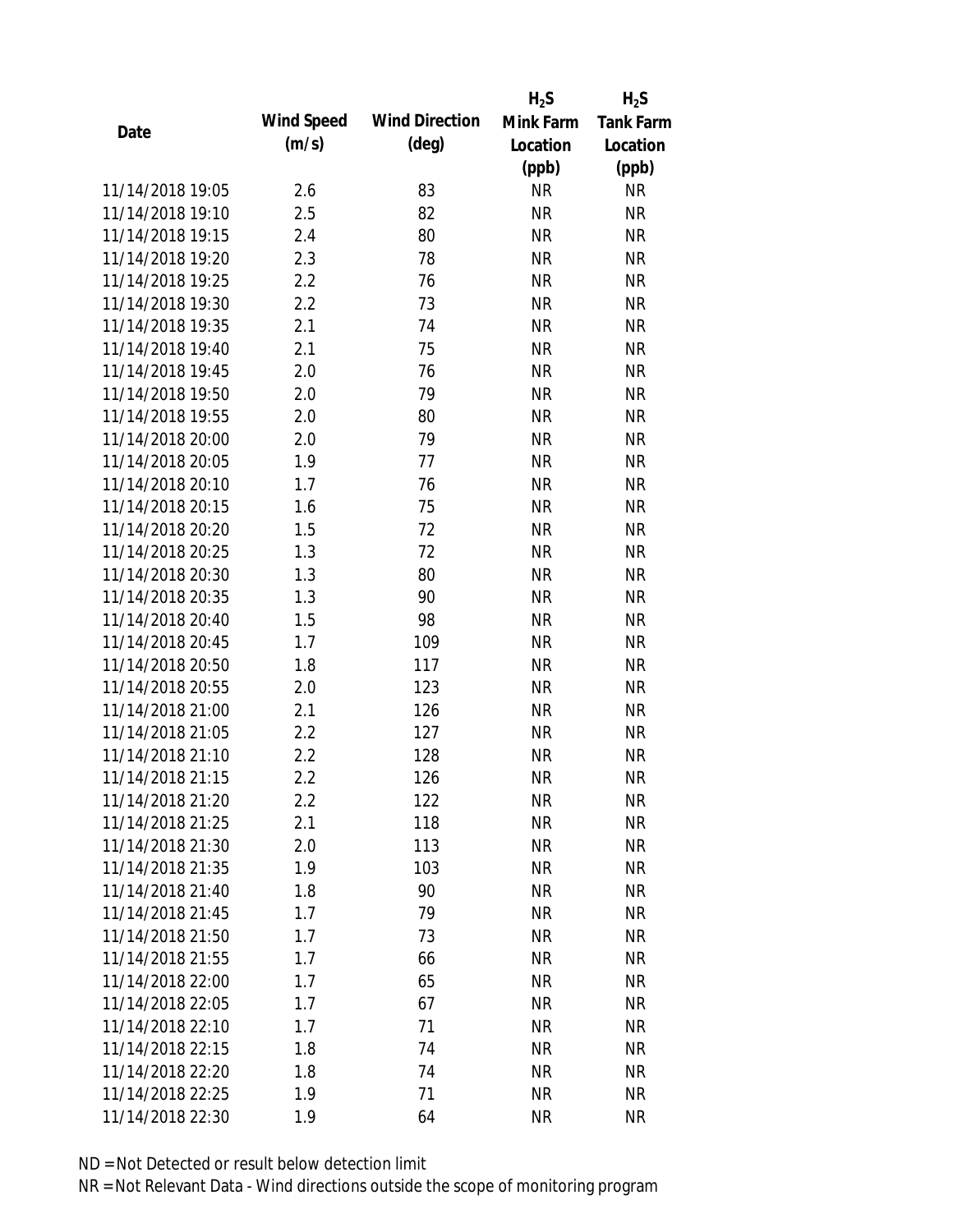|                  |            |                       | $H_2S$    | $H_2S$           |
|------------------|------------|-----------------------|-----------|------------------|
|                  | Wind Speed | <b>Wind Direction</b> | Mink Farm | <b>Tank Farm</b> |
| Date             | (m/s)      | $(\text{deg})$        | Location  | Location         |
|                  |            |                       | (ppb)     | (ppb)            |
| 11/14/2018 22:35 | 2.0        | 54                    | <b>NR</b> | <b>NR</b>        |
| 11/14/2018 22:40 | 2.1        | 47                    | <b>NR</b> | <b>NR</b>        |
| 11/14/2018 22:45 | 2.1        | 42                    | <b>NR</b> | <b>NR</b>        |
| 11/14/2018 22:50 | 2.1        | 41                    | <b>NR</b> | <b>NR</b>        |
| 11/14/2018 22:55 | 2.0        | 47                    | <b>NR</b> | <b>NR</b>        |
| 11/14/2018 23:00 | 2.0        | 55                    | <b>NR</b> | <b>NR</b>        |
| 11/14/2018 23:05 | 2.0        | 66                    | <b>NR</b> | <b>NR</b>        |
| 11/14/2018 23:10 | 1.9        | 78                    | <b>NR</b> | <b>NR</b>        |
| 11/14/2018 23:15 | 2.0        | 86                    | <b>NR</b> | <b>NR</b>        |
| 11/14/2018 23:20 | 1.9        | 90                    | <b>NR</b> | <b>NR</b>        |
| 11/14/2018 23:25 | 2.0        | 86                    | <b>NR</b> | <b>NR</b>        |
| 11/14/2018 23:30 | 2.0        | 81                    | <b>NR</b> | <b>NR</b>        |
| 11/14/2018 23:35 | 1.9        | 74                    | <b>NR</b> | <b>NR</b>        |
| 11/14/2018 23:40 | 1.8        | 66                    | <b>NR</b> | <b>NR</b>        |
| 11/14/2018 23:45 | 1.7        | 67                    | <b>NR</b> | <b>NR</b>        |
| 11/14/2018 23:50 | 1.8        | 67                    | <b>NR</b> | <b>NR</b>        |
| 11/14/2018 23:55 | 1.8        | 74                    | <b>NR</b> | <b>NR</b>        |
| 11/14/2018 24:00 | 1.8        | 81                    | <b>NR</b> | <b>NR</b>        |
| 11/15/2018 00:05 | 1.8        | 85                    | <b>NR</b> | <b>NR</b>        |
| 11/15/2018 00:10 | 1.9        | 91                    | <b>NR</b> | <b>NR</b>        |
| 11/15/2018 00:15 | 2.0        | 92                    | <b>NR</b> | <b>NR</b>        |
| 11/15/2018 00:20 | 2.0        | 94                    | <b>NR</b> | <b>NR</b>        |
| 11/15/2018 00:25 | 2.1        | 93                    | <b>NR</b> | <b>NR</b>        |
| 11/15/2018 00:30 | 2.2        | 94                    | <b>NR</b> | <b>NR</b>        |
| 11/15/2018 00:35 | 2.3        | 97                    | <b>NR</b> | <b>NR</b>        |
| 11/15/2018 00:40 | 2.4        | 98                    | <b>NR</b> | <b>NR</b>        |
| 11/15/2018 00:45 | 2.6        | 98                    | <b>NR</b> | <b>NR</b>        |
| 11/15/2018 00:50 | 2.6        | 97                    | <b>NR</b> | <b>NR</b>        |
| 11/15/2018 00:55 | 2.7        | 97                    | <b>NR</b> | <b>NR</b>        |
| 11/15/2018 01:00 | 2.7        | 95                    | <b>NR</b> | <b>NR</b>        |
| 11/15/2018 01:05 | 2.8        | 94                    | <b>NR</b> | <b>NR</b>        |
| 11/15/2018 01:10 | 2.8        | 93                    | <b>NR</b> | <b>NR</b>        |
| 11/15/2018 01:15 | 2.7        | 92                    | <b>NR</b> | <b>NR</b>        |
| 11/15/2018 01:20 | 2.9        | 95                    | <b>NR</b> | <b>NR</b>        |
| 11/15/2018 01:25 | 3.0        | 98                    | <b>NR</b> | <b>NR</b>        |
| 11/15/2018 01:30 | 3.0        | 101                   | <b>NR</b> | <b>NR</b>        |
| 11/15/2018 01:35 | 3.0        | 103                   | <b>NR</b> | <b>NR</b>        |
| 11/15/2018 01:40 | 3.0        | 104                   | <b>NR</b> | <b>NR</b>        |
| 11/15/2018 01:45 | 3.1        | 104                   | <b>NR</b> | <b>NR</b>        |
| 11/15/2018 01:50 | 3.0        | 102                   | <b>NR</b> | <b>NR</b>        |
| 11/15/2018 01:55 | 2.8        | 101                   | <b>NR</b> | <b>NR</b>        |
| 11/15/2018 02:00 | 2.8        | 100                   | <b>NR</b> | <b>NR</b>        |
|                  |            |                       |           |                  |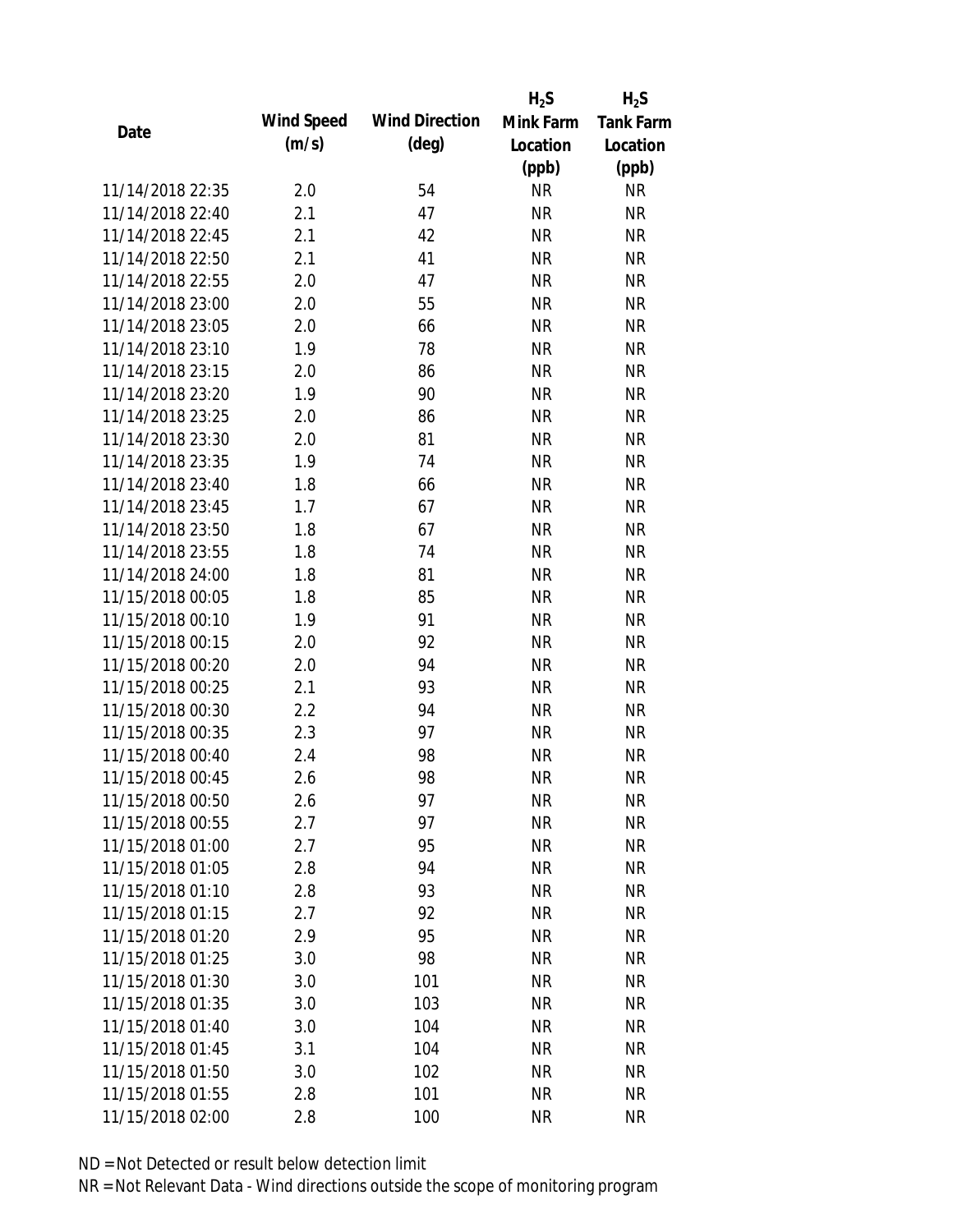|                  |            |                       | $H_2S$    | $H_2S$           |
|------------------|------------|-----------------------|-----------|------------------|
| Date             | Wind Speed | <b>Wind Direction</b> | Mink Farm | <b>Tank Farm</b> |
|                  | (m/s)      | $(\text{deg})$        | Location  | Location         |
|                  |            |                       | (ppb)     | (ppb)            |
| 11/15/2018 02:05 | 2.7        | 99                    | <b>NR</b> | <b>NR</b>        |
| 11/15/2018 02:10 | 2.7        | 100                   | <b>NR</b> | <b>NR</b>        |
| 11/15/2018 02:15 | 2.8        | 101                   | <b>NR</b> | <b>NR</b>        |
| 11/15/2018 02:20 | 2.8        | 100                   | <b>NR</b> | <b>NR</b>        |
| 11/15/2018 02:25 | 2.9        | 98                    | <b>NR</b> | <b>NR</b>        |
| 11/15/2018 02:30 | 2.9        | 96                    | <b>NR</b> | <b>NR</b>        |
| 11/15/2018 02:35 | 2.8        | 92                    | <b>NR</b> | <b>NR</b>        |
| 11/15/2018 02:40 | 2.8        | 87                    | <b>NR</b> | <b>NR</b>        |
| 11/15/2018 02:45 | 2.7        | 81                    | <b>NR</b> | <b>NR</b>        |
| 11/15/2018 02:50 | 2.6        | 78                    | <b>NR</b> | <b>NR</b>        |
| 11/15/2018 02:55 | 2.6        | 78                    | <b>NR</b> | <b>NR</b>        |
| 11/15/2018 03:00 | 2.6        | 79                    | <b>NR</b> | <b>NR</b>        |
| 11/15/2018 03:05 | 2.8        | 82                    | <b>NR</b> | <b>NR</b>        |
| 11/15/2018 03:10 | 2.9        | 83                    | <b>NR</b> | <b>NR</b>        |
| 11/15/2018 03:15 | 3.0        | 86                    | <b>NR</b> | <b>NR</b>        |
| 11/15/2018 03:20 | 3.1        | 87                    | <b>NR</b> | <b>NR</b>        |
| 11/15/2018 03:25 | 2.9        | 85                    | <b>NR</b> | <b>NR</b>        |
| 11/15/2018 03:30 | 2.7        | 80                    | <b>NR</b> | <b>NR</b>        |
| 11/15/2018 03:35 | 2.6        | 74                    | <b>NR</b> | <b>NR</b>        |
| 11/15/2018 03:40 | 2.4        | 70                    | <b>NR</b> | <b>NR</b>        |
| 11/15/2018 03:45 | 2.2        | 67                    | <b>NR</b> | <b>NR</b>        |
| 11/15/2018 03:50 | 2.1        | 66                    | <b>NR</b> | <b>NR</b>        |
| 11/15/2018 03:55 | 2.1        | 68                    | <b>NR</b> | <b>NR</b>        |
| 11/15/2018 04:00 | 2.1        | 72                    | <b>NR</b> | <b>NR</b>        |
| 11/15/2018 04:05 | 2.1        | 78                    | <b>NR</b> | <b>NR</b>        |
| 11/15/2018 04:10 | 2.1        | 82                    | <b>NR</b> | <b>NR</b>        |
| 11/15/2018 04:15 | 2.0        | 80                    | <b>NR</b> | <b>NR</b>        |
| 11/15/2018 04:20 | 1.9        | 75                    | <b>NR</b> | <b>NR</b>        |
| 11/15/2018 04:25 | 1.7        | 71                    | <b>NR</b> | <b>NR</b>        |
| 11/15/2018 04:30 | 1.6        | 65                    | <b>NR</b> | <b>NR</b>        |
| 11/15/2018 04:35 | 1.5        | 60                    | <b>NR</b> | <b>NR</b>        |
| 11/15/2018 04:40 | 1.5        | 59                    | <b>NR</b> | <b>NR</b>        |
| 11/15/2018 04:45 | 1.4        | 58                    | <b>NR</b> | <b>NR</b>        |
| 11/15/2018 04:50 | 1.4        | 56                    | <b>NR</b> | <b>NR</b>        |
| 11/15/2018 04:55 | 1.3        | 57                    | <b>NR</b> | NR               |
| 11/15/2018 05:00 | 1.3        | 56                    | <b>NR</b> | <b>NR</b>        |
| 11/15/2018 05:05 | 1.3        | 50                    | <b>NR</b> | <b>NR</b>        |
| 11/15/2018 05:10 | 1.2        | 45                    | <b>NR</b> | <b>NR</b>        |
| 11/15/2018 05:15 | 1.2        | 50                    | <b>NR</b> | NR               |
| 11/15/2018 05:20 | 1.2        | 62                    | <b>NR</b> | <b>NR</b>        |
| 11/15/2018 05:25 | 1.4        | 73                    | <b>NR</b> | <b>NR</b>        |
| 11/15/2018 05:30 | 1.6        | 86                    | <b>NR</b> | <b>NR</b>        |
|                  |            |                       |           |                  |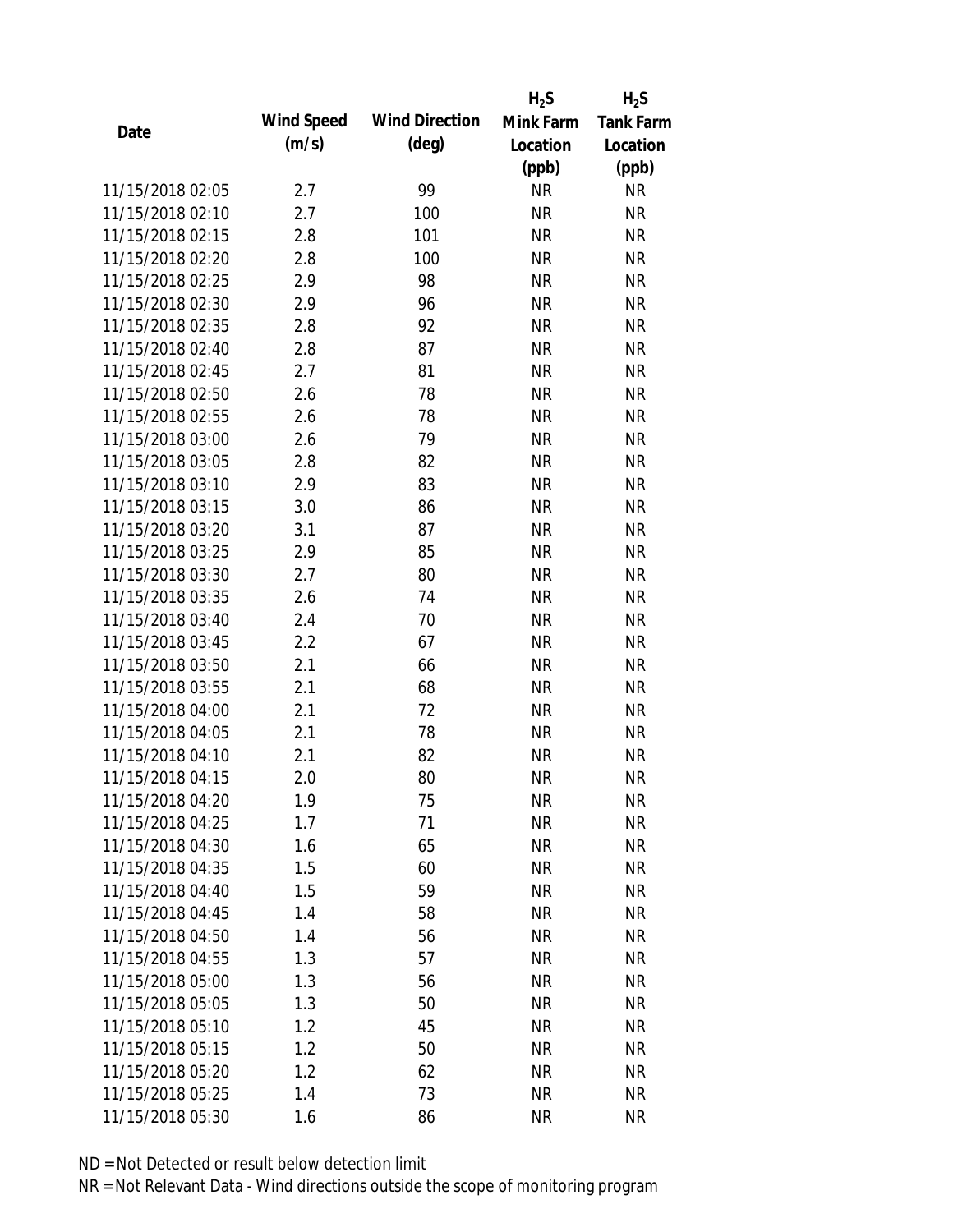|                  |            |                       | $H_2S$                 | $H_2S$                 |
|------------------|------------|-----------------------|------------------------|------------------------|
| Date             | Wind Speed | <b>Wind Direction</b> | Mink Farm              | <b>Tank Farm</b>       |
|                  | (m/s)      | $(\text{deg})$        | Location               | Location               |
|                  |            |                       | (ppb)                  | (ppb)                  |
| 11/15/2018 05:35 | 1.7        | 100                   | <b>NR</b>              | <b>NR</b>              |
| 11/15/2018 05:40 | 1.9        | 109                   | <b>NR</b>              | <b>NR</b>              |
| 11/15/2018 05:45 | 2.0        | 111                   | <b>NR</b>              | <b>NR</b>              |
| 11/15/2018 05:50 | 2.0        | 110                   | <b>NR</b>              | <b>NR</b>              |
| 11/15/2018 05:55 | 1.9        | 108                   | <b>NR</b>              | <b>NR</b>              |
| 11/15/2018 06:00 | 1.8        | 103                   | <b>NR</b>              | <b>NR</b>              |
| 11/15/2018 06:05 | 1.6        | 94                    | <b>NR</b>              | <b>NR</b>              |
| 11/15/2018 06:10 | 1.5        | 81                    | <b>NR</b>              | <b>NR</b>              |
| 11/15/2018 06:15 | 1.5        | 66                    | <b>NR</b>              | <b>NR</b>              |
| 11/15/2018 06:20 | 1.6        | 56                    | <b>NR</b>              | <b>NR</b>              |
| 11/15/2018 06:25 | 1.6        | 46                    | <b>NR</b>              | <b>NR</b>              |
| 11/15/2018 06:30 | 1.7        | 38                    | $\overline{2}$         | <b>NR</b>              |
| 11/15/2018 06:35 | 1.7        | 37                    | $\overline{2}$         | <b>NR</b>              |
| 11/15/2018 06:40 | 1.7        | 41                    | <b>NR</b>              | <b>NR</b>              |
| 11/15/2018 06:45 | 1.8        | 46                    | <b>NR</b>              | <b>NR</b>              |
| 11/15/2018 06:50 | 1.8        | 52                    | <b>NR</b>              | <b>NR</b>              |
| 11/15/2018 06:55 | 1.8        | 55                    | <b>NR</b>              | <b>NR</b>              |
| 11/15/2018 07:00 | 1.7        | 59                    | <b>NR</b>              | <b>NR</b>              |
| 11/15/2018 07:05 | 1.7        | 62                    | <b>NR</b>              | <b>NR</b>              |
| 11/15/2018 07:10 | 1.6        | 61                    | <b>NR</b>              | <b>NR</b>              |
| 11/15/2018 07:15 | 1.7        | 58                    | <b>NR</b>              | <b>NR</b>              |
| 11/15/2018 07:20 | 1.6        | 54                    | <b>NR</b>              | <b>NR</b>              |
| 11/15/2018 07:25 | 1.6        | 54                    | <b>NR</b>              | <b>NR</b>              |
| 11/15/2018 07:30 | 1.7        | 51                    | <b>NR</b>              | <b>NR</b>              |
| 11/15/2018 07:35 | 1.9        | 48                    | <b>NR</b>              | <b>NR</b>              |
| 11/15/2018 07:40 | 2.1        | 46                    | <b>NR</b>              | <b>NR</b>              |
| 11/15/2018 07:45 | 2.2        | 45                    | <b>NR</b>              | <b>NR</b>              |
| 11/15/2018 07:50 | 2.3        | 42                    | <b>NR</b>              | <b>NR</b>              |
| 11/15/2018 07:55 | 2.4        | 40                    | $\mathbf{1}$           | <b>NR</b>              |
| 11/15/2018 08:00 | 2.5        | 39                    | 1                      | <b>NR</b>              |
| 11/15/2018 08:05 | 2.5        | 41                    | <b>NR</b>              | <b>NR</b>              |
| 11/15/2018 08:10 | 2.4        | 45                    | <b>NR</b>              | <b>NR</b>              |
| 11/15/2018 08:15 | 2.2        | 52                    | <b>NR</b>              | <b>NR</b>              |
| 11/15/2018 08:20 | 2.1        | 56                    | <b>NR</b>              | <b>NR</b>              |
| 11/15/2018 08:25 | 2.1        | 58                    | <b>NR</b>              | <b>NR</b>              |
| 11/15/2018 08:30 | 2.1        | 57                    | <b>NR</b>              | <b>NR</b>              |
| 11/15/2018 08:35 |            |                       |                        |                        |
| 11/15/2018 08:40 | 2.1        | 55                    | <b>NR</b><br><b>NR</b> | <b>NR</b><br><b>NR</b> |
|                  | 2.3        | 50                    |                        |                        |
| 11/15/2018 08:45 | 2.6        | 40                    | 1                      | <b>NR</b>              |
| 11/15/2018 08:50 | 2.8        | 38                    | 1                      | <b>NR</b>              |
| 11/15/2018 08:55 | 2.8        | 40                    | 2                      | <b>NR</b>              |
| 11/15/2018 09:00 | 2.7        | 46                    | <b>NR</b>              | <b>NR</b>              |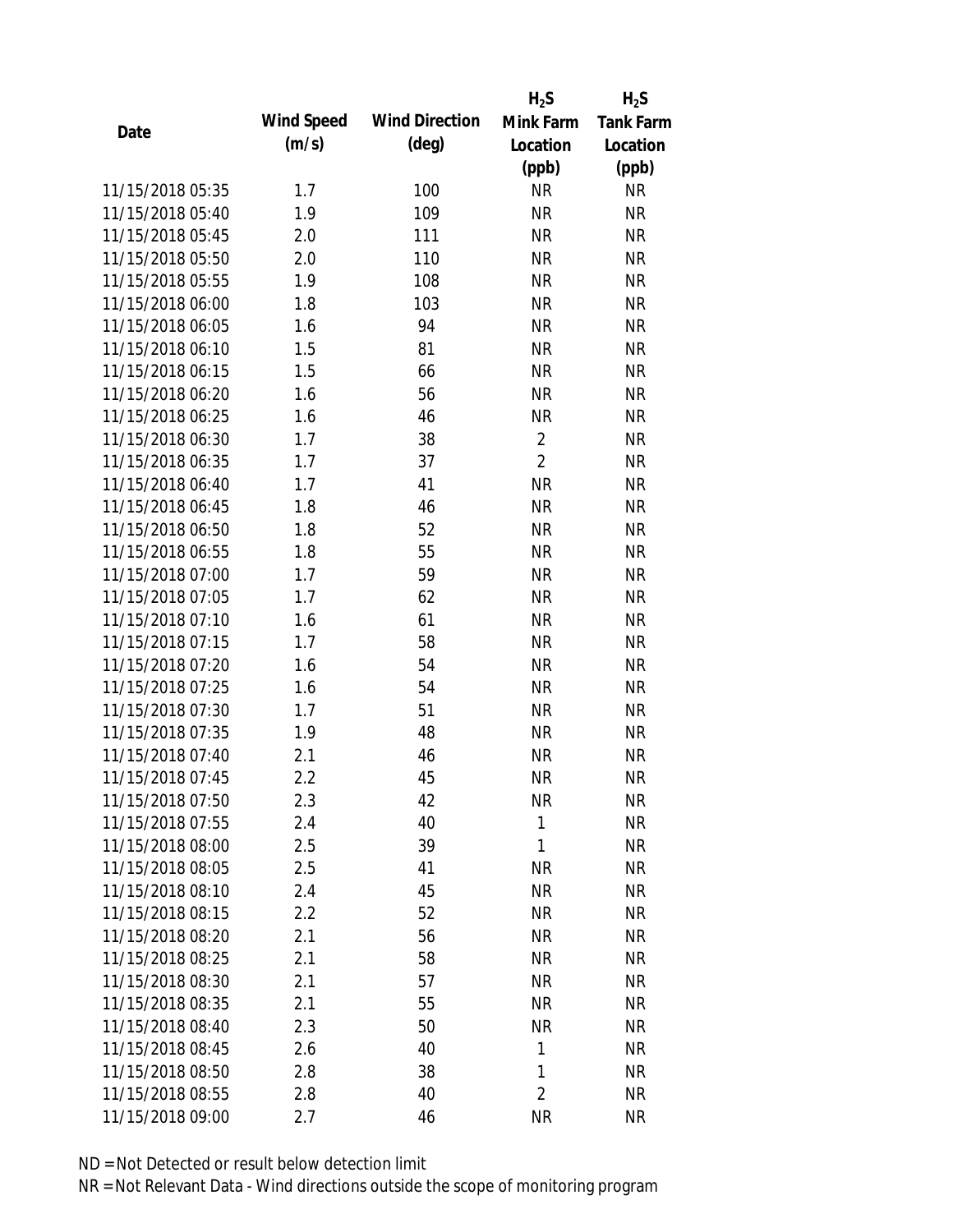|                  |            |                       | $H_2S$    | $H_2S$           |
|------------------|------------|-----------------------|-----------|------------------|
| Date             | Wind Speed | <b>Wind Direction</b> | Mink Farm | <b>Tank Farm</b> |
|                  | (m/s)      | $(\text{deg})$        | Location  | Location         |
|                  |            |                       | (ppb)     | (ppb)            |
| 11/15/2018 09:05 | 2.6        | 46                    | <b>NR</b> | <b>NR</b>        |
| 11/15/2018 09:10 | 2.6        | 45                    | <b>NR</b> | <b>NR</b>        |
| 11/15/2018 09:15 | 2.4        | 51                    | <b>NR</b> | <b>NR</b>        |
| 11/15/2018 09:20 | 2.3        | 52                    | <b>NR</b> | <b>NR</b>        |
| 11/15/2018 09:25 | 2.3        | 52                    | <b>NR</b> | <b>NR</b>        |
| 11/15/2018 09:30 | 2.3        | 55                    | <b>NR</b> | <b>NR</b>        |
| 11/15/2018 09:35 | 2.4        | 62                    | <b>NR</b> | <b>NR</b>        |
| 11/15/2018 09:40 | 2.3        | 75                    | <b>NR</b> | <b>NR</b>        |
| 11/15/2018 09:45 | 2.5        | 83                    | <b>NR</b> | <b>NR</b>        |
| 11/15/2018 09:50 | 2.3        | 88                    | <b>NR</b> | <b>NR</b>        |
| 11/15/2018 09:55 | 2.3        | 93                    | <b>NR</b> | <b>NR</b>        |
| 11/15/2018 10:00 | 2.3        | 95                    | <b>NR</b> | <b>NR</b>        |
| 11/15/2018 10:05 | 2.3        | 97                    | <b>NR</b> | <b>NR</b>        |
| 11/15/2018 10:10 | 2.2        | 99                    | <b>NR</b> | <b>NR</b>        |
| 11/15/2018 10:15 | 2.0        | 99                    | <b>NR</b> | <b>NR</b>        |
| 11/15/2018 10:20 | 2.0        | 103                   | <b>NR</b> | <b>NR</b>        |
| 11/15/2018 10:25 | 1.9        | 106                   | <b>NR</b> | <b>NR</b>        |
| 11/15/2018 10:30 | 1.9        | 106                   | <b>NR</b> | <b>NR</b>        |
| 11/15/2018 10:35 | 1.8        | 108                   | <b>NR</b> | <b>NR</b>        |
| 11/15/2018 10:40 | 1.8        | 111                   | <b>NR</b> | <b>NR</b>        |
| 11/15/2018 10:45 | 1.9        | 112                   | <b>NR</b> | <b>NR</b>        |
| 11/15/2018 10:50 | 2.0        | 114                   | <b>NR</b> | <b>NR</b>        |
| 11/15/2018 10:55 | 2.2        | 116                   | <b>NR</b> | <b>NR</b>        |
| 11/15/2018 11:00 | 2.2        | 119                   | <b>NR</b> | <b>NR</b>        |
| 11/15/2018 11:05 | 2.2        | 118                   | <b>NR</b> | <b>NR</b>        |
| 11/15/2018 11:10 | 2.0        | 115                   | <b>NR</b> | <b>NR</b>        |
| 11/15/2018 11:15 | 2.0        | 114                   | <b>NR</b> | <b>NR</b>        |
| 11/15/2018 11:20 | 1.9        | 110                   | <b>NR</b> | <b>NR</b>        |
| 11/15/2018 11:25 | 1.8        | 107                   | <b>NR</b> | <b>NR</b>        |
| 11/15/2018 11:30 | 1.6        | 103                   | <b>NR</b> | <b>NR</b>        |
| 11/15/2018 11:35 | 1.7        | 105                   | <b>NR</b> | <b>NR</b>        |
| 11/15/2018 11:40 | 1.9        | 109                   | <b>NR</b> | <b>NR</b>        |
| 11/15/2018 11:45 | 1.9        | 108                   | <b>NR</b> | <b>NR</b>        |
| 11/15/2018 11:50 | 1.9        | 110                   | <b>NR</b> | <b>NR</b>        |
| 11/15/2018 11:55 | 2.0        | 113                   | <b>NR</b> | <b>NR</b>        |
| 11/15/2018 12:00 | 2.2        | 115                   | <b>NR</b> | <b>NR</b>        |
| 11/15/2018 12:05 | 2.2        | 116                   | <b>NR</b> | <b>NR</b>        |
| 11/15/2018 12:10 | 2.2        | 115                   | NR        | <b>NR</b>        |
| 11/15/2018 12:15 | 2.2        | 117                   | <b>NR</b> | <b>NR</b>        |
| 11/15/2018 12:20 | 2.2        | 119                   | <b>NR</b> | <b>NR</b>        |
| 11/15/2018 12:25 | 2.2        | 122                   | <b>NR</b> | <b>NR</b>        |
| 11/15/2018 12:30 |            |                       | <b>NR</b> | <b>NR</b>        |
|                  | 2.2        | 126                   |           |                  |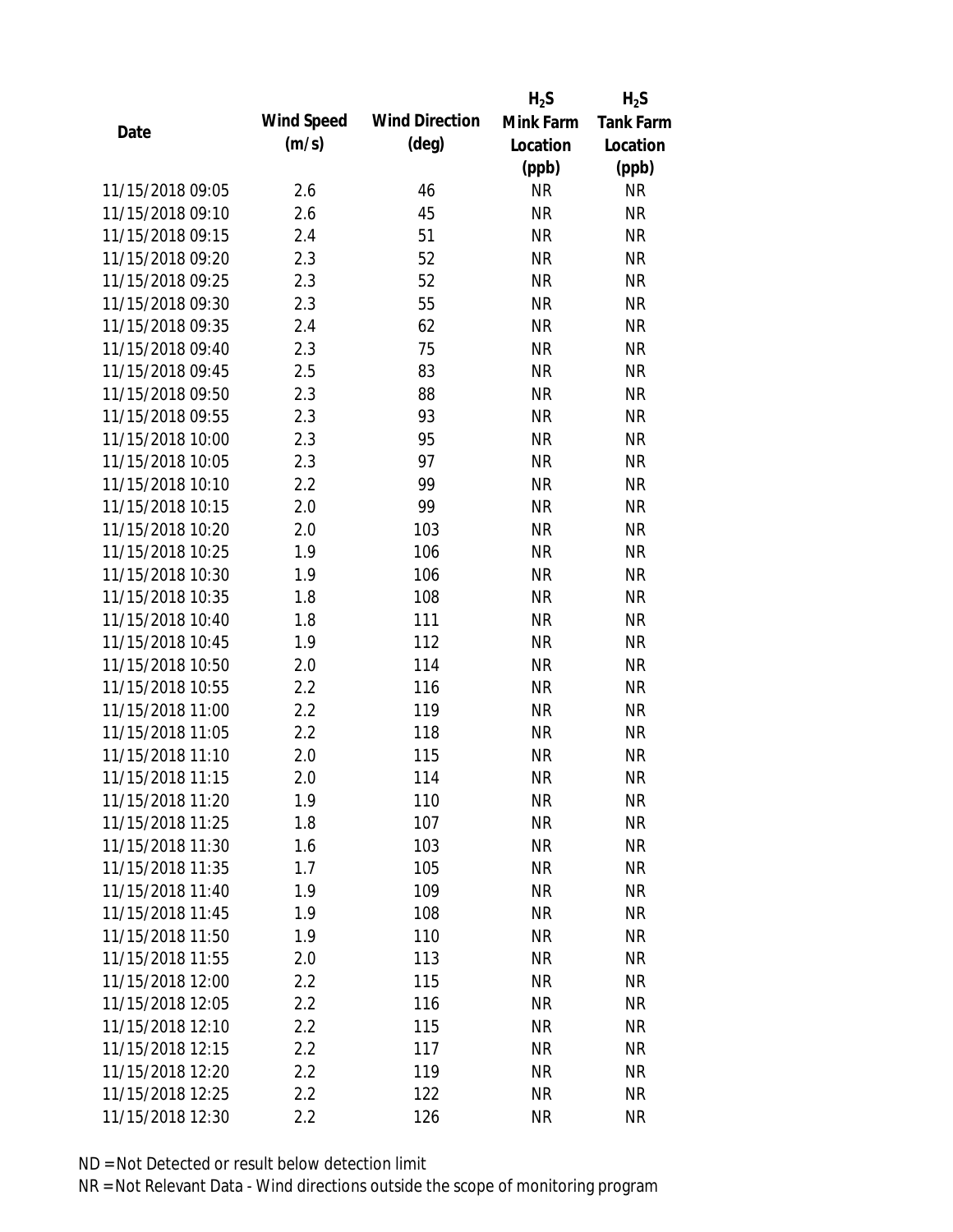|                  |            |                       | $H_2S$    | $H_2S$           |
|------------------|------------|-----------------------|-----------|------------------|
| Date             | Wind Speed | <b>Wind Direction</b> | Mink Farm | <b>Tank Farm</b> |
|                  | (m/s)      | $(\text{deg})$        | Location  | Location         |
|                  |            |                       | (ppb)     | (ppb)            |
| 11/15/2018 12:35 | 2.3        | 126                   | <b>NR</b> | <b>NR</b>        |
| 11/15/2018 12:40 | 2.2        | 126                   | <b>NR</b> | <b>NR</b>        |
| 11/15/2018 12:45 | 2.2        | 130                   | <b>NR</b> | <b>NR</b>        |
| 11/15/2018 12:50 | 2.1        | 135                   | <b>NR</b> | <b>NR</b>        |
| 11/15/2018 12:55 | 1.9        | 143                   | <b>NR</b> | <b>NR</b>        |
| 11/15/2018 13:00 | 1.6        | 151                   | <b>NR</b> | <b>NR</b>        |
| 11/15/2018 13:05 | 1.4        | 162                   | <b>NR</b> | <b>NR</b>        |
| 11/15/2018 13:10 | 1.2        | 185                   | <b>NR</b> | $\mathbf{1}$     |
| 11/15/2018 13:15 | 1.0        | 201                   | <b>NR</b> | 1                |
| 11/15/2018 13:20 | 0.7        | 210                   | <b>NR</b> | $\overline{2}$   |
| 11/15/2018 13:25 | 0.7        | 207                   | <b>NR</b> | $\mathbf{1}$     |
| 11/15/2018 13:30 | 0.8        | 203                   | <b>NR</b> | $\overline{2}$   |
| 11/15/2018 13:35 | 0.9        | 200                   | <b>NR</b> | $\overline{2}$   |
| 11/15/2018 13:40 | 0.9        | 199                   | <b>NR</b> | $\overline{2}$   |
| 11/15/2018 13:45 | 0.9        | 198                   | <b>NR</b> | $\overline{2}$   |
| 11/15/2018 13:50 | 1.1        | 194                   | <b>NR</b> | $\overline{2}$   |
| 11/15/2018 13:55 | 1.4        | 198                   | <b>NR</b> | $\overline{2}$   |
| 11/15/2018 14:00 | 1.5        | 201                   | <b>NR</b> | $\overline{2}$   |
| 11/15/2018 14:05 | 1.7        | 198                   | <b>NR</b> | $\overline{2}$   |
| 11/15/2018 14:10 | 1.9        | 192                   | <b>NR</b> | $\overline{2}$   |
| 11/15/2018 14:15 | 2.2        | 196                   | <b>NR</b> | $\mathbf{1}$     |
| 11/15/2018 14:20 | 2.4        | 201                   | <b>NR</b> | $\mathbf{1}$     |
| 11/15/2018 14:25 | 2.3        | 201                   | <b>NR</b> | 1                |
| 11/15/2018 14:30 | 2.4        | 199                   | <b>NR</b> | $\mathbf{1}$     |
| 11/15/2018 14:35 | 2.3        | 204                   | <b>NR</b> | 1                |
| 11/15/2018 14:40 | 2.4        | 207                   | <b>NR</b> | 1                |
| 11/15/2018 14:45 | 2.4        | 205                   | <b>NR</b> | $\overline{2}$   |
| 11/15/2018 14:50 | 2.4        | 205                   | <b>NR</b> | 2                |
| 11/15/2018 14:55 | 2.5        | 207                   | <b>NR</b> | $\overline{2}$   |
| 11/15/2018 15:00 | 2.5        | 210                   | NR        | $\overline{2}$   |
| 11/15/2018 15:05 | 2.6        | 206                   | NR        | $\overline{2}$   |
| 11/15/2018 15:10 | 2.7        | 200                   | NR        | $\overline{2}$   |
| 11/15/2018 15:15 | 2.5        | 197                   | NR        | $\overline{2}$   |
| 11/15/2018 15:20 | 2.6        | 191                   | <b>NR</b> | 1                |
| 11/15/2018 15:25 | 2.6        | 187                   | <b>NR</b> | 1                |
| 11/15/2018 15:30 | 2.6        | 191                   | NR        | 1                |
| 11/15/2018 15:35 | 2.6        | 193                   | NR        | 1                |
| 11/15/2018 15:40 | 2.5        | 197                   | NR        | 1                |
| 11/15/2018 15:45 | 2.6        | 206                   | NR        | 1                |
| 11/15/2018 15:50 | 2.6        | 217                   | <b>NR</b> | 1                |
| 11/15/2018 15:55 | 2.5        | 220                   | <b>NR</b> | 1                |
| 11/15/2018 16:00 | 2.4        | 224                   | <b>NR</b> | 1                |
|                  |            |                       |           |                  |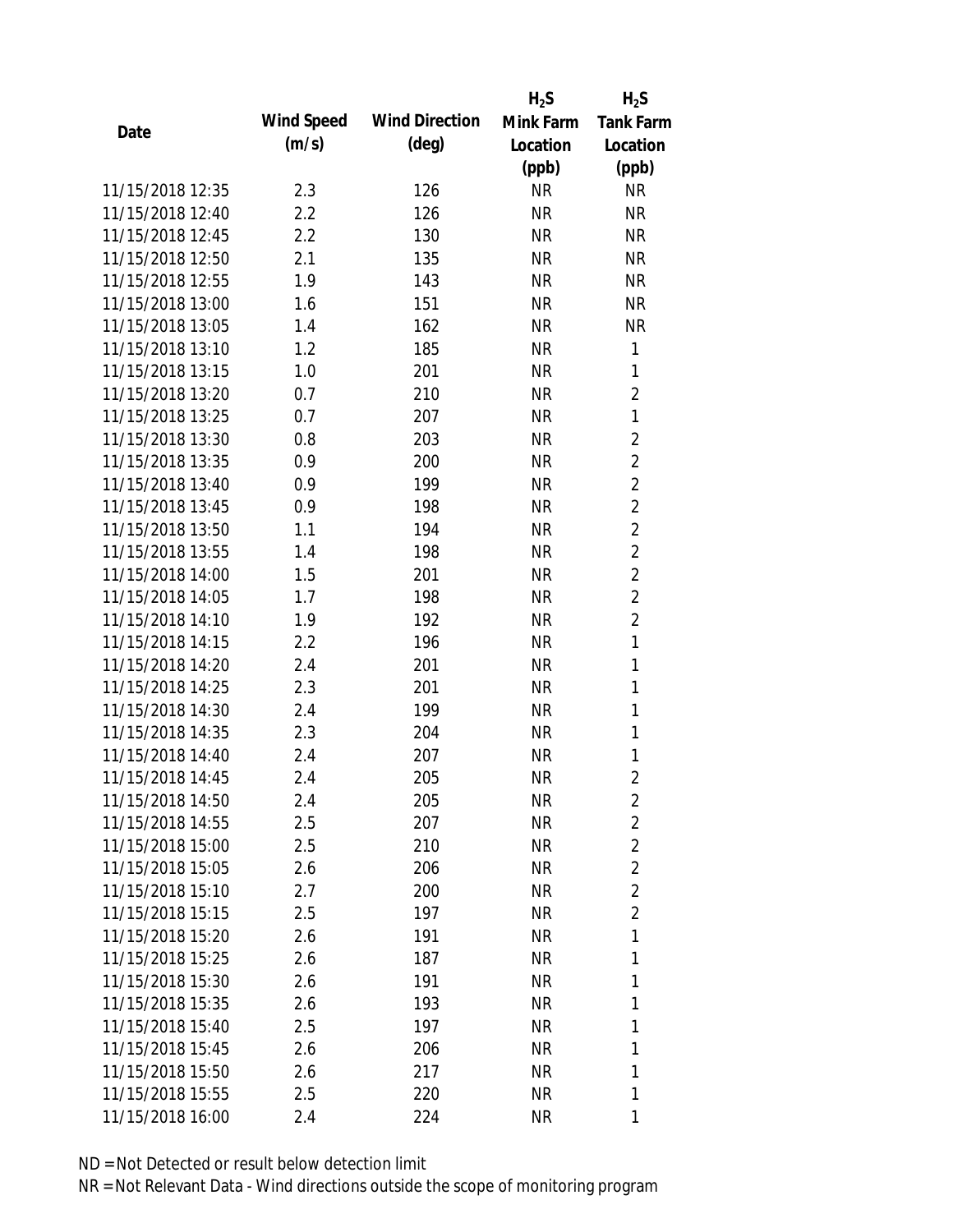|                  |            |                       | $H_2S$    | $H_2S$           |
|------------------|------------|-----------------------|-----------|------------------|
|                  | Wind Speed | <b>Wind Direction</b> | Mink Farm | <b>Tank Farm</b> |
| Date             | (m/s)      | $(\text{deg})$        | Location  | Location         |
|                  |            |                       | (ppb)     | (ppb)            |
| 11/15/2018 16:05 | 2.3        | 233                   | 1         | 1                |
| 11/15/2018 16:10 | 2.4        | 242                   | 1         | 1                |
| 11/15/2018 16:15 | 2.5        | 246                   | 1         | 1                |
| 11/15/2018 16:20 | 2.5        | 251                   | 1         | 1                |
| 11/15/2018 16:25 | 2.5        | 260                   | 1         | 1                |
| 11/15/2018 16:30 | 2.5        | 262                   | 1         | 1                |
| 11/15/2018 16:35 | 2.6        | 263                   | 1         | 1                |
| 11/15/2018 16:40 | 2.6        | 263                   | 1         | 1                |
| 11/15/2018 16:45 | 2.5        | 258                   | 1         | 1                |
| 11/15/2018 16:50 | 2.5        | 256                   | 1         | $\overline{2}$   |
| 11/15/2018 16:55 | 2.6        | 256                   | 1         | $\overline{2}$   |
| 11/15/2018 17:00 | 2.6        | 257                   | 1         | 2                |
| 11/15/2018 17:05 | 2.6        | 255                   | 1         | $\overline{2}$   |
| 11/15/2018 17:10 | 2.7        | 255                   | 1         | 2                |
| 11/15/2018 17:15 | 2.9        | 257                   | 1         | 1                |
| 11/15/2018 17:20 | 2.9        | 259                   | 1         | 1                |
| 11/15/2018 17:25 | 3.0        | 259                   | 1         | 1                |
| 11/15/2018 17:30 | 3.2        | 258                   | 1         | 1                |
| 11/15/2018 17:35 | 3.4        | 259                   | 1         | 1                |
| 11/15/2018 17:40 | 3.3        | 259                   | 1         | 1                |
| 11/15/2018 17:45 | 3.4        | 257                   | 1         | 1                |
| 11/15/2018 17:50 | 3.4        | 256                   | 1         | 1                |
| 11/15/2018 17:55 | 3.4        | 256                   | 1         | 1                |
| 11/15/2018 18:00 | 3.4        | 258                   | 1         | 1                |
| 11/15/2018 18:05 | 3.3        | 259                   | 1         | 1                |
| 11/15/2018 18:10 | 3.4        | 260                   | 1         | 1                |
| 11/15/2018 18:15 | 3.3        | 261                   | 1         | 1                |
| 11/15/2018 18:20 | 3.1        | 262                   | 1         | 1                |
| 11/15/2018 18:25 | 3.0        | 262                   | 1         | 1                |
| 11/15/2018 18:30 | 3.0        | 261                   | 1         | 1                |
| 11/15/2018 18:35 | 2.9        | 256                   | 1         | 1                |
| 11/15/2018 18:40 | 2.8        | 251                   | 1         | 1                |
| 11/15/2018 18:45 | 2.7        | 246                   | 1         | 2                |
| 11/15/2018 18:50 | 2.8        | 242                   | 1         | $\overline{2}$   |
| 11/15/2018 18:55 | 2.8        | 240                   | 1         | $\overline{2}$   |
| 11/15/2018 19:00 | 2.8        | 235                   | 1         | $\overline{2}$   |
| 11/15/2018 19:05 | 3.0        | 234                   | 1         | $\overline{2}$   |
| 11/15/2018 19:10 | 2.9        | 232                   | 1         | $\overline{2}$   |
| 11/15/2018 19:15 | 2.9        | 231                   | 1         | $\overline{2}$   |
| 11/15/2018 19:20 | 2.9        | 228                   | <b>NR</b> | $\overline{2}$   |
| 11/15/2018 19:25 | 2.9        | 226                   | <b>NR</b> | $\overline{2}$   |
| 11/15/2018 19:30 | 2.9        | 225                   | <b>NR</b> | 1                |
|                  |            |                       |           |                  |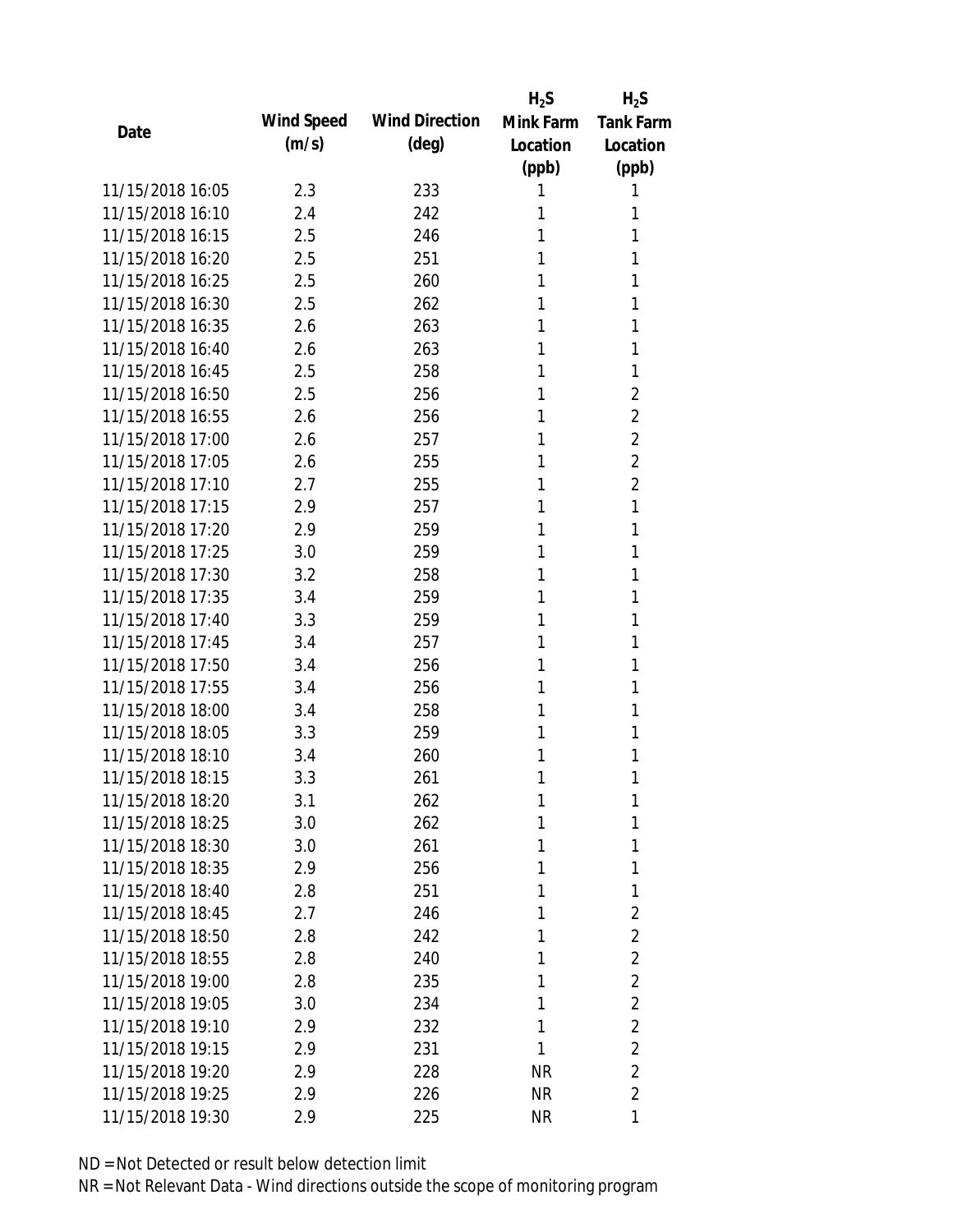|                  |            |                       | $H_2S$         | $H_2S$           |
|------------------|------------|-----------------------|----------------|------------------|
| Date             | Wind Speed | <b>Wind Direction</b> | Mink Farm      | <b>Tank Farm</b> |
|                  | (m/s)      | $(\text{deg})$        | Location       | Location         |
|                  |            |                       | (ppb)          | (ppb)            |
| 11/15/2018 19:35 | 2.8        | 226                   | <b>NR</b>      | 1                |
| 11/15/2018 19:40 | 2.8        | 232                   | $\overline{2}$ | 1                |
| 11/15/2018 19:45 | 2.8        | 233                   | 1              | 1                |
| 11/15/2018 19:50 | 2.8        | 237                   | 1              | 1                |
| 11/15/2018 19:55 | 2.8        | 231                   | 1              | 1                |
| 11/15/2018 20:00 | 2.8        | 227                   | <b>NR</b>      | 1                |
| 11/15/2018 20:05 | 2.9        | 220                   | <b>NR</b>      | 1                |
| 11/15/2018 20:10 | 3.0        | 212                   | <b>NR</b>      | 1                |
| 11/15/2018 20:15 | 3.1        | 205                   | <b>NR</b>      | 1                |
| 11/15/2018 20:20 | 3.1        | 198                   | <b>NR</b>      | 1                |
| 11/15/2018 20:25 | 3.1        | 199                   | <b>NR</b>      | 1                |
| 11/15/2018 20:30 | 3.2        | 199                   | <b>NR</b>      | 1                |
| 11/15/2018 20:35 | 3.2        | 201                   | <b>NR</b>      | 1                |
| 11/15/2018 20:40 | 3.2        | 204                   | <b>NR</b>      | 1                |
| 11/15/2018 20:45 | 3.4        | 208                   | <b>NR</b>      | 2                |
| 11/15/2018 20:50 | 3.6        | 210                   | <b>NR</b>      | $\overline{2}$   |
| 11/15/2018 20:55 | 3.9        | 212                   | <b>NR</b>      | $\overline{2}$   |
| 11/15/2018 21:00 | 4.0        | 212                   | <b>NR</b>      | $\overline{2}$   |
| 11/15/2018 21:05 | 4.2        | 214                   | <b>NR</b>      | $\overline{2}$   |
| 11/15/2018 21:10 | 4.4        | 215                   | <b>NR</b>      | 1                |
| 11/15/2018 21:15 | 4.4        | 217                   | <b>NR</b>      | 1                |
| 11/15/2018 21:20 | 4.4        | 223                   | <b>NR</b>      | 1                |
| 11/15/2018 21:25 | 4.4        | 229                   | <b>NR</b>      | 1                |
| 11/15/2018 21:30 | 4.5        | 237                   | 1              | 1                |
| 11/15/2018 21:35 | 4.4        | 241                   | 1              | 1                |
| 11/15/2018 21:40 | 4.5        | 241                   | 1              | 1                |
| 11/15/2018 21:45 | 4.7        | 240                   | 1              | 1                |
| 11/15/2018 21:50 | 4.8        | 234                   | 1              | 1                |
| 11/15/2018 21:55 | 4.9        | 229                   | <b>NR</b>      | 1                |
| 11/15/2018 22:00 | 5.2        | 223                   | <b>NR</b>      | 1                |
| 11/15/2018 22:05 | 5.3        | 217                   | <b>NR</b>      | 1                |
| 11/15/2018 22:10 | 5.5        | 217                   | <b>NR</b>      | 1                |
| 11/15/2018 22:15 | 5.5        | 216                   | <b>NR</b>      | 1                |
| 11/15/2018 22:20 | 5.5        | 216                   | <b>NR</b>      | 1                |
| 11/15/2018 22:25 | 5.5        | 216                   | <b>NR</b>      | 1                |
| 11/15/2018 22:30 | 5.3        | 215                   | <b>NR</b>      | 1                |
| 11/15/2018 22:35 | 5.3        | 215                   | <b>NR</b>      | 1                |
| 11/15/2018 22:40 | 5.1        | 214                   | <b>NR</b>      | 1                |
| 11/15/2018 22:45 | 5.1        | 215                   | <b>NR</b>      | 1                |
| 11/15/2018 22:50 | 5.1        | 215                   | <b>NR</b>      | 1                |
| 11/15/2018 22:55 | 4.8        | 214                   | <b>NR</b>      | 1                |
| 11/15/2018 23:00 | 4.8        | 215                   | <b>NR</b>      | 1                |
|                  |            |                       |                |                  |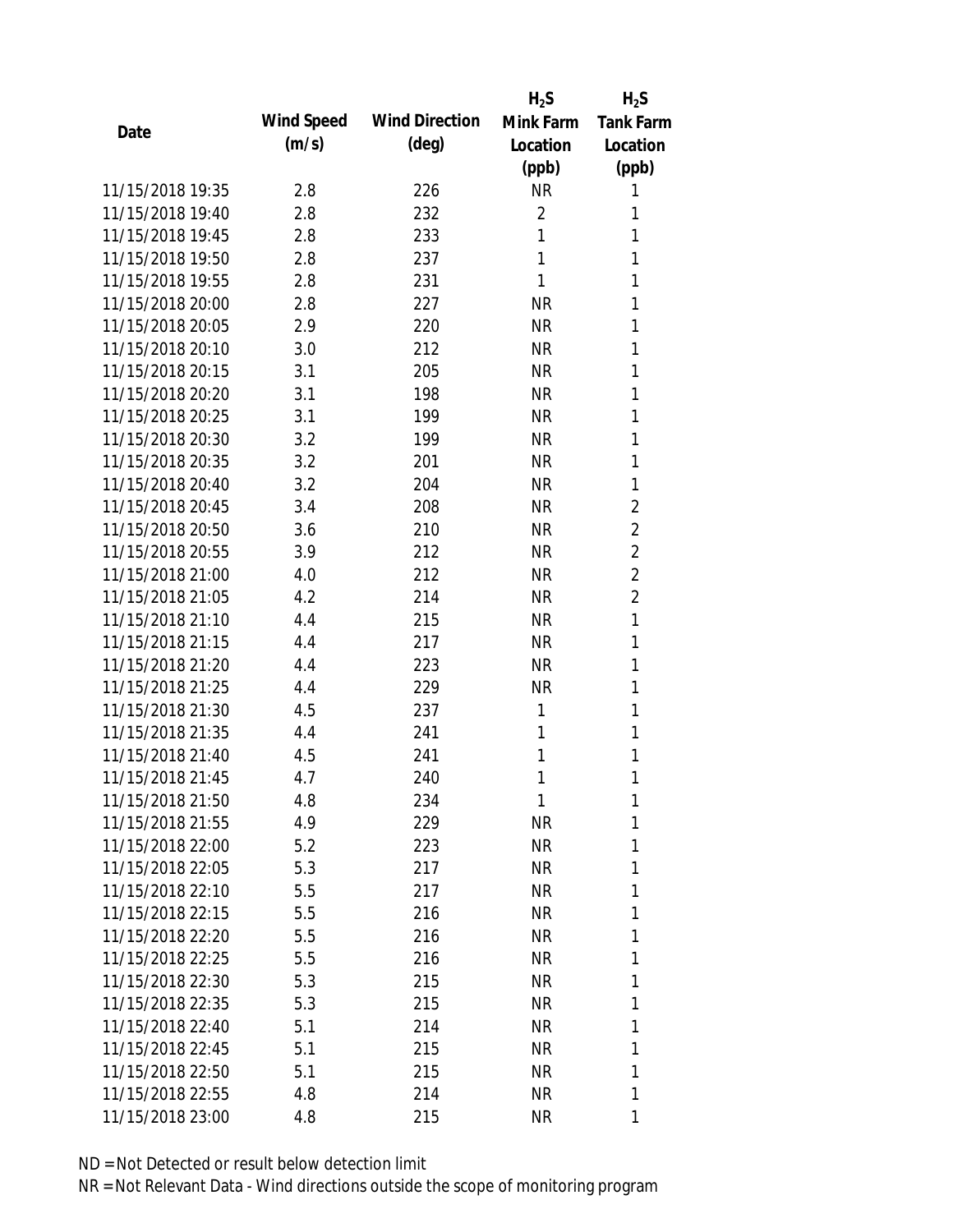|                  |            |                       | $H_2S$    | $H_2S$           |
|------------------|------------|-----------------------|-----------|------------------|
| Date             | Wind Speed | <b>Wind Direction</b> | Mink Farm | <b>Tank Farm</b> |
|                  | (m/s)      | $(\text{deg})$        | Location  | Location         |
|                  |            |                       | (ppb)     | (ppb)            |
| 11/15/2018 23:05 | 4.7        | 214                   | <b>NR</b> | 1                |
| 11/15/2018 23:10 | 4.6        | 212                   | <b>NR</b> | 1                |
| 11/15/2018 23:15 | 4.5        | 210                   | <b>NR</b> | $\overline{2}$   |
| 11/15/2018 23:20 | 4.3        | 207                   | <b>NR</b> | $\overline{2}$   |
| 11/15/2018 23:25 | 4.3        | 206                   | <b>NR</b> | $\overline{2}$   |
| 11/15/2018 23:30 | 4.4        | 204                   | <b>NR</b> | $\overline{2}$   |
| 11/15/2018 23:35 | 4.4        | 204                   | <b>NR</b> | $\overline{2}$   |
| 11/15/2018 23:40 | 4.4        | 205                   | <b>NR</b> | $\mathbf{1}$     |
| 11/15/2018 23:45 | 4.4        | 204                   | <b>NR</b> | $\mathbf{1}$     |
| 11/15/2018 23:50 | 4.4        | 204                   | <b>NR</b> | $\mathbf{1}$     |
| 11/15/2018 23:55 | 4.5        | 202                   | <b>NR</b> | 1                |
| 11/15/2018 24:00 | 4.5        | 202                   | <b>NR</b> | 1                |
| 11/16/2018 00:05 | 4.4        | 200                   | <b>NR</b> | 1                |
| 11/16/2018 00:10 | 4.4        | 198                   | <b>NR</b> | 1                |
| 11/16/2018 00:15 | 4.3        | 196                   | <b>NR</b> | 1                |
| 11/16/2018 00:20 | 4.3        | 195                   | <b>NR</b> | 1                |
| 11/16/2018 00:25 | 4.2        | 198                   | <b>NR</b> | 1                |
| 11/16/2018 00:30 | 4.0        | 197                   | <b>NR</b> | 1                |
| 11/16/2018 00:35 | 4.0        | 195                   | <b>NR</b> | $\mathbf{1}$     |
| 11/16/2018 00:40 | 3.9        | 196                   | <b>NR</b> | 1                |
| 11/16/2018 00:45 | 3.9        | 196                   | <b>NR</b> | 1                |
| 11/16/2018 00:50 | 4.0        | 195                   | <b>NR</b> | 1                |
| 11/16/2018 00:55 | 4.0        | 193                   | <b>NR</b> | 1                |
| 11/16/2018 01:00 | 4.1        | 192                   | <b>NR</b> | 1                |
| 11/16/2018 01:05 | 4.1        | 191                   | <b>NR</b> | 1                |
| 11/16/2018 01:10 | 4.1        | 191                   | <b>NR</b> | $\overline{2}$   |
| 11/16/2018 01:15 | 4.2        | 192                   | <b>NR</b> | $\overline{2}$   |
| 11/16/2018 01:20 | 4.1        | 193                   | <b>NR</b> | 1                |
| 11/16/2018 01:25 | 4.1        | 193                   | <b>NR</b> | 1                |
| 11/16/2018 01:30 | 4.2        | 196                   | <b>NR</b> | 1                |
| 11/16/2018 01:35 | 4.1        | 197                   | <b>NR</b> | 1                |
| 11/16/2018 01:40 | 4.1        | 197                   | <b>NR</b> | 1                |
| 11/16/2018 01:45 | 4.0        | 195                   | <b>NR</b> | 1                |
| 11/16/2018 01:50 | 4.1        | 193                   | <b>NR</b> | 1                |
| 11/16/2018 01:55 | 4.3        | 192                   | <b>NR</b> | $\overline{2}$   |
| 11/16/2018 02:00 | 4.3        | 190                   | <b>NR</b> | 2                |
| 11/16/2018 02:05 | 4.5        | 189                   | <b>NR</b> | $\overline{2}$   |
| 11/16/2018 02:10 | 4.6        | 188                   | <b>NR</b> | 1                |
| 11/16/2018 02:15 | 4.7        | 188                   | <b>NR</b> | 1                |
| 11/16/2018 02:20 | 4.7        | 189                   | <b>NR</b> | 1                |
| 11/16/2018 02:25 | 4.6        | 190                   | <b>NR</b> | 1                |
| 11/16/2018 02:30 | 4.4        | 188                   | <b>NR</b> | 1                |
|                  |            |                       |           |                  |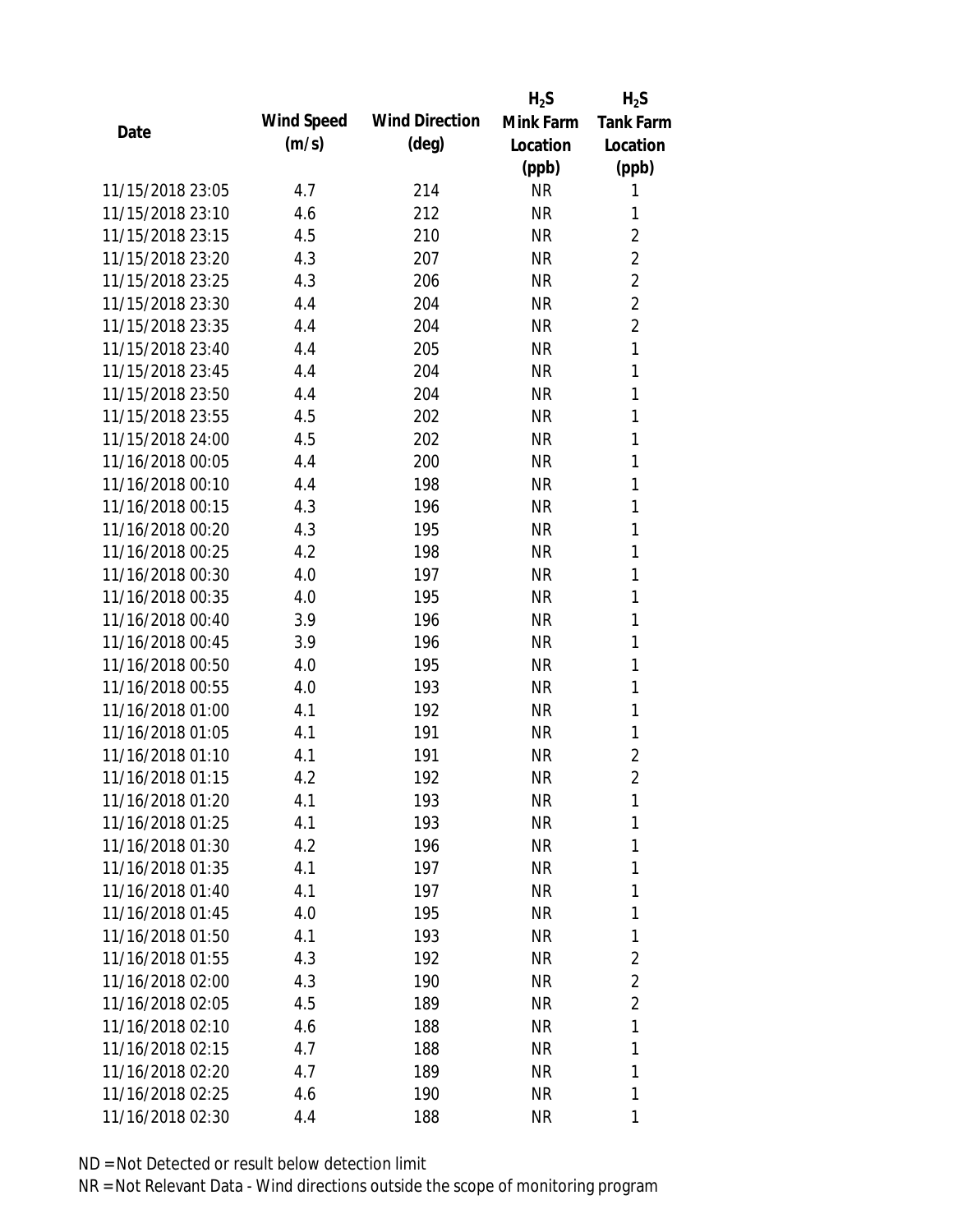|                  |            |                       | $H_2S$    | $H_2S$           |
|------------------|------------|-----------------------|-----------|------------------|
| Date             | Wind Speed | <b>Wind Direction</b> | Mink Farm | <b>Tank Farm</b> |
|                  | (m/s)      | $(\text{deg})$        | Location  | Location         |
|                  |            |                       | (ppb)     | (ppb)            |
| 11/16/2018 02:35 | 4.3        | 188                   | <b>NR</b> | 1                |
| 11/16/2018 02:40 | 4.2        | 188                   | <b>NR</b> | 2                |
| 11/16/2018 02:45 | 4.3        | 187                   | <b>NR</b> | $\overline{2}$   |
| 11/16/2018 02:50 | 4.3        | 185                   | <b>NR</b> | $\overline{2}$   |
| 11/16/2018 02:55 | 4.5        | 184                   | <b>NR</b> | 1                |
| 11/16/2018 03:00 | 4.6        | 186                   | <b>NR</b> | 1                |
| 11/16/2018 03:05 | 4.6        | 189                   | <b>NR</b> | 1                |
| 11/16/2018 03:10 | 4.7        | 190                   | <b>NR</b> | 1                |
| 11/16/2018 03:15 | 4.6        | 191                   | <b>NR</b> | $\mathbf{1}$     |
| 11/16/2018 03:20 | 4.5        | 193                   | <b>NR</b> | $\mathbf{1}$     |
| 11/16/2018 03:25 | 4.3        | 197                   | <b>NR</b> | 1                |
| 11/16/2018 03:30 | 4.3        | 197                   | <b>NR</b> | 1                |
| 11/16/2018 03:35 | 4.3        | 197                   | <b>NR</b> | 1                |
| 11/16/2018 03:40 | 4.2        | 200                   | <b>NR</b> | 1                |
| 11/16/2018 03:45 | 4.3        | 204                   | <b>NR</b> | $\overline{2}$   |
| 11/16/2018 03:50 | 4.5        | 208                   | <b>NR</b> | $\overline{2}$   |
| 11/16/2018 03:55 | 4.7        | 211                   | <b>NR</b> | 1                |
| 11/16/2018 04:00 | 4.9        | 214                   | <b>NR</b> | $\overline{2}$   |
| 11/16/2018 04:05 | 5.2        | 216                   | <b>NR</b> | $\overline{2}$   |
| 11/16/2018 04:10 | 5.5        | 217                   | <b>NR</b> | $\overline{2}$   |
| 11/16/2018 04:15 | 5.6        | 218                   | <b>NR</b> | $\overline{2}$   |
| 11/16/2018 04:20 | 5.6        | 218                   | <b>NR</b> | $\overline{2}$   |
| 11/16/2018 04:25 | 5.7        | 218                   | <b>NR</b> | $\overline{2}$   |
| 11/16/2018 04:30 | 5.8        | 219                   | <b>NR</b> | $\overline{2}$   |
| 11/16/2018 04:35 | 5.9        | 219                   | <b>NR</b> | 1                |
| 11/16/2018 04:40 | 5.8        | 218                   | <b>NR</b> | 1                |
| 11/16/2018 04:45 | 5.7        | 218                   | <b>NR</b> | 1                |
| 11/16/2018 04:50 | 5.7        | 219                   | <b>NR</b> | 1                |
| 11/16/2018 04:55 | 5.6        | 219                   | <b>NR</b> | 2                |
| 11/16/2018 05:00 | 5.3        | 219                   | <b>NR</b> | 1                |
| 11/16/2018 05:05 | 5.1        | 219                   | <b>NR</b> | 1                |
| 11/16/2018 05:10 | 5.0        | 220                   | <b>NR</b> | 1                |
| 11/16/2018 05:15 | 4.8        | 221                   | <b>NR</b> | 2                |
| 11/16/2018 05:20 | 4.4        | 223                   | <b>NR</b> | 1                |
| 11/16/2018 05:25 | 4.1        | 226                   | <b>NR</b> | 1                |
| 11/16/2018 05:30 | 4.2        | 232                   | 1         | 1                |
| 11/16/2018 05:35 | 4.2        | 235                   | 1         | 1                |
| 11/16/2018 05:40 | 4.2        | 239                   | 1         | 2                |
| 11/16/2018 05:45 | 4.3        | 243                   | 1         | 1                |
| 11/16/2018 05:50 | 4.7        | 247                   | 1         | 1                |
| 11/16/2018 05:55 | 5.0        | 248                   | 1         | $\overline{2}$   |
| 11/16/2018 06:00 | 5.0        | 248                   | 1         | 2                |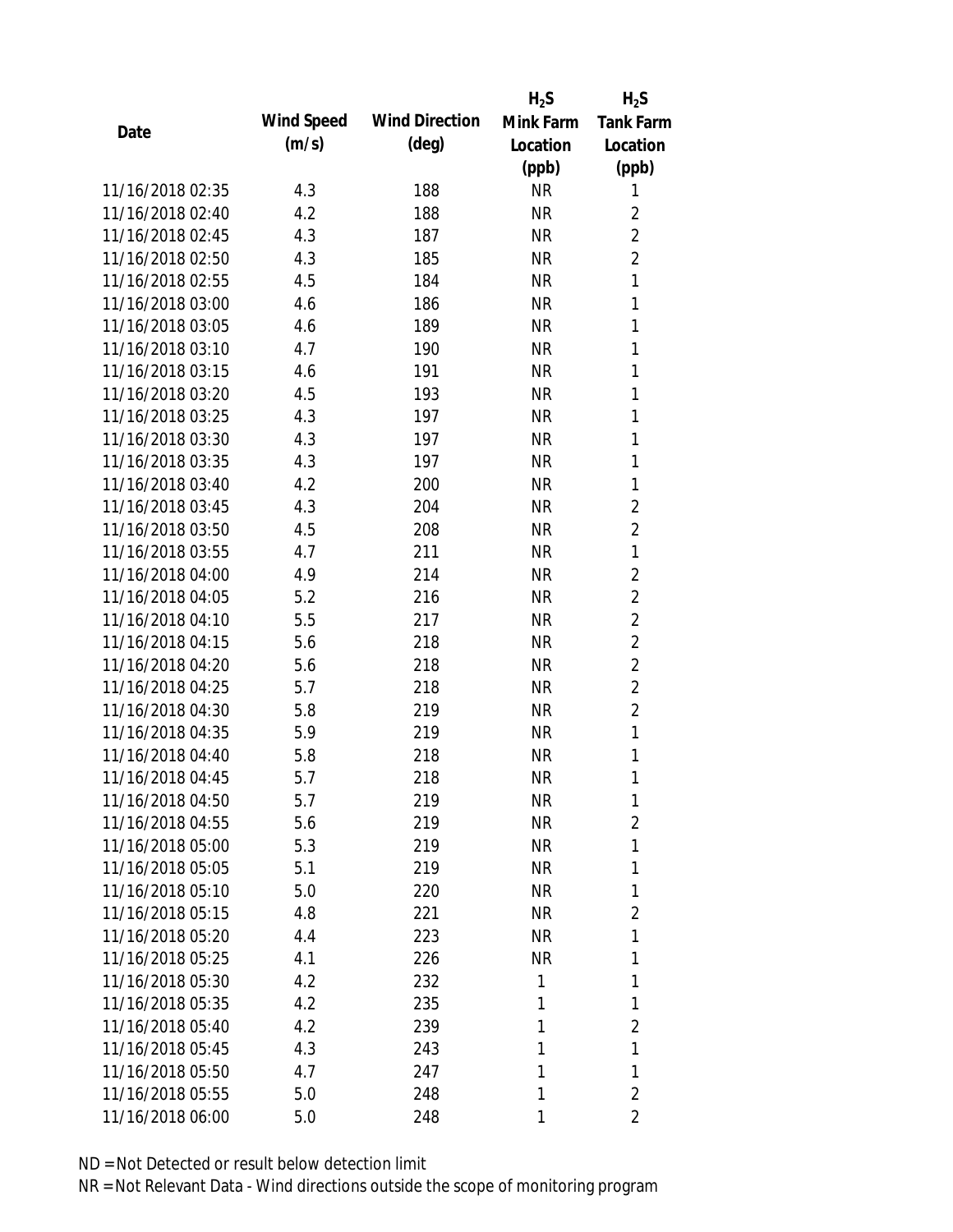|                  |            |                       | $H_2S$         | $H_2S$           |
|------------------|------------|-----------------------|----------------|------------------|
|                  | Wind Speed | <b>Wind Direction</b> | Mink Farm      | <b>Tank Farm</b> |
| Date             | (m/s)      | $(\text{deg})$        | Location       | Location         |
|                  |            |                       | (ppb)          | (ppb)            |
| 11/16/2018 06:05 | 5.0        | 250                   | 1              | 2                |
| 11/16/2018 06:10 | 4.9        | 251                   | 1              | $\overline{2}$   |
| 11/16/2018 06:15 | 4.8        | 251                   | 1              | $\overline{2}$   |
| 11/16/2018 06:20 | 4.5        | 252                   | 1              | $\overline{2}$   |
| 11/16/2018 06:25 | 4.4        | 253                   | 1              | $\overline{2}$   |
| 11/16/2018 06:30 | 4.2        | 253                   | 1              | $\overline{2}$   |
| 11/16/2018 06:35 | 4.0        | 253                   | 1              | $\overline{2}$   |
| 11/16/2018 06:40 | 4.0        | 253                   | 1              | $\overline{2}$   |
| 11/16/2018 06:45 | 3.9        | 252                   | 1              | $\overline{2}$   |
| 11/16/2018 06:50 | 3.8        | 252                   | 1              | 1                |
| 11/16/2018 06:55 | 3.9        | 253                   | 1              | 1                |
| 11/16/2018 07:00 | 3.9        | 252                   | 1              | 1                |
| 11/16/2018 07:05 | 3.9        | 251                   | 1              | 2                |
| 11/16/2018 07:10 | 3.7        | 252                   | 1              | $\overline{2}$   |
| 11/16/2018 07:15 | 3.6        | 253                   | 1              | $\overline{2}$   |
| 11/16/2018 07:20 | 3.6        | 254                   | 1              | $\overline{2}$   |
| 11/16/2018 07:25 | 3.5        | 256                   | <b>ND</b>      | $\overline{2}$   |
| 11/16/2018 07:30 | 3.3        | 259                   | <b>ND</b>      | $\overline{2}$   |
| 11/16/2018 07:35 | 3.3        | 261                   | <b>ND</b>      | $\overline{2}$   |
| 11/16/2018 07:40 | 3.2        | 263                   | <b>ND</b>      | $\overline{2}$   |
| 11/16/2018 07:45 | 3.2        | 264                   | <b>ND</b>      | $\overline{2}$   |
| 11/16/2018 07:50 | 3.3        | 263                   | 1              | $\overline{2}$   |
| 11/16/2018 07:55 | 3.2        | 263                   | 1              | $\overline{2}$   |
| 11/16/2018 08:00 | 3.3        | 263                   | 1              | $\overline{2}$   |
| 11/16/2018 08:05 | 3.4        | 265                   | 2              | 1                |
| 11/16/2018 08:10 | 3.5        | 266                   | 1              | 1                |
| 11/16/2018 08:15 | 3.6        | 268                   | $\overline{2}$ | 1                |
| 11/16/2018 08:20 | 3.7        | 270                   | 1              | 1                |
| 11/16/2018 08:25 | 3.7        | 271                   | 1              | 1                |
| 11/16/2018 08:30 | 3.9        | 271                   | 1              | 1                |
| 11/16/2018 08:35 | 4.0        | 271                   | 1              | $\overline{2}$   |
| 11/16/2018 08:40 | 4.1        | 271                   | 1              | $\overline{2}$   |
| 11/16/2018 08:45 | 4.1        | 271                   | 1              | $\overline{2}$   |
| 11/16/2018 08:50 | 4.1        | 270                   | 1              | $\overline{2}$   |
| 11/16/2018 08:55 | 4.2        | 270                   | 1              | $\overline{2}$   |
| 11/16/2018 09:00 | 4.2        | 270                   | 1              | 1                |
| 11/16/2018 09:05 | 4.2        | 268                   | 1              | 1                |
| 11/16/2018 09:10 | 4.1        | 268                   | 1              | 1                |
| 11/16/2018 09:15 | 4.1        | 267                   | 1              | 1                |
| 11/16/2018 09:20 | 4.1        | 268                   | 1              | 1                |
| 11/16/2018 09:25 | 4.0        | 268                   | 1              | 1                |
| 11/16/2018 09:30 | 4.1        | 269                   | 1              | 1                |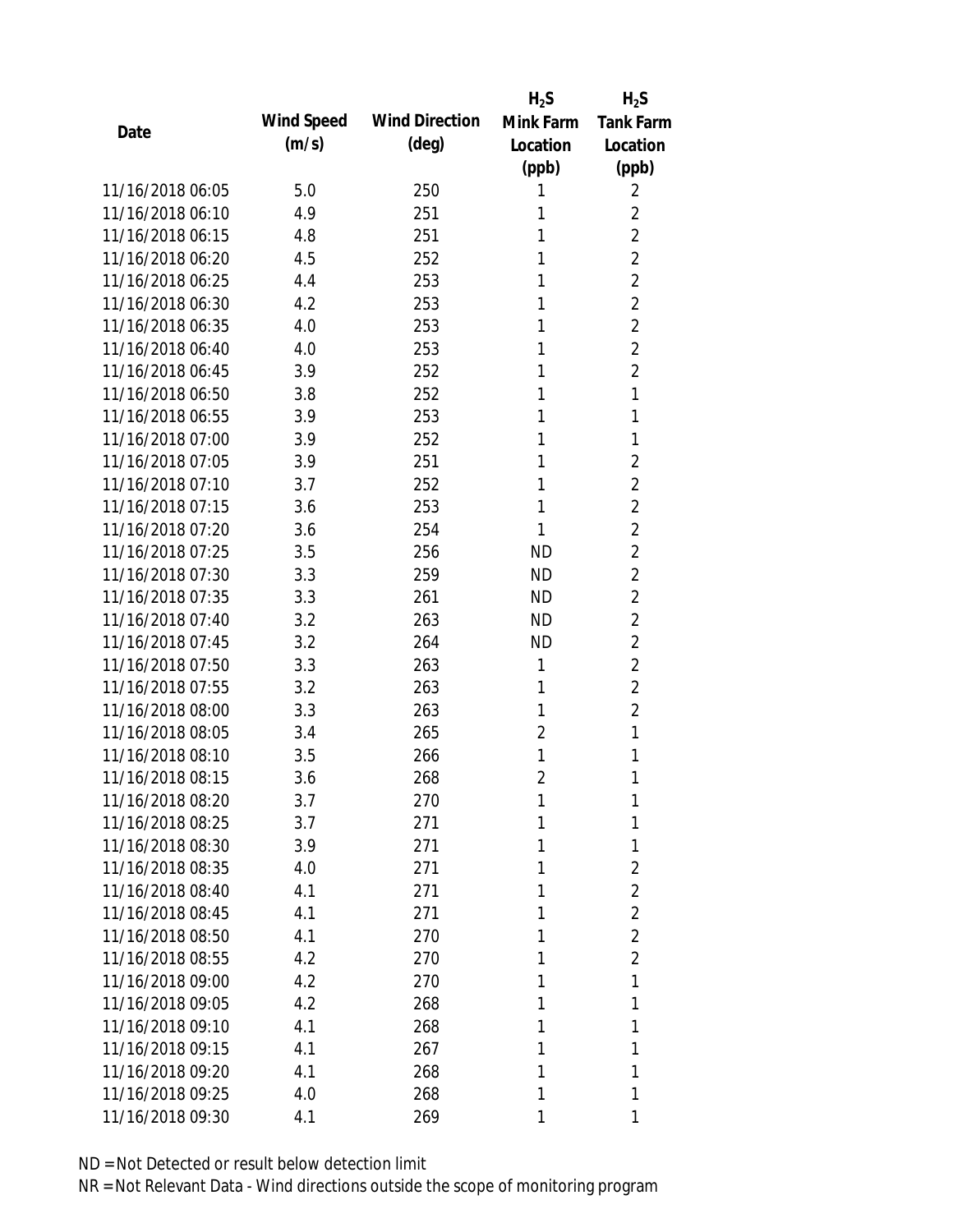|                  |            |                       | $H_2S$         | $H_2S$           |
|------------------|------------|-----------------------|----------------|------------------|
| Date             | Wind Speed | <b>Wind Direction</b> | Mink Farm      | <b>Tank Farm</b> |
|                  | (m/s)      | $(\text{deg})$        | Location       | Location         |
|                  |            |                       | (ppb)          | (ppb)            |
| 11/16/2018 09:35 | 4.1        | 271                   | 1              | 2                |
| 11/16/2018 09:40 | 4.1        | 271                   | 1              | $\overline{2}$   |
| 11/16/2018 09:45 | 4.1        | 274                   | $\overline{2}$ | $\overline{2}$   |
| 11/16/2018 09:50 | 4.1        | 275                   | $\overline{2}$ | $\overline{2}$   |
| 11/16/2018 09:55 | 4.3        | 276                   | $\overline{2}$ | <b>NR</b>        |
| 11/16/2018 10:00 | 4.2        | 277                   | $\overline{2}$ | <b>NR</b>        |
| 11/16/2018 10:05 | 4.3        | 278                   | $\overline{2}$ | <b>NR</b>        |
| 11/16/2018 10:10 | 4.2        | 279                   | $\overline{2}$ | <b>NR</b>        |
| 11/16/2018 10:15 | 4.3        | 280                   | $\overline{2}$ | <b>NR</b>        |
| 11/16/2018 10:20 | 4.5        | 282                   | $\overline{2}$ | <b>NR</b>        |
| 11/16/2018 10:25 | 4.5        | 284                   | $\overline{2}$ | <b>NR</b>        |
| 11/16/2018 10:30 | 4.8        | 286                   | $\overline{2}$ | <b>NR</b>        |
| 11/16/2018 10:35 | 4.9        | 288                   | $\mathbf{1}$   | <b>NR</b>        |
| 11/16/2018 10:40 | 5.0        | 289                   | 1              | <b>NR</b>        |
| 11/16/2018 10:45 | 5.2        | 288                   | 1              | <b>NR</b>        |
| 11/16/2018 10:50 | 5.2        | 289                   | 1              | <b>NR</b>        |
| 11/16/2018 10:55 | 5.2        | 289                   | 1              | <b>NR</b>        |
| 11/16/2018 11:00 | 5.1        | 291                   | 1              | <b>NR</b>        |
| 11/16/2018 11:05 | 4.9        | 290                   | 1              | <b>NR</b>        |
| 11/16/2018 11:10 | 5.0        | 291                   | 1              | <b>NR</b>        |
| 11/16/2018 11:15 | 4.9        | 294                   | 1              | <b>NR</b>        |
| 11/16/2018 11:20 | 4.8        | 294                   | 1              | <b>NR</b>        |
| 11/16/2018 11:25 | 4.6        | 294                   | 1              | <b>NR</b>        |
| 11/16/2018 11:30 | 4.8        | 295                   | 1              | <b>NR</b>        |
| 11/16/2018 11:35 | 4.9        | 299                   | 1              | <b>NR</b>        |
| 11/16/2018 11:40 | 4.7        | 299                   | 1              | <b>NR</b>        |
| 11/16/2018 11:45 | 4.6        | 297                   | 1              | <b>NR</b>        |
| 11/16/2018 11:50 | 4.7        | 296                   | 1              | <b>NR</b>        |
| 11/16/2018 11:55 | 4.8        | 296                   | 1              | <b>NR</b>        |
| 11/16/2018 12:00 | 5.0        | 298                   | 1              | <b>NR</b>        |
| 11/16/2018 12:05 | 5.2        | 298                   | 1              | <b>NR</b>        |
| 11/16/2018 12:10 | 5.4        | 299                   | 1              | <b>NR</b>        |
| 11/16/2018 12:15 | 5.5        | 303                   | 1              | <b>NR</b>        |
| 11/16/2018 12:20 | 5.5        | 306                   | 1              | <b>NR</b>        |
| 11/16/2018 12:25 | 5.3        | 307                   | 1              | <b>NR</b>        |
| 11/16/2018 12:30 | 4.9        | 306                   | 1              | <b>NR</b>        |
| 11/16/2018 12:35 | 5.0        | 307                   | 1              | <b>NR</b>        |
| 11/16/2018 12:40 | 4.9        | 306                   | 1              | <b>NR</b>        |
| 11/16/2018 12:45 | 5.1        | 305                   | 1              | <b>NR</b>        |
| 11/16/2018 12:50 | 5.3        | 305                   | 1              | <b>NR</b>        |
| 11/16/2018 12:55 | 5.3        | 305                   | 1              | <b>NR</b>        |
| 11/16/2018 13:00 | 5.6        | 305                   | 1              | <b>NR</b>        |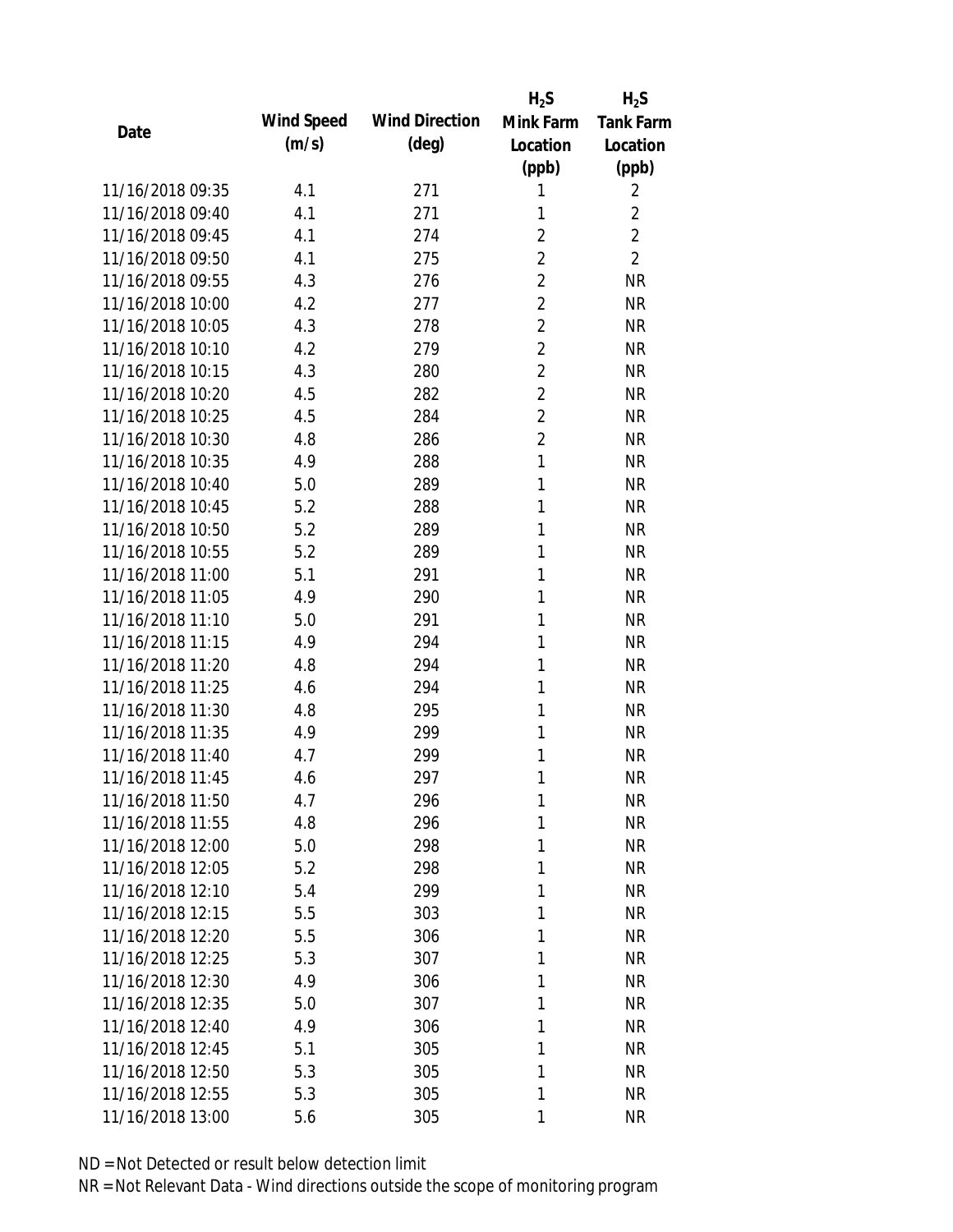|                  |            |                       | $H_2S$         | $H_2S$           |
|------------------|------------|-----------------------|----------------|------------------|
| Date             | Wind Speed | <b>Wind Direction</b> | Mink Farm      | <b>Tank Farm</b> |
|                  | (m/s)      | $(\text{deg})$        | Location       | Location         |
|                  |            |                       | (ppb)          | (ppb)            |
| 11/16/2018 13:05 | 5.3        | 305                   | 1              | <b>NR</b>        |
| 11/16/2018 13:10 | 5.4        | 306                   | 1              | <b>NR</b>        |
| 11/16/2018 13:15 | 5.4        | 307                   | 1              | <b>NR</b>        |
| 11/16/2018 13:20 | 5.0        | 305                   | 1              | <b>NR</b>        |
| 11/16/2018 13:25 | 5.0        | 304                   | 1              | <b>NR</b>        |
| 11/16/2018 13:30 | 4.6        | 304                   | 1              | <b>NR</b>        |
| 11/16/2018 13:35 | 4.7        | 300                   | 1              | <b>NR</b>        |
| 11/16/2018 13:40 | 4.7        | 296                   | 1              | <b>NR</b>        |
| 11/16/2018 13:45 | 4.5        | 290                   | 1              | <b>NR</b>        |
| 11/16/2018 13:50 | 4.5        | 286                   | $\overline{2}$ | <b>NR</b>        |
| 11/16/2018 13:55 | 4.6        | 281                   | $\mathbf{1}$   | <b>NR</b>        |
| 11/16/2018 14:00 | 4.7        | 277                   | 1              | <b>NR</b>        |
| 11/16/2018 14:05 | 4.8        | 275                   | 1              | 1                |
| 11/16/2018 14:10 | 4.7        | 273                   | 1              | $\overline{2}$   |
| 11/16/2018 14:15 | 4.8        | 272                   | <b>ND</b>      | 1                |
| 11/16/2018 14:20 | 5.0        | 272                   | <b>ND</b>      | 1                |
| 11/16/2018 14:25 | 5.1        | 274                   | <b>ND</b>      | 1                |
| 11/16/2018 14:30 | 5.3        | 275                   | <b>ND</b>      | 1                |
| 11/16/2018 14:35 | 5.2        | 275                   | <b>ND</b>      | 1                |
| 11/16/2018 14:40 | 5.1        | 278                   | <b>ND</b>      | <b>NR</b>        |
| 11/16/2018 14:45 | 5.1        | 281                   | <b>ND</b>      | <b>NR</b>        |
| 11/16/2018 14:50 | 5.0        | 281                   | <b>ND</b>      | <b>NR</b>        |
| 11/16/2018 14:55 | 4.8        | 279                   | 1              | <b>NR</b>        |
| 11/16/2018 15:00 | 4.5        | 278                   | $\overline{2}$ | <b>NR</b>        |
| 11/16/2018 15:05 | 4.4        | 279                   | $\mathbf{1}$   | <b>NR</b>        |
| 11/16/2018 15:10 | 4.3        | 277                   | 1              | <b>NR</b>        |
| 11/16/2018 15:15 | 4.3        | 277                   | 1              | <b>NR</b>        |
| 11/16/2018 15:20 | 4.4        | 278                   | 1              | <b>NR</b>        |
| 11/16/2018 15:25 | 4.3        | 280                   | 1              | <b>NR</b>        |
| 11/16/2018 15:30 | 4.4        | 280                   | 1              | <b>NR</b>        |
| 11/16/2018 15:35 | 4.4        | 279                   | 1              | <b>NR</b>        |
| 11/16/2018 15:40 | 4.5        | 281                   | 1              | <b>NR</b>        |
| 11/16/2018 15:45 | 4.5        | 282                   | 1              | NR               |
| 11/16/2018 15:50 | 4.5        | 282                   | 1              | <b>NR</b>        |
| 11/16/2018 15:55 | 4.6        | 280                   | 1              | NR               |
| 11/16/2018 16:00 | 4.6        | 279                   | 1              | <b>NR</b>        |
| 11/16/2018 16:05 | 4.7        | 277                   | 1              | NR               |
| 11/16/2018 16:10 | 4.8        | 276                   | 1              | <b>NR</b>        |
| 11/16/2018 16:15 | 4.5        | 274                   | 1              | 1                |
| 11/16/2018 16:20 | 4.4        | 274                   | 1              | 1                |
| 11/16/2018 16:25 | 4.4        | 274                   | 1              | 1                |
| 11/16/2018 16:30 | 4.4        | 273                   | 1              | 1                |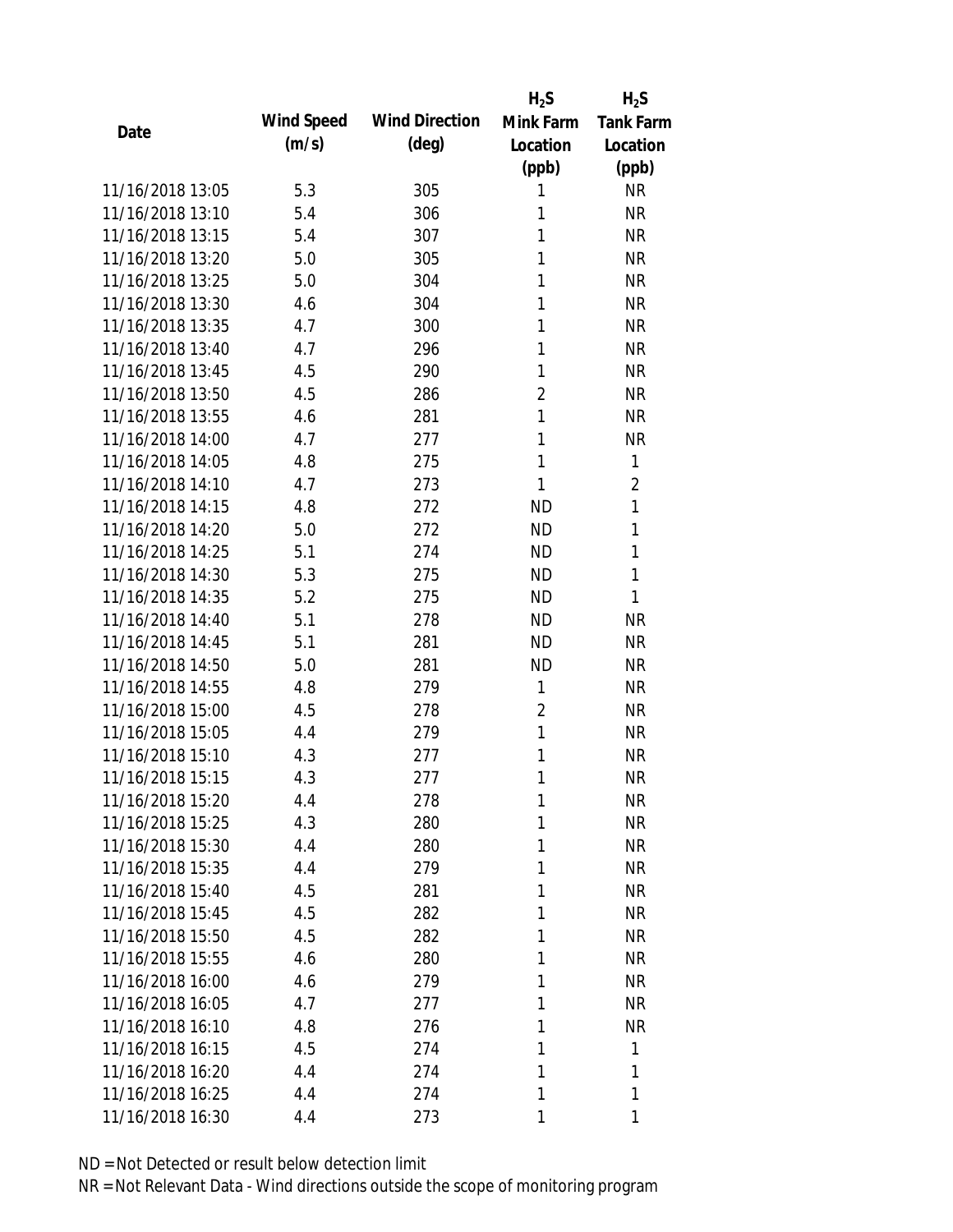|                  |            |                       | $H_2S$    | $H_2S$           |
|------------------|------------|-----------------------|-----------|------------------|
| Date             | Wind Speed | <b>Wind Direction</b> | Mink Farm | <b>Tank Farm</b> |
|                  | (m/s)      | $(\text{deg})$        | Location  | Location         |
|                  |            |                       | (ppb)     | (ppb)            |
| 11/16/2018 16:35 | 4.4        | 276                   | 1         | <b>NR</b>        |
| 11/16/2018 16:40 | 4.3        | 276                   | 1         | <b>NR</b>        |
| 11/16/2018 16:45 | 4.4        | 276                   | 1         | <b>NR</b>        |
| 11/16/2018 16:50 | 4.4        | 277                   | 1         | <b>NR</b>        |
| 11/16/2018 16:55 | 4.5        | 279                   | 1         | <b>NR</b>        |
| 11/16/2018 17:00 | 4.5        | 279                   | 1         | <b>NR</b>        |
| 11/16/2018 17:05 | 4.4        | 277                   | 1         | <b>NR</b>        |
| 11/16/2018 17:10 | 4.5        | 277                   | 1         | <b>NR</b>        |
| 11/16/2018 17:15 | 4.5        | 277                   | 1         | <b>NR</b>        |
| 11/16/2018 17:20 | 4.5        | 276                   | 1         | <b>NR</b>        |
| 11/16/2018 17:25 | 4.3        | 274                   | 1         | 1                |
| 11/16/2018 17:30 | 4.3        | 274                   | 1         | 1                |
| 11/16/2018 17:35 | 4.1        | 273                   | 1         | 1                |
| 11/16/2018 17:40 | 4.1        | 271                   | 1         | $\overline{2}$   |
| 11/16/2018 17:45 | 4.1        | 271                   | 1         | 1                |
| 11/16/2018 17:50 | 4.0        | 269                   | 1         | 1                |
| 11/16/2018 17:55 | 4.1        | 269                   | 1         | 2                |
| 11/16/2018 18:00 | 4.1        | 269                   | 1         | 1                |
| 11/16/2018 18:05 | 4.1        | 270                   | 1         | $\overline{2}$   |
| 11/16/2018 18:10 | 4.1        | 271                   | 1         | $\overline{2}$   |
| 11/16/2018 18:15 | 4.2        | 273                   | 1         | $\overline{2}$   |
| 11/16/2018 18:20 | 4.0        | 274                   | 1         | $\overline{2}$   |
| 11/16/2018 18:25 | 3.9        | 273                   | 1         | $\overline{2}$   |
| 11/16/2018 18:30 | 3.9        | 272                   | 1         | $\overline{2}$   |
| 11/16/2018 18:35 | 3.9        | 271                   | <b>ND</b> | 1                |
| 11/16/2018 18:40 | 3.9        | 271                   | <b>ND</b> | 1                |
| 11/16/2018 18:45 | 3.9        | 271                   | 1         | 1                |
| 11/16/2018 18:50 | 4.0        | 271                   | 1         | 2                |
| 11/16/2018 18:55 | 4.0        | 272                   | 1         | 1                |
| 11/16/2018 19:00 | 4.0        | 273                   | 1         | 1                |
| 11/16/2018 19:05 | 4.0        | 273                   | 1         | 1                |
| 11/16/2018 19:10 | 3.8        | 273                   | 1         | 1                |
| 11/16/2018 19:15 | 3.6        | 272                   | ND        | 1                |
| 11/16/2018 19:20 | 3.4        | 271                   | 1         | 1                |
| 11/16/2018 19:25 | 3.4        | 273                   | 1         | 1                |
| 11/16/2018 19:30 | 3.4        | 276                   | 1         | <b>NR</b>        |
| 11/16/2018 19:35 | 3.2        | 280                   | 1         | <b>NR</b>        |
| 11/16/2018 19:40 | 3.2        | 285                   | 1         | <b>NR</b>        |
| 11/16/2018 19:45 | 3.2        | 289                   | 1         | NR               |
| 11/16/2018 19:50 | 3.1        | 294                   | 1         | <b>NR</b>        |
| 11/16/2018 19:55 | 3.0        | 296                   | 1         | <b>NR</b>        |
| 11/16/2018 20:00 | 2.8        | 298                   | 1         | <b>NR</b>        |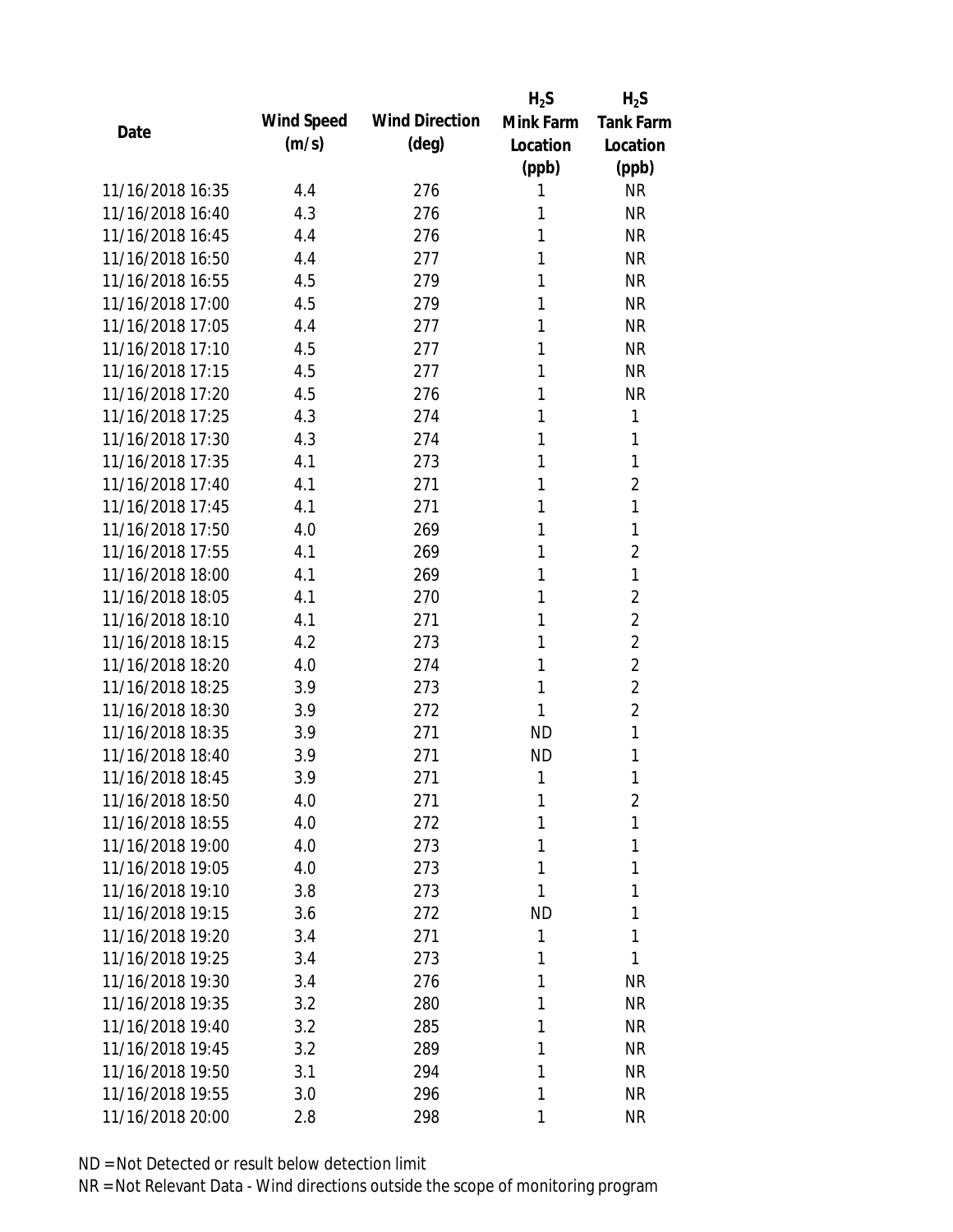|                  |            |                       | $H_2S$    | $H_2S$           |
|------------------|------------|-----------------------|-----------|------------------|
| Date             | Wind Speed | <b>Wind Direction</b> | Mink Farm | <b>Tank Farm</b> |
|                  | (m/s)      | $(\text{deg})$        | Location  | Location         |
|                  |            |                       | (ppb)     | (ppb)            |
| 11/16/2018 20:05 | 2.7        | 300                   | 1         | <b>NR</b>        |
| 11/16/2018 20:10 | 2.6        | 297                   | 1         | <b>NR</b>        |
| 11/16/2018 20:15 | 2.8        | 295                   | 1         | <b>NR</b>        |
| 11/16/2018 20:20 | 3.0        | 293                   | 1         | <b>NR</b>        |
| 11/16/2018 20:25 | 3.1        | 293                   | 1         | <b>NR</b>        |
| 11/16/2018 20:30 | 3.3        | 291                   | 1         | <b>NR</b>        |
| 11/16/2018 20:35 | 3.5        | 288                   | 1         | <b>NR</b>        |
| 11/16/2018 20:40 | 3.7        | 288                   | 1         | <b>NR</b>        |
| 11/16/2018 20:45 | 3.5        | 286                   | 1         | <b>NR</b>        |
| 11/16/2018 20:50 | 3.3        | 283                   | 1         | <b>NR</b>        |
| 11/16/2018 20:55 | 3.1        | 281                   | 1         | <b>NR</b>        |
| 11/16/2018 21:00 | 3.0        | 282                   | 1         | <b>NR</b>        |
| 11/16/2018 21:05 | 2.8        | 282                   | 1         | <b>NR</b>        |
| 11/16/2018 21:10 | 2.6        | 280                   | 1         | <b>NR</b>        |
| 11/16/2018 21:15 | 2.7        | 281                   | 1         | <b>NR</b>        |
| 11/16/2018 21:20 | 2.7        | 281                   | 1         | <b>NR</b>        |
| 11/16/2018 21:25 | 2.7        | 279                   | 1         | <b>NR</b>        |
| 11/16/2018 21:30 | 2.7        | 274                   | 1         | 1                |
| 11/16/2018 21:35 | 2.7        | 272                   | 1         | 1                |
| 11/16/2018 21:40 | 2.7        | 270                   | 1         | 1                |
| 11/16/2018 21:45 | 2.6        | 268                   | 1         | 1                |
| 11/16/2018 21:50 | 2.7        | 266                   | 1         | 1                |
| 11/16/2018 21:55 | 2.6        | 266                   | 1         | 1                |
| 11/16/2018 22:00 | 2.5        | 267                   | 1         | 1                |
| 11/16/2018 22:05 | 2.6        | 266                   | 1         | 1                |
| 11/16/2018 22:10 | 2.7        | 266                   | 1         | 1                |
| 11/16/2018 22:15 | 2.7        | 267                   | 1         | 1                |
| 11/16/2018 22:20 | 2.7        | 267                   | 1         | 1                |
| 11/16/2018 22:25 | 2.6        | 266                   | 1         | 1                |
| 11/16/2018 22:30 | 2.6        | 266                   | 1         | 1                |
| 11/16/2018 22:35 | 2.6        | 265                   | 1         | 2                |
| 11/16/2018 22:40 | 2.5        | 266                   | 1         | $\overline{2}$   |
| 11/16/2018 22:45 | 2.4        | 266                   | 1         | $\overline{2}$   |
| 11/16/2018 22:50 | 2.4        | 267                   | 1         | $\overline{2}$   |
| 11/16/2018 22:55 | 2.6        | 271                   | 1         | $\overline{2}$   |
| 11/16/2018 23:00 | 2.7        | 273                   | 1         | 1                |
| 11/16/2018 23:05 | 2.9        | 277                   | 1         | <b>NR</b>        |
| 11/16/2018 23:10 | 2.8        | 278                   | 1         | <b>NR</b>        |
| 11/16/2018 23:15 | 2.8        | 279                   | 1         | NR               |
| 11/16/2018 23:20 | 2.8        | 280                   | 1         | <b>NR</b>        |
| 11/16/2018 23:25 | 2.7        | 278                   | 1         | ΝR               |
| 11/16/2018 23:30 | 2.6        | 277                   | 1         | <b>NR</b>        |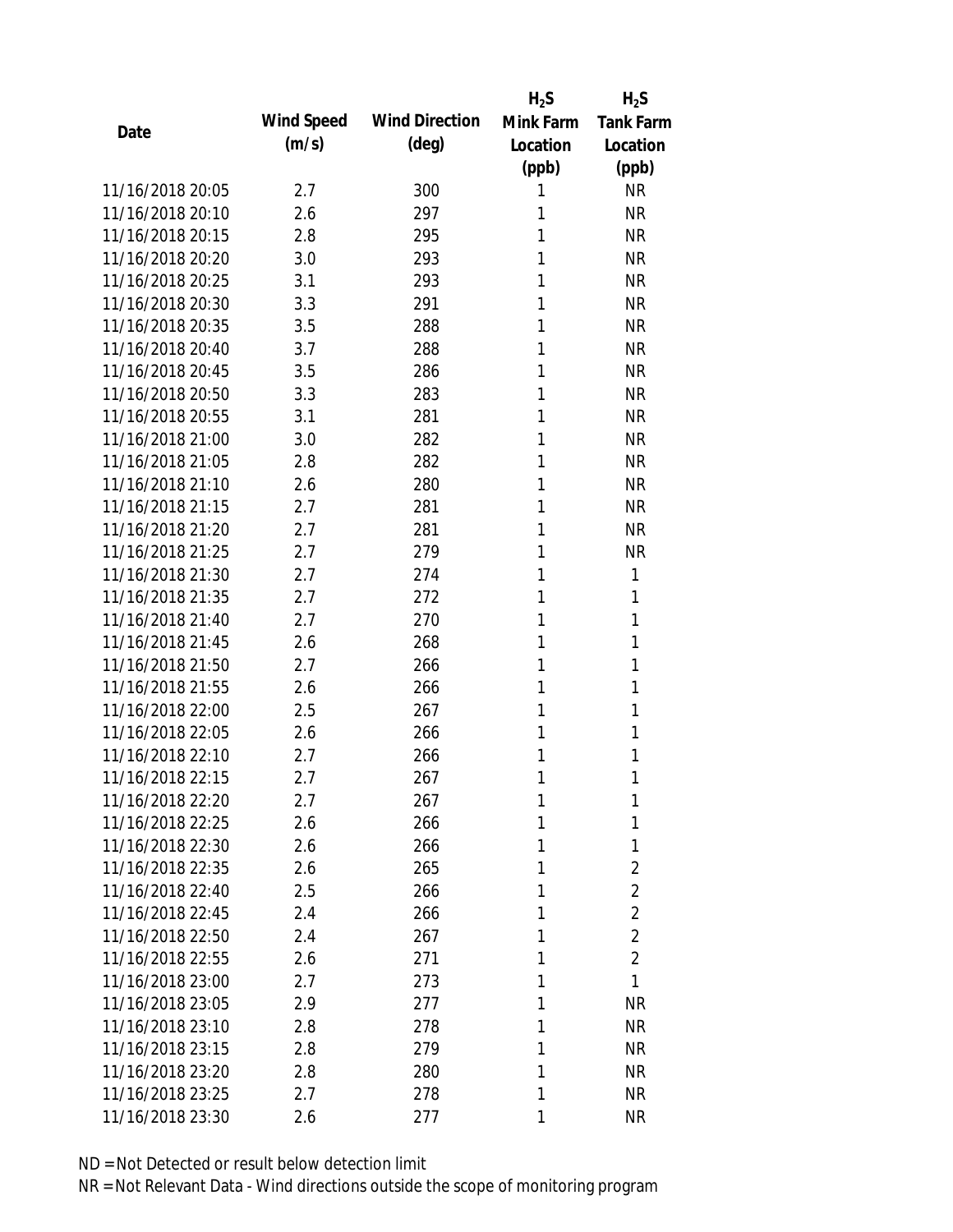|                  |            |                       | $H_2S$    | $H_2S$           |
|------------------|------------|-----------------------|-----------|------------------|
| Date             | Wind Speed | <b>Wind Direction</b> | Mink Farm | <b>Tank Farm</b> |
|                  | (m/s)      | $(\text{deg})$        | Location  | Location         |
|                  |            |                       | (ppb)     | (ppb)            |
| 11/16/2018 23:35 | 2.4        | 276                   | 1         | <b>NR</b>        |
| 11/16/2018 23:40 | 2.6        | 277                   | 1         | <b>NR</b>        |
| 11/16/2018 23:45 | 2.7        | 276                   | 1         | <b>NR</b>        |
| 11/16/2018 23:50 | 2.6        | 278                   | 1         | <b>NR</b>        |
| 11/16/2018 23:55 | 2.6        | 283                   | <b>ND</b> | <b>NR</b>        |
| 11/16/2018 24:00 | 2.6        | 285                   | 1         | <b>NR</b>        |
| 11/17/2018 00:05 | 2.7        | 289                   | 1         | <b>NR</b>        |
| 11/17/2018 00:10 | 2.7        | 293                   | 1         | <b>NR</b>        |
| 11/17/2018 00:15 | 2.6        | 299                   | 1         | <b>NR</b>        |
| 11/17/2018 00:20 | 2.6        | 305                   | 1         | <b>NR</b>        |
| 11/17/2018 00:25 | 2.4        | 307                   | 1         | <b>NR</b>        |
| 11/17/2018 00:30 | 2.5        | 311                   | 1         | <b>NR</b>        |
| 11/17/2018 00:35 | 2.3        | 307                   | 1         | <b>NR</b>        |
| 11/17/2018 00:40 | 2.1        | 308                   | 1         | <b>NR</b>        |
| 11/17/2018 00:45 | 1.9        | 305                   | <b>ND</b> | <b>NR</b>        |
| 11/17/2018 00:50 | 1.8        | 305                   | 1         | <b>NR</b>        |
| 11/17/2018 00:55 | 1.8        | 307                   | 1         | <b>NR</b>        |
| 11/17/2018 01:00 | 1.7        | 309                   | 1         | <b>NR</b>        |
| 11/17/2018 01:05 | 1.6        | 320                   | 1         | <b>NR</b>        |
| 11/17/2018 01:10 | 1.6        | 325                   | 1         | <b>NR</b>        |
| 11/17/2018 01:15 | 1.6        | 330                   | 1         | <b>NR</b>        |
| 11/17/2018 01:20 | 1.6        | 330                   | 1         | <b>NR</b>        |
| 11/17/2018 01:25 | 1.5        | 331                   | 1         | <b>NR</b>        |
| 11/17/2018 01:30 | 1.4        | 329                   | 1         | <b>NR</b>        |
| 11/17/2018 01:35 | 1.3        | 326                   | 1         | <b>NR</b>        |
| 11/17/2018 01:40 | 1.2        | 327                   | 1         | <b>NR</b>        |
| 11/17/2018 01:45 | 0.9        | 326                   | 1         | <b>NR</b>        |
| 11/17/2018 01:50 | 0.7        | 325                   | 1         | <b>NR</b>        |
| 11/17/2018 01:55 | 0.7        | 338                   | 1         | <b>NR</b>        |
| 11/17/2018 02:00 | 0.5        | 349                   | 1         | <b>NR</b>        |
| 11/17/2018 02:05 | 0.5        | 352                   | 1         | <b>NR</b>        |
| 11/17/2018 02:10 | 0.4        | 359                   | 1         | <b>NR</b>        |
| 11/17/2018 02:15 | 0.5        | 15                    | 1         | <b>NR</b>        |
| 11/17/2018 02:20 | 0.5        | 21                    | 1         | <b>NR</b>        |
| 11/17/2018 02:25 | 0.2        | 39                    | 1         | <b>NR</b>        |
| 11/17/2018 02:30 | 0.2        | 46                    | <b>NR</b> | <b>NR</b>        |
| 11/17/2018 02:35 | 0.2        | 74                    | <b>NR</b> | <b>NR</b>        |
| 11/17/2018 02:40 | 0.2        | 87                    | <b>NR</b> | <b>NR</b>        |
| 11/17/2018 02:45 | 0.1        | 204                   | <b>NR</b> | $\mathbf{1}$     |
| 11/17/2018 02:50 | 0.3        | 147                   | <b>NR</b> | <b>NR</b>        |
| 11/17/2018 02:55 | 0.4        | 132                   | <b>NR</b> | <b>NR</b>        |
| 11/17/2018 03:00 | 0.4        | 123                   | <b>NR</b> | <b>NR</b>        |
|                  |            |                       |           |                  |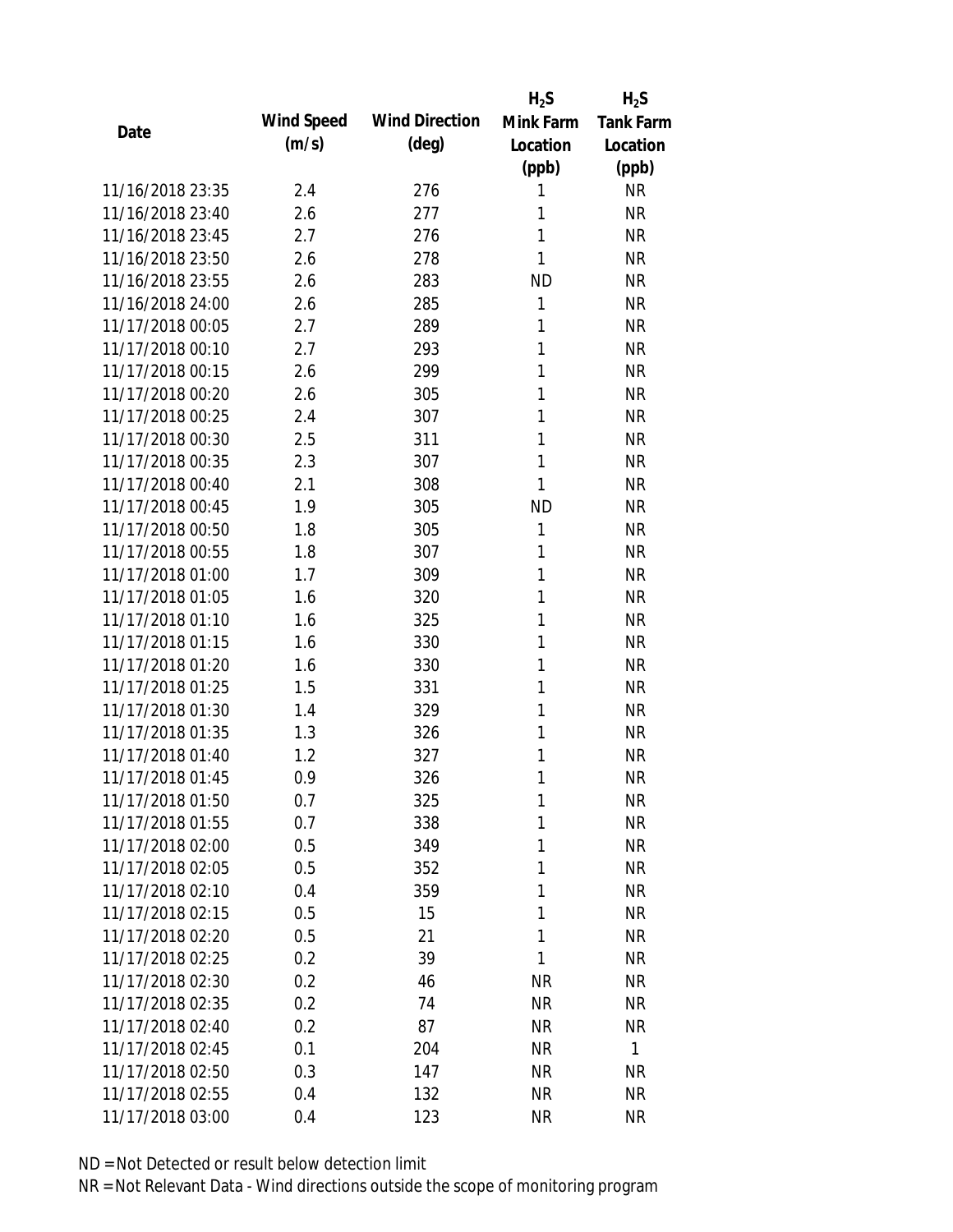|                  |            |                       | $H_2S$    | $H_2S$           |
|------------------|------------|-----------------------|-----------|------------------|
| Date             | Wind Speed | <b>Wind Direction</b> | Mink Farm | <b>Tank Farm</b> |
|                  | (m/s)      | $(\text{deg})$        | Location  | Location         |
|                  |            |                       | (ppb)     | (ppb)            |
| 11/17/2018 03:05 | 0.4        | 124                   | <b>NR</b> | <b>NR</b>        |
| 11/17/2018 03:10 | 0.7        | 140                   | <b>NR</b> | <b>NR</b>        |
| 11/17/2018 03:15 | 0.8        | 147                   | <b>NR</b> | <b>NR</b>        |
| 11/17/2018 03:20 | 0.7        | 154                   | <b>NR</b> | <b>NR</b>        |
| 11/17/2018 03:25 | 0.6        | 162                   | <b>NR</b> | <b>NR</b>        |
| 11/17/2018 03:30 | 0.6        | 161                   | <b>NR</b> | <b>NR</b>        |
| 11/17/2018 03:35 | 0.7        | 156                   | <b>NR</b> | <b>NR</b>        |
| 11/17/2018 03:40 | 0.6        | 140                   | <b>NR</b> | <b>NR</b>        |
| 11/17/2018 03:45 | 0.6        | 119                   | <b>NR</b> | <b>NR</b>        |
| 11/17/2018 03:50 | 0.6        | 115                   | <b>NR</b> | <b>NR</b>        |
| 11/17/2018 03:55 | 0.7        | 107                   | <b>NR</b> | <b>NR</b>        |
| 11/17/2018 04:00 | 0.8        | 116                   | <b>NR</b> | <b>NR</b>        |
| 11/17/2018 04:05 | 0.8        | 128                   | <b>NR</b> | <b>NR</b>        |
| 11/17/2018 04:10 | 0.8        | 143                   | <b>NR</b> | <b>NR</b>        |
| 11/17/2018 04:15 | 0.9        | 150                   | <b>NR</b> | <b>NR</b>        |
| 11/17/2018 04:20 | 1.0        | 153                   | <b>NR</b> | <b>NR</b>        |
| 11/17/2018 04:25 | 1.0        | 156                   | <b>NR</b> | <b>NR</b>        |
| 11/17/2018 04:30 | 1.0        | 140                   | <b>NR</b> | <b>NR</b>        |
| 11/17/2018 04:35 | 0.8        | 128                   | <b>NR</b> | <b>NR</b>        |
| 11/17/2018 04:40 | 0.8        | 125                   | <b>NR</b> | <b>NR</b>        |
| 11/17/2018 04:45 | 0.9        | 133                   | <b>NR</b> | <b>NR</b>        |
| 11/17/2018 04:50 | 0.9        | 131                   | <b>NR</b> | <b>NR</b>        |
| 11/17/2018 04:55 | 1.1        | 136                   | <b>NR</b> | <b>NR</b>        |
| 11/17/2018 05:00 | 1.2        | 138                   | <b>NR</b> | <b>NR</b>        |
| 11/17/2018 05:05 | 1.3        | 133                   | <b>NR</b> | <b>NR</b>        |
| 11/17/2018 05:10 | 1.2        | 123                   | <b>NR</b> | <b>NR</b>        |
| 11/17/2018 05:15 | 1.1        | 115                   | <b>NR</b> | <b>NR</b>        |
| 11/17/2018 05:20 | 1.1        | 98                    | <b>NR</b> | <b>NR</b>        |
| 11/17/2018 05:25 | 1.2        | 76                    | <b>NR</b> | <b>NR</b>        |
| 11/17/2018 05:30 | 1.1        | 70                    | <b>NR</b> | <b>NR</b>        |
| 11/17/2018 05:35 | 1.2        | 73                    | <b>NR</b> | <b>NR</b>        |
| 11/17/2018 05:40 | 1.2        | 84                    | <b>NR</b> | <b>NR</b>        |
| 11/17/2018 05:45 | 1.3        | 86                    | <b>NR</b> | <b>NR</b>        |
| 11/17/2018 05:50 | 1.2        | 106                   | <b>NR</b> | <b>NR</b>        |
| 11/17/2018 05:55 | 1.2        | 128                   | <b>NR</b> | <b>NR</b>        |
| 11/17/2018 06:00 | 1.2        | 135                   | <b>NR</b> | <b>NR</b>        |
| 11/17/2018 06:05 | 1.2        | 143                   | <b>NR</b> | <b>NR</b>        |
| 11/17/2018 06:10 | 1.2        | 144                   | NR        | <b>NR</b>        |
| 11/17/2018 06:15 | 1.1        | 143                   | <b>NR</b> | <b>NR</b>        |
| 11/17/2018 06:20 | 1.0        | 130                   | <b>NR</b> | <b>NR</b>        |
| 11/17/2018 06:25 | 0.8        | 120                   | <b>NR</b> | <b>NR</b>        |
| 11/17/2018 06:30 | 0.8        | 104                   | <b>NR</b> | <b>NR</b>        |
|                  |            |                       |           |                  |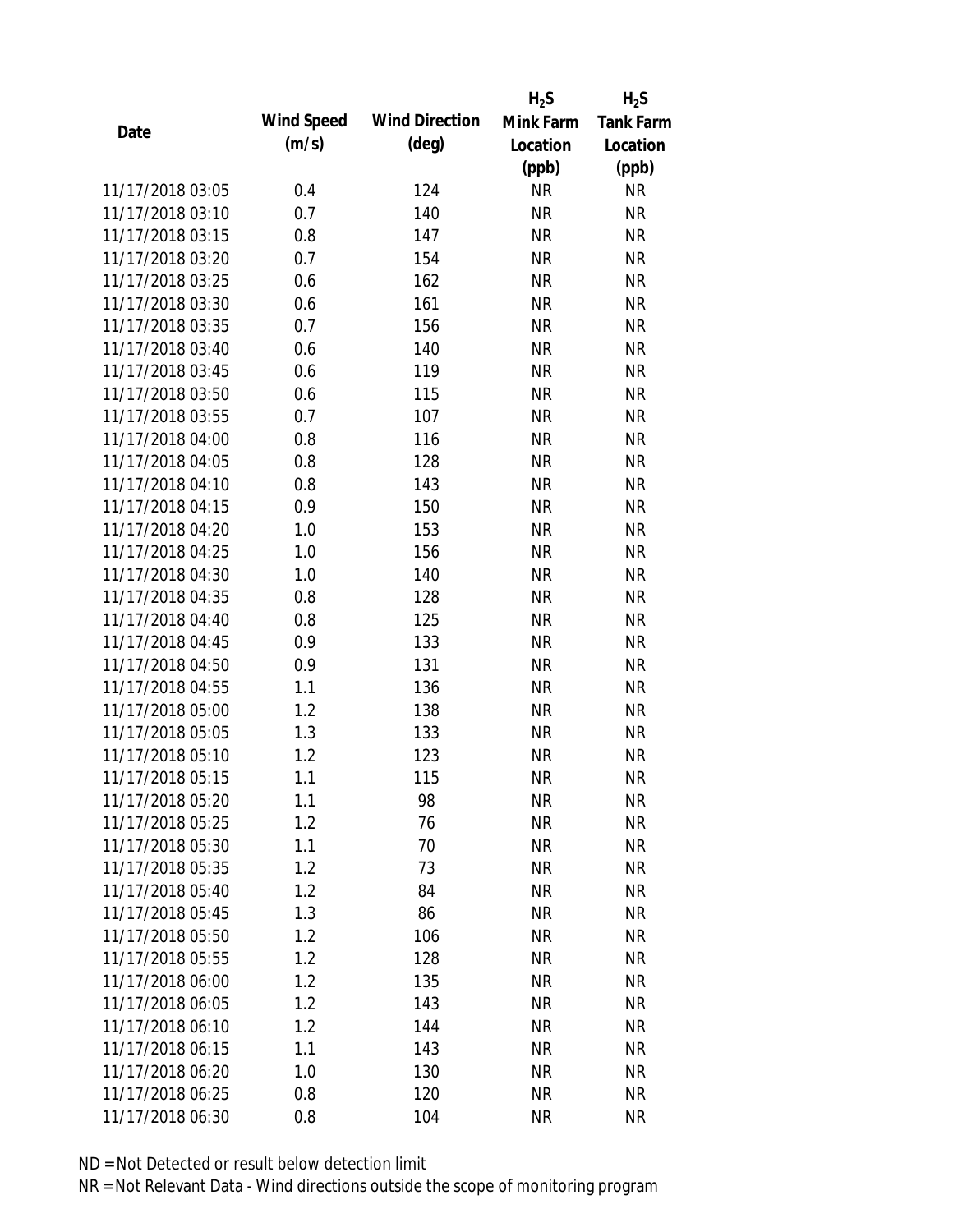|                  |            |                       | $H_2S$         | $H_2S$           |
|------------------|------------|-----------------------|----------------|------------------|
|                  | Wind Speed | <b>Wind Direction</b> | Mink Farm      | <b>Tank Farm</b> |
| Date             | (m/s)      | $(\text{deg})$        | Location       | Location         |
|                  |            |                       | (ppb)          | (ppb)            |
| 11/17/2018 06:35 | 0.8        | 93                    | <b>NR</b>      | <b>NR</b>        |
| 11/17/2018 06:40 | 0.8        | 81                    | <b>NR</b>      | <b>NR</b>        |
| 11/17/2018 06:45 | 0.8        | 75                    | <b>NR</b>      | <b>NR</b>        |
| 11/17/2018 06:50 | 0.6        | 75                    | <b>NR</b>      | <b>NR</b>        |
| 11/17/2018 06:55 | 0.6        | 72                    | <b>NR</b>      | <b>NR</b>        |
| 11/17/2018 07:00 | 0.5        | 66                    | <b>NR</b>      | <b>NR</b>        |
| 11/17/2018 07:05 | 0.4        | 62                    | <b>NR</b>      | <b>NR</b>        |
| 11/17/2018 07:10 | 0.4        | 80                    | <b>NR</b>      | <b>NR</b>        |
| 11/17/2018 07:15 | 0.5        | 98                    | <b>NR</b>      | <b>NR</b>        |
| 11/17/2018 07:20 | 0.7        | 103                   | <b>NR</b>      | <b>NR</b>        |
| 11/17/2018 07:25 | 0.9        | 107                   | <b>NR</b>      | <b>NR</b>        |
| 11/17/2018 07:30 | 1.0        | 109                   | <b>NR</b>      | <b>NR</b>        |
| 11/17/2018 07:35 | 0.9        | 110                   | <b>NR</b>      | <b>NR</b>        |
| 11/17/2018 07:40 | 0.8        | 110                   | <b>NR</b>      | <b>NR</b>        |
| 11/17/2018 07:45 | 0.5        | 110                   | <b>NR</b>      | <b>NR</b>        |
| 11/17/2018 07:50 | 0.3        | 113                   | <b>NR</b>      | <b>NR</b>        |
| 11/17/2018 07:55 | 0.1        | 114                   | <b>NR</b>      | <b>NR</b>        |
| 11/17/2018 08:00 | 0.1        | 99                    | <b>NR</b>      | <b>NR</b>        |
| 11/17/2018 08:05 | 0.2        | 109                   | <b>NR</b>      | <b>NR</b>        |
| 11/17/2018 08:10 | 0.2        | 110                   | <b>NR</b>      | <b>NR</b>        |
| 11/17/2018 08:15 | 0.2        | 111                   | <b>NR</b>      | <b>NR</b>        |
| 11/17/2018 08:20 | 0.2        | 120                   | <b>NR</b>      | <b>NR</b>        |
| 11/17/2018 08:25 | 0.2        | 125                   | <b>NR</b>      | <b>NR</b>        |
| 11/17/2018 08:30 | 0.1        | 137                   | <b>NR</b>      | <b>NR</b>        |
| 11/17/2018 08:35 | 0.1        | 144                   | <b>NR</b>      | <b>NR</b>        |
| 11/17/2018 08:40 | 0.1        | 78                    | <b>NR</b>      | <b>NR</b>        |
| 11/17/2018 08:45 | 0.2        | 27                    | 1              | <b>NR</b>        |
| 11/17/2018 08:50 | 0.1        | 4                     | 1              | <b>NR</b>        |
| 11/17/2018 08:55 | 0.1        | 4                     | 1              | <b>NR</b>        |
| 11/17/2018 09:00 | 0.1        | 4                     | 1              | <b>NR</b>        |
| 11/17/2018 09:05 | 0.1        | 4                     | $\overline{2}$ | <b>NR</b>        |
| 11/17/2018 09:10 | 0.1        | 360                   | 1              | <b>NR</b>        |
| 11/17/2018 09:15 | 0.1        | 359                   | 1              | <b>NR</b>        |
| 11/17/2018 09:20 | 0.3        | 5                     | 1              | <b>NR</b>        |
| 11/17/2018 09:25 | 0.4        | 15                    | 1              | <b>NR</b>        |
| 11/17/2018 09:30 | 0.6        | 20                    | 1              | <b>NR</b>        |
| 11/17/2018 09:35 | 0.9        | 20                    | 1              | <b>NR</b>        |
| 11/17/2018 09:40 | 1.2        | 20                    | 1              | <b>NR</b>        |
| 11/17/2018 09:45 | 1.3        | 21                    | 1              | <b>NR</b>        |
| 11/17/2018 09:50 | 1.5        | 23                    | 1              | <b>NR</b>        |
| 11/17/2018 09:55 | 1.5        | 22                    | 1              | <b>NR</b>        |
| 11/17/2018 10:00 | 1.6        | 20                    | 1              | <b>NR</b>        |
|                  |            |                       |                |                  |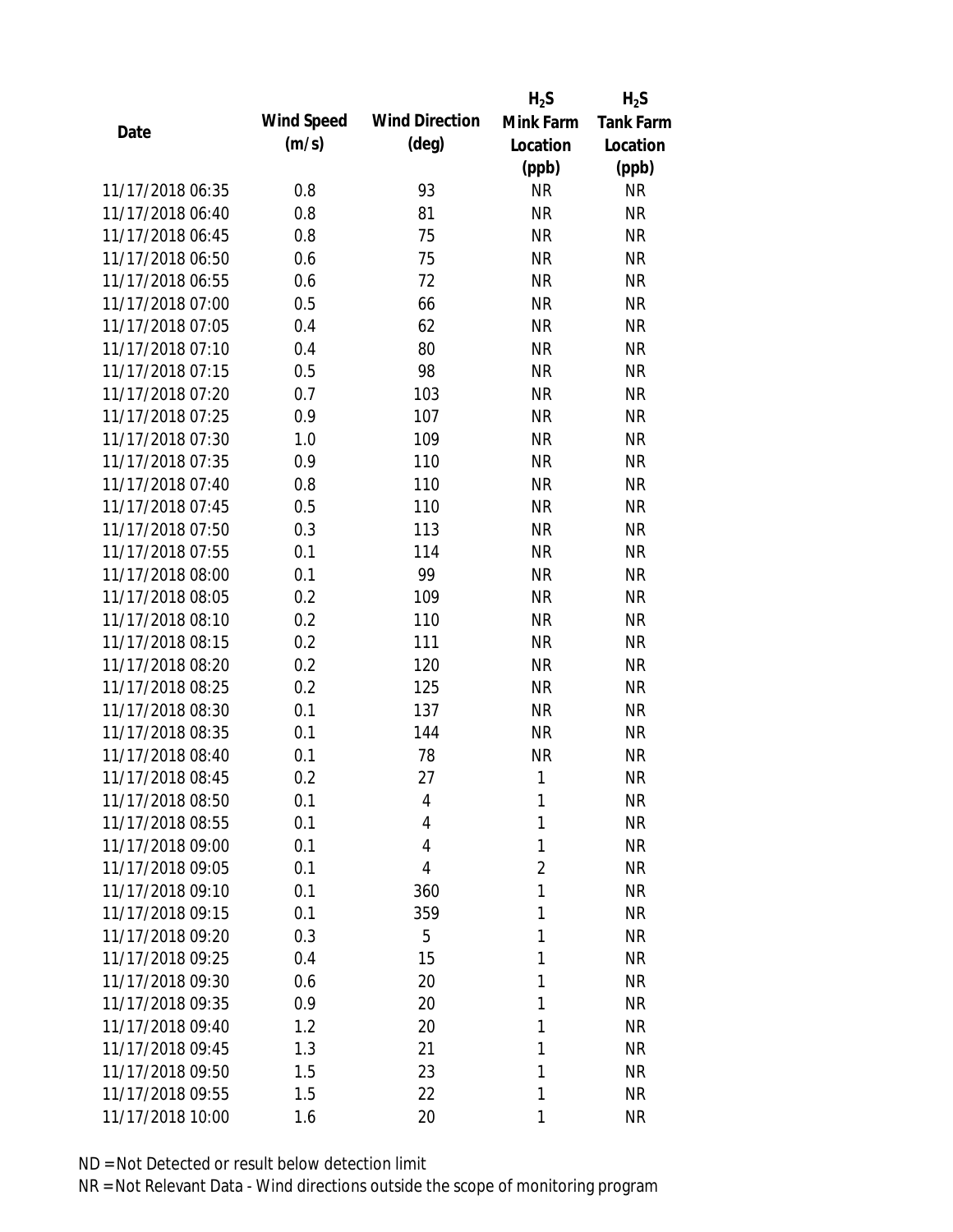|                  |            |                       | $H_2S$         | $H_2S$           |
|------------------|------------|-----------------------|----------------|------------------|
| Date             | Wind Speed | <b>Wind Direction</b> | Mink Farm      | <b>Tank Farm</b> |
|                  | (m/s)      | $(\text{deg})$        | Location       | Location         |
|                  |            |                       | (ppb)          | (ppb)            |
| 11/17/2018 10:05 | 1.7        | 20                    | $\overline{2}$ | <b>NR</b>        |
| 11/17/2018 10:10 | 1.7        | 20                    | $\overline{2}$ | <b>NR</b>        |
| 11/17/2018 10:15 | 1.8        | 22                    | $\overline{2}$ | <b>NR</b>        |
| 11/17/2018 10:20 | 1.9        | 22                    | $\overline{2}$ | <b>NR</b>        |
| 11/17/2018 10:25 | 1.9        | 23                    | $\overline{2}$ | <b>NR</b>        |
| 11/17/2018 10:30 | 2.0        | 25                    | $\overline{2}$ | <b>NR</b>        |
| 11/17/2018 10:35 | 2.0        | 28                    | $\overline{2}$ | <b>NR</b>        |
| 11/17/2018 10:40 | 1.9        | 30                    | $\mathbf{1}$   | <b>NR</b>        |
| 11/17/2018 10:45 | 1.9        | 31                    | 1              | <b>NR</b>        |
| 11/17/2018 10:50 | 2.0        | 32                    | 1              | <b>NR</b>        |
| 11/17/2018 10:55 | 2.0        | 31                    | 1              | <b>NR</b>        |
| 11/17/2018 11:00 | 2.1        | 31                    | 1              | <b>NR</b>        |
| 11/17/2018 11:05 | 2.2        | 31                    | 1              | <b>NR</b>        |
| 11/17/2018 11:10 | 2.3        | 29                    | 1              | <b>NR</b>        |
| 11/17/2018 11:15 | 2.3        | 29                    | 1              | <b>NR</b>        |
| 11/17/2018 11:20 | 2.3        | 31                    | 1              | <b>NR</b>        |
| 11/17/2018 11:25 | 2.3        | 31                    | 1              | <b>NR</b>        |
| 11/17/2018 11:30 | 2.4        | 31                    | 1              | <b>NR</b>        |
| 11/17/2018 11:35 | 2.4        | 29                    | 1              | <b>NR</b>        |
| 11/17/2018 11:40 | 2.5        | 27                    | 1              | <b>NR</b>        |
| 11/17/2018 11:45 | 2.5        | 25                    | 1              | <b>NR</b>        |
| 11/17/2018 11:50 | 2.5        | 21                    | <b>ND</b>      | <b>NR</b>        |
| 11/17/2018 11:55 | 2.5        | 19                    | <b>ND</b>      | <b>NR</b>        |
| 11/17/2018 12:00 | 2.3        | 17                    | 1              | <b>NR</b>        |
| 11/17/2018 12:05 | 2.3        | 16                    | 1              | <b>NR</b>        |
| 11/17/2018 12:10 | 2.3        | 15                    | 1              | <b>NR</b>        |
| 11/17/2018 12:15 | 2.4        | 14                    | 1              | <b>NR</b>        |
| 11/17/2018 12:20 | 2.4        | 14                    | 1              | <b>NR</b>        |
| 11/17/2018 12:25 | 2.5        | 14                    | 1              | <b>NR</b>        |
| 11/17/2018 12:30 | 2.7        | 15                    | 1              | <b>NR</b>        |
| 11/17/2018 12:35 | 2.7        | 16                    | 1              | <b>NR</b>        |
| 11/17/2018 12:40 | 2.6        | 18                    | 1              | <b>NR</b>        |
| 11/17/2018 12:45 | 2.6        | 20                    | 1              | <b>NR</b>        |
| 11/17/2018 12:50 | 2.5        | 22                    | 1              | <b>NR</b>        |
| 11/17/2018 12:55 | 2.4        | 23                    | 1              | <b>NR</b>        |
| 11/17/2018 13:00 | 2.5        | 24                    | 1              | <b>NR</b>        |
| 11/17/2018 13:05 | 2.5        | 24                    | 1              | <b>NR</b>        |
| 11/17/2018 13:10 | 2.6        | 24                    | 1              | <b>NR</b>        |
| 11/17/2018 13:15 | 2.7        | 25                    | 1              | <b>NR</b>        |
| 11/17/2018 13:20 | 2.9        | 26                    | 1              | <b>NR</b>        |
| 11/17/2018 13:25 | 3.0        | 27                    | 1              | <b>NR</b>        |
| 11/17/2018 13:30 | 3.0        | 28                    | 1              | <b>NR</b>        |
|                  |            |                       |                |                  |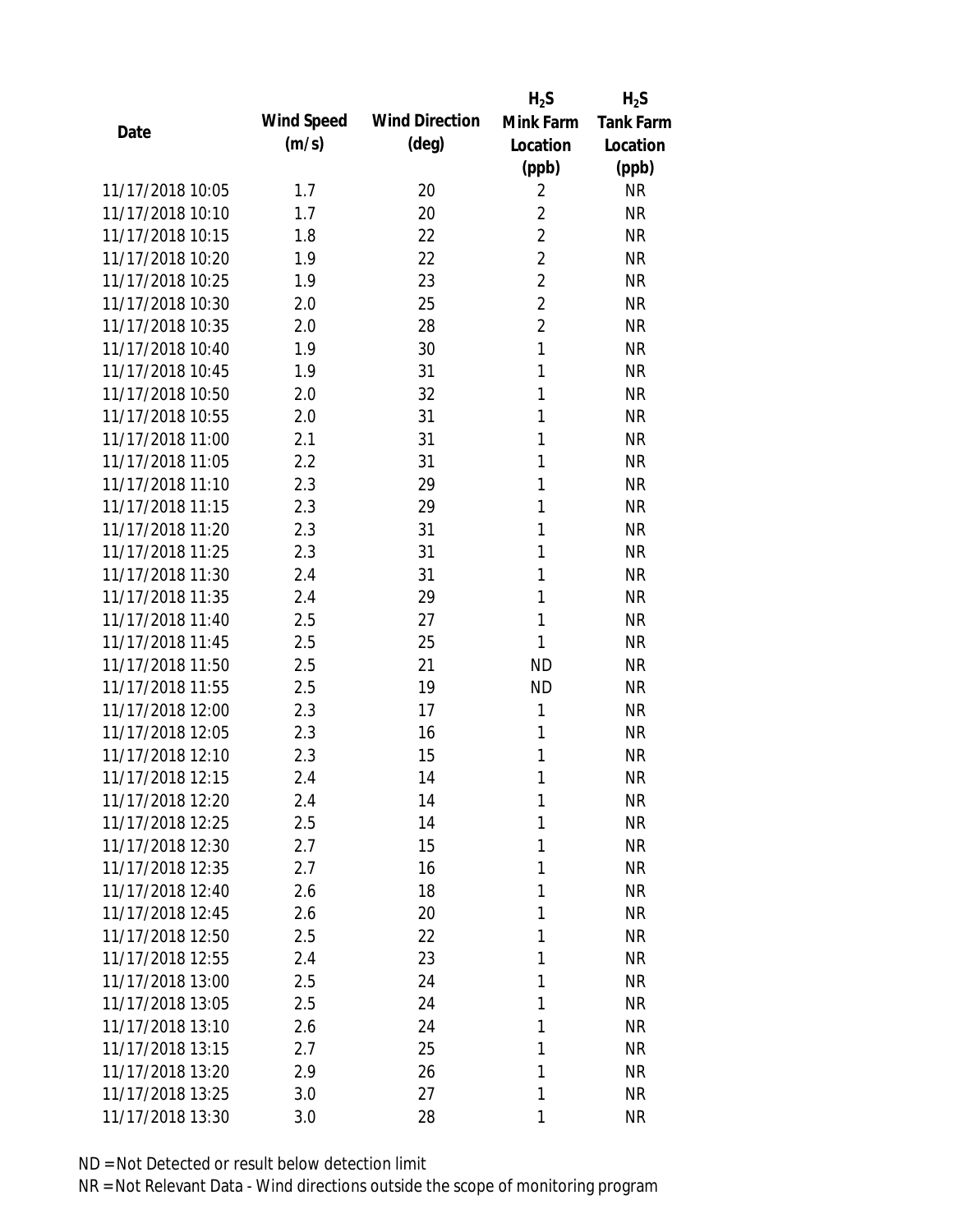|                  |            |                       | $H_2S$         | $H_2S$           |
|------------------|------------|-----------------------|----------------|------------------|
| Date             | Wind Speed | <b>Wind Direction</b> | Mink Farm      | <b>Tank Farm</b> |
|                  | (m/s)      | $(\text{deg})$        | Location       | Location         |
|                  |            |                       | (ppb)          | (ppb)            |
| 11/17/2018 13:35 | 3.1        | 27                    | 1              | <b>NR</b>        |
| 11/17/2018 13:40 | 3.1        | 27                    | 1              | <b>NR</b>        |
| 11/17/2018 13:45 | 3.3        | 26                    | 1              | <b>NR</b>        |
| 11/17/2018 13:50 | 3.4        | 24                    | 1              | <b>NR</b>        |
| 11/17/2018 13:55 | 3.5        | 22                    | 1              | <b>NR</b>        |
| 11/17/2018 14:00 | 3.6        | 21                    | 1              | <b>NR</b>        |
| 11/17/2018 14:05 | 3.8        | 22                    | 1              | <b>NR</b>        |
| 11/17/2018 14:10 | 3.9        | 21                    | $\overline{2}$ | <b>NR</b>        |
| 11/17/2018 14:15 | 3.9        | 21                    | $\mathbf{1}$   | <b>NR</b>        |
| 11/17/2018 14:20 | 3.8        | 22                    | 1              | <b>NR</b>        |
| 11/17/2018 14:25 | 3.9        | 23                    | 1              | <b>NR</b>        |
| 11/17/2018 14:30 | 3.9        | 24                    | 1              | <b>NR</b>        |
| 11/17/2018 14:35 | 3.9        | 24                    | 1              | <b>NR</b>        |
| 11/17/2018 14:40 | 4.0        | 24                    | 1              | <b>NR</b>        |
| 11/17/2018 14:45 | 4.0        | 26                    | 1              | <b>NR</b>        |
| 11/17/2018 14:50 | 3.9        | 27                    | 1              | <b>NR</b>        |
| 11/17/2018 14:55 | 3.8        | 26                    | 1              | <b>NR</b>        |
| 11/17/2018 15:00 | 3.7        | 27                    | 1              | <b>NR</b>        |
| 11/17/2018 15:05 | 3.6        | 27                    | 1              | <b>NR</b>        |
| 11/17/2018 15:10 | 3.7        | 28                    | 1              | <b>NR</b>        |
| 11/17/2018 15:15 | 3.7        | 28                    | 1              | <b>NR</b>        |
| 11/17/2018 15:20 | 3.8        | 28                    | 1              | <b>NR</b>        |
| 11/17/2018 15:25 | 3.7        | 29                    | 1              | <b>NR</b>        |
| 11/17/2018 15:30 | 3.7        | 29                    | 1              | <b>NR</b>        |
| 11/17/2018 15:35 | 3.8        | 30                    | 1              | <b>NR</b>        |
| 11/17/2018 15:40 | 3.5        | 30                    | 1              | <b>NR</b>        |
| 11/17/2018 15:45 | 3.3        | 28                    | 1              | <b>NR</b>        |
| 11/17/2018 15:50 | 3.2        | 26                    | 1              | <b>NR</b>        |
| 11/17/2018 15:55 | 3.4        | 25                    | 1              | <b>NR</b>        |
| 11/17/2018 16:00 | 3.5        | 23                    | 1              | <b>NR</b>        |
| 11/17/2018 16:05 | 3.4        | 22                    | 1              | <b>NR</b>        |
| 11/17/2018 16:10 | 3.6        | 23                    | 1              | <b>NR</b>        |
| 11/17/2018 16:15 | 3.7        | 24                    | 1              | <b>NR</b>        |
| 11/17/2018 16:20 | 3.9        | 25                    | 1              | <b>NR</b>        |
| 11/17/2018 16:25 | 3.8        | 25                    | 1              | <b>NR</b>        |
| 11/17/2018 16:30 | 3.8        | 26                    | 1              | <b>NR</b>        |
| 11/17/2018 16:35 | 3.7        | 27                    | 1              | <b>NR</b>        |
| 11/17/2018 16:40 | 3.7        | 27                    | 1              | <b>NR</b>        |
| 11/17/2018 16:45 |            | 27                    | 1              | <b>NR</b>        |
| 11/17/2018 16:50 | 3.7        | 27                    | 1              | <b>NR</b>        |
|                  | 3.7        |                       |                |                  |
| 11/17/2018 16:55 | 3.7        | 28                    | 1              | <b>NR</b>        |
| 11/17/2018 17:00 | 3.5        | 28                    | 1              | <b>NR</b>        |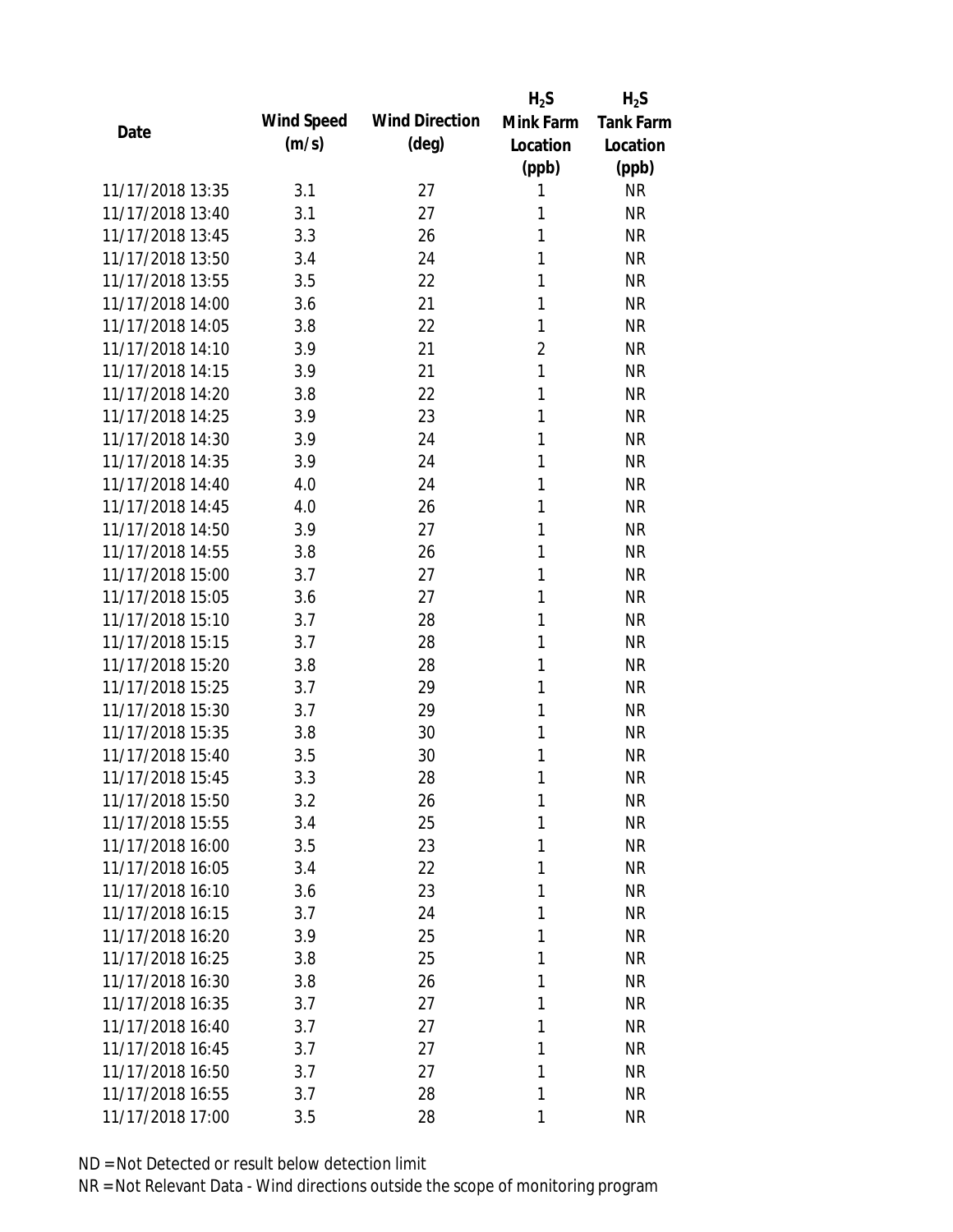|                  |            |                       | $H_2S$         | $H_2S$           |
|------------------|------------|-----------------------|----------------|------------------|
| Date             | Wind Speed | <b>Wind Direction</b> | Mink Farm      | <b>Tank Farm</b> |
|                  | (m/s)      | $(\text{deg})$        | Location       | Location         |
|                  |            |                       | (ppb)          | (ppb)            |
| 11/17/2018 17:05 | 3.5        | 28                    | 1              | <b>NR</b>        |
| 11/17/2018 17:10 | 3.4        | 28                    | 1              | <b>NR</b>        |
| 11/17/2018 17:15 | 3.4        | 27                    | 1              | <b>NR</b>        |
| 11/17/2018 17:20 | 3.3        | 25                    | 1              | <b>NR</b>        |
| 11/17/2018 17:25 | 3.2        | 24                    | 1              | <b>NR</b>        |
| 11/17/2018 17:30 | 3.3        | 24                    | 1              | <b>NR</b>        |
| 11/17/2018 17:35 | 3.5        | 24                    | 1              | <b>NR</b>        |
| 11/17/2018 17:40 | 3.5        | 25                    | 1              | <b>NR</b>        |
| 11/17/2018 17:45 | 3.3        | 24                    | 1              | <b>NR</b>        |
| 11/17/2018 17:50 | 3.3        | 23                    | 1              | <b>NR</b>        |
| 11/17/2018 17:55 | 3.3        | 21                    | 1              | <b>NR</b>        |
| 11/17/2018 18:00 | 3.2        | 19                    | 1              | <b>NR</b>        |
| 11/17/2018 18:05 | 3.1        | 18                    | 1              | <b>NR</b>        |
| 11/17/2018 18:10 | 3.0        | 17                    | 1              | <b>NR</b>        |
| 11/17/2018 18:15 | 3.1        | 18                    | 1              | <b>NR</b>        |
| 11/17/2018 18:20 | 3.1        | 19                    | 1              | <b>NR</b>        |
| 11/17/2018 18:25 | 3.0        | 20                    | 1              | <b>NR</b>        |
| 11/17/2018 18:30 | 2.9        | 23                    | 1              | <b>NR</b>        |
| 11/17/2018 18:35 | 2.9        | 23                    | 1              | <b>NR</b>        |
| 11/17/2018 18:40 | 3.0        | 24                    | $\overline{2}$ | <b>NR</b>        |
| 11/17/2018 18:45 | 3.0        | 24                    | $\overline{2}$ | <b>NR</b>        |
| 11/17/2018 18:50 | 2.9        | 25                    | $\overline{2}$ | <b>NR</b>        |
| 11/17/2018 18:55 | 2.9        | 25                    | 1              | <b>NR</b>        |
| 11/17/2018 19:00 | 2.9        | 24                    | 1              | <b>NR</b>        |
| 11/17/2018 19:05 | 2.8        | 23                    | 1              | <b>NR</b>        |
| 11/17/2018 19:10 | 2.6        | 23                    | 1              | <b>NR</b>        |
| 11/17/2018 19:15 | 2.6        | 23                    | 1              | <b>NR</b>        |
| 11/17/2018 19:20 | 2.5        | 22                    | $\overline{2}$ | <b>NR</b>        |
| 11/17/2018 19:25 | 2.5        | 22                    | $\overline{2}$ | <b>NR</b>        |
| 11/17/2018 19:30 | 2.5        | 23                    | $\overline{2}$ | <b>NR</b>        |
| 11/17/2018 19:35 | 2.5        | 24                    | $\overline{2}$ | <b>NR</b>        |
| 11/17/2018 19:40 | 2.5        | 25                    | 1              | <b>NR</b>        |
| 11/17/2018 19:45 | 2.4        | 26                    | 1              | <b>NR</b>        |
| 11/17/2018 19:50 | 2.4        | 26                    | 1              | <b>NR</b>        |
| 11/17/2018 19:55 | 2.4        | 25                    | 1              | <b>NR</b>        |
| 11/17/2018 20:00 | 2.4        | 26                    | 1              | <b>NR</b>        |
| 11/17/2018 20:05 | 2.5        | 26                    | 1              | <b>NR</b>        |
| 11/17/2018 20:10 | 2.6        | 25                    | 1              | <b>NR</b>        |
| 11/17/2018 20:15 | 2.7        | 26                    | 1              | <b>NR</b>        |
| 11/17/2018 20:20 | 2.9        | 27                    | 1              | <b>NR</b>        |
| 11/17/2018 20:25 | 3.1        | 29                    | 1              | <b>NR</b>        |
|                  |            |                       |                |                  |
| 11/17/2018 20:30 | 3.2        | 30                    | 1              | <b>NR</b>        |